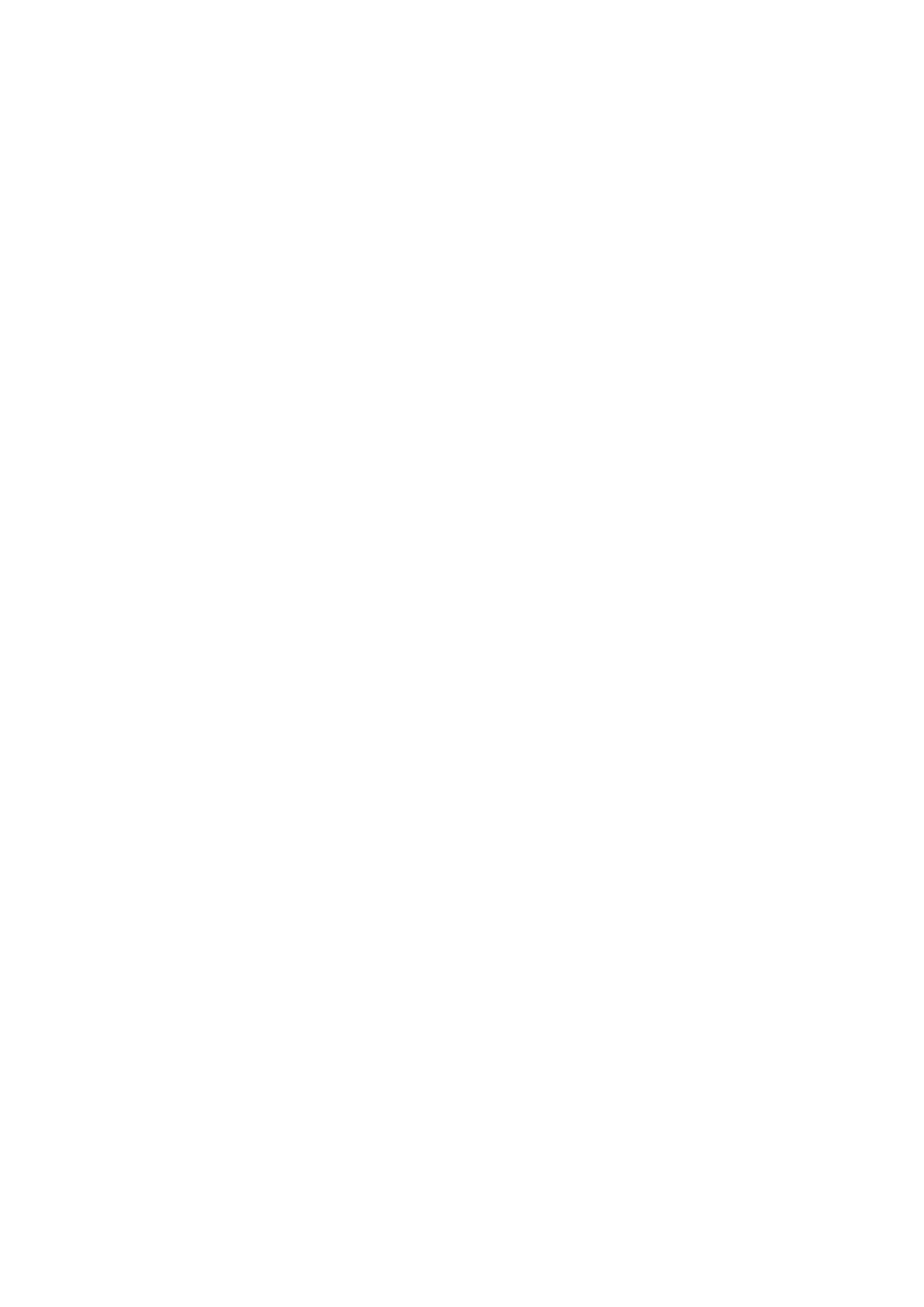**In the case of Sisojeva and Others v. Latvia,** The European Court of Human Rights, sitting as a Grand Chambercomposed of: LuziusWildhaber, *President*, Jean-PaulCosta, NicolasBratza, Boštjan M.Zupančič, IreneuCabral Barreto, RızaTürmen, CorneliuBîrsan, KarelJungwiert, VolodymyrButkevych, MattiPellonpää, MindiaUgrekhelidze, AntonellaMularoni, ElisabetFura-Sandström, RenateJaeger,

Davíd ThórBjörgvinsson, DragoljubPopović, *judges*,

JautriteBriede,ad hoc *judge*,

and Michael O"Boyle, *Deputy Registrar*,

Having deliberated in private on 23 May and 11 October 2006,

Delivers the following judgment, which was adopted on the lastmentioned date:

### **PROCEDURE**

1. The case originated in an application (no. 60654/00) against the Republic of Latvia lodged with the Court under Article 34 of the Convention for the Protection of Human Rights and Fundamental Freedoms ("the Convention") by fourpersons of Russianorigin, MrsSvetlanaSisojeva, Mr Arkady Sisojev, Mrs Tatjana Vizule and MissAksana Sisojeva ("the applicants"), on 29 August 2000.

2. The applicants, who had been granted legal aid, were represented by Mr V. Portnov, a lawyer practising in Moscow. On 28 November 2006 the latter informed the Court that he would no longer be representing the applicants. The Latvian Government ("the Government") were represented by their Agent, Mrs I. Reine. The Russian Government, who had exercised their right to intervene under Article 36§1 of the Convention, were represented by Mr P. Laptev, representative of the Russian Federation at the Court.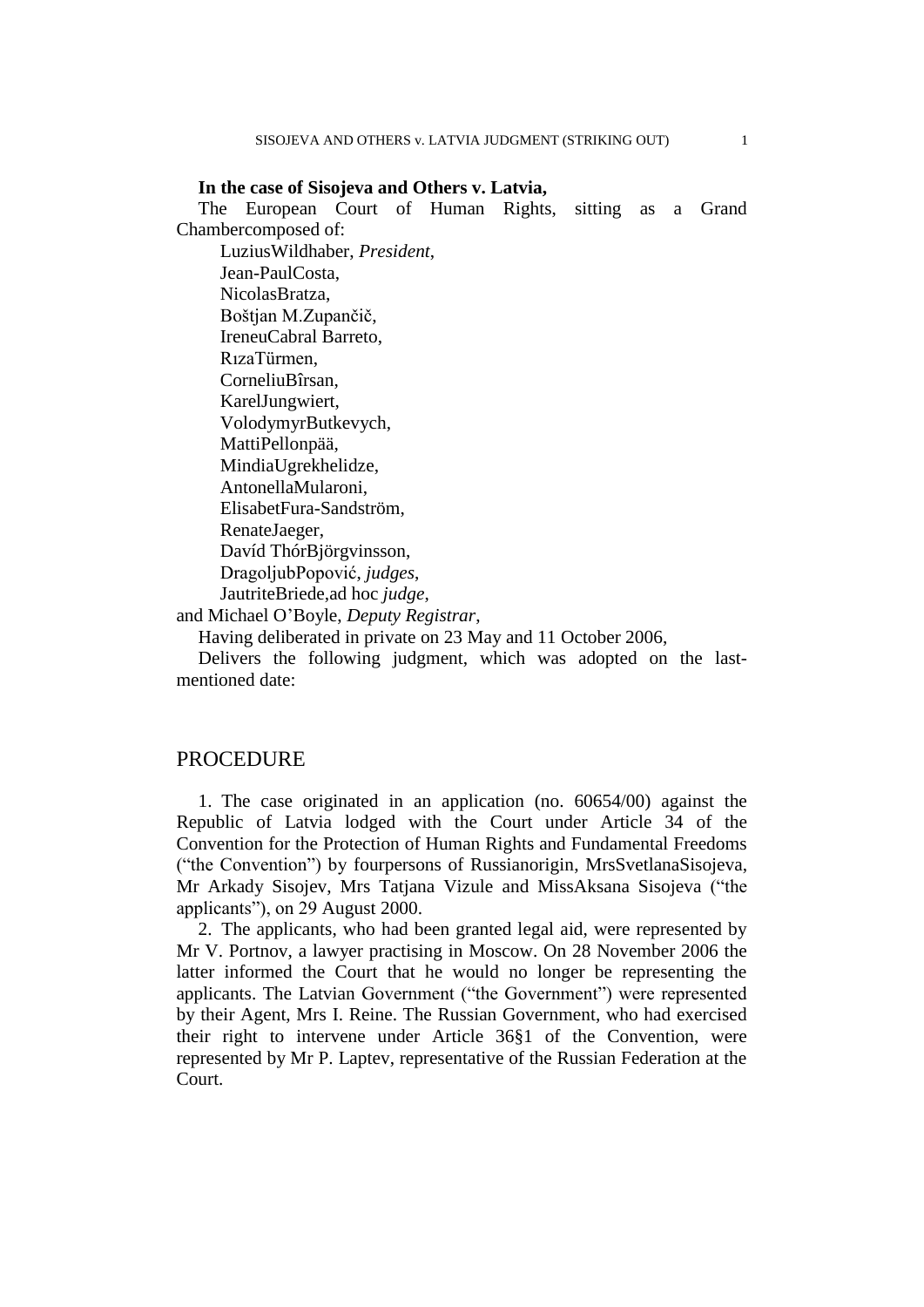3. The applicants alleged, in particular, that the refusal of the Latvian authorities to regularise their stay in Latvia despite their long period of residence in the country amounted to a violation of their right to respect for their private and family life under Article 8 of the Convention.

4. The application was allocated to the Second Section of the Court (Rule 52 § 1 of the Rules of Court).

On 1 November 2001 the Court changed the composition of its Sections (Rule 25 § 1). This case was assigned to the newly composed First Section (Rule 52 § 1). Within that Section, the Chamber that would consider the case (Article 27 § 1 of the Convention) was constituted as provided in Rule 26 § 1.

5. By a decision of 28 February 2002, the Chamber declared the application admissible with regard to Mrs Svetlana Sisojeva, MrArkadySisojev and Miss Aksana Sisojeva. It rejected MrsTatjanaVizule's complaints as manifestly ill-founded.

6. By a letter of 11 April 2002, the applicants informed the Court that the first applicant had been questioned by the police on the subject of their application to the Court. The applicants therefore requested the Court to indicate interim measures to the Government under Rule 39. On 30 May 2002 the Chamber decided not to apply Rule 39, but to request the Government to submit their observations as to whether there had been a breach of the last sentence of Article 34 of the Convention.

7. The applicants and the Government each filed observations on the merits (Rule 59  $\S$  1). The parties replied in writing to each other's observations. In addition, observations were received from the Russian Government, who had exercised their right to intervene (Article 36 § 1 of the Convention and Rule 44).

8. A hearing on the merits took place in public in the HumanRightsBuilding, Strasbourg, on 19 September 2002 (Rule 59 § 3). On the same day, the Chamber declared admissible the applicants' additional complaint based in substance on the last sentence of Article 34 of the Convention.

9. As the seat of the judge elected in respect of Latvia was vacant, the President of the Chamber invited the Government on 7 October 2004 to indicate whether they wished to appoint to sit as judge either another elected judge or an *ad hoc* judge who possessed the qualifications required by Article 21 § 1 of the Convention. By a letter of 8 November 2004, the Government appointed Jautrite Briede as *ad hoc* judge (Article 27 § 2 of the Convention and Rule 29 § 1).

10. On 29 March 2005 the President of the Chamber informed the Government of the Court's decision not to include in the case file the additional observations submitted by fax on 22 March 2005, on the ground that the Government had submitted them to the Court outside the time-limit for submission of written pleadings (Rule 38 § 1).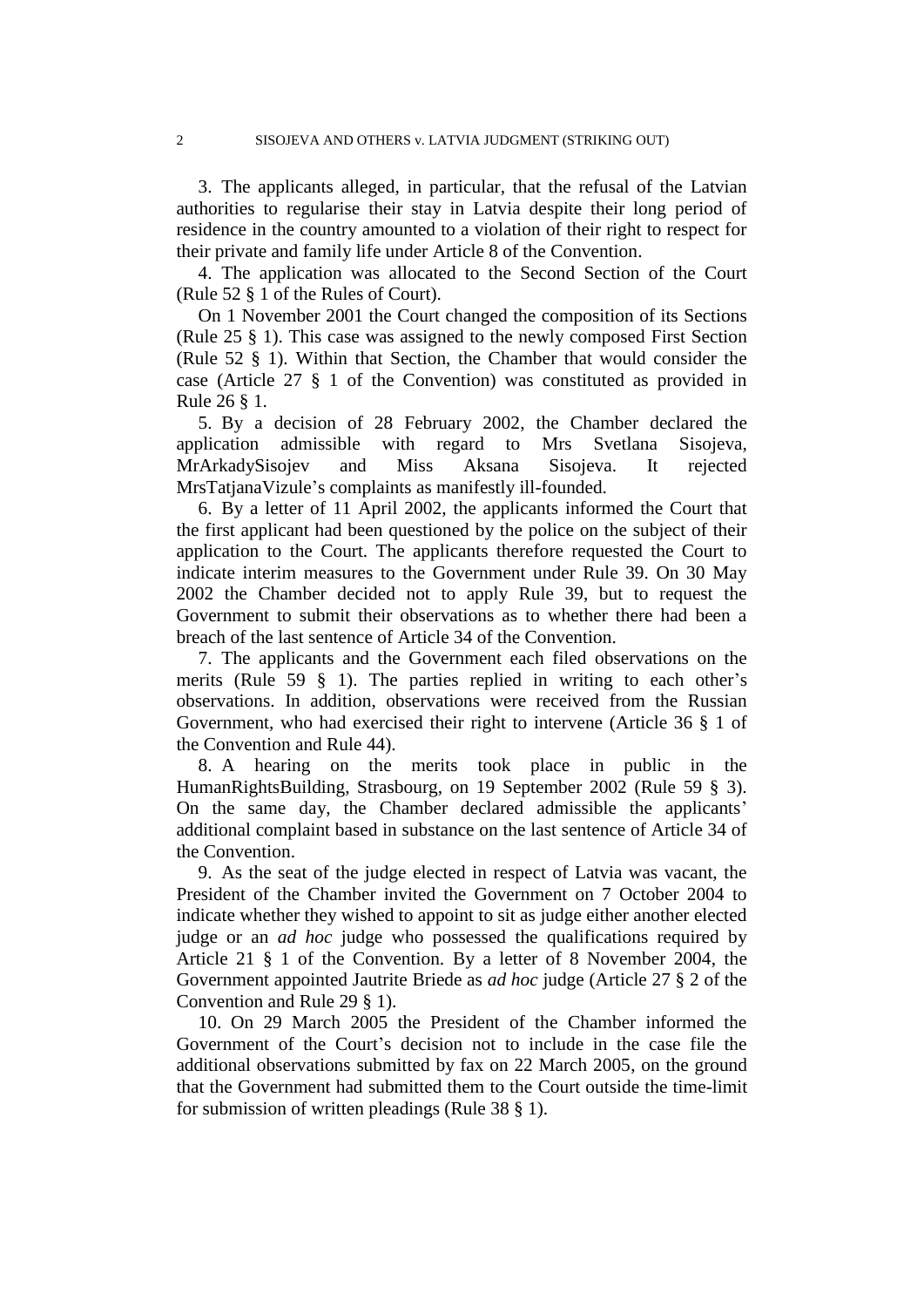11. On 16 June 2005 a Chamber of the First Section, composed of Christos Rozakis, President, Françoise Tulkens, Nina Vajić, Anatoly Kovler, Vladimiro Zagrebelsky and Elisabeth Steiner, judges, Jautrite Briede, *ad hoc*judge, and Søren Nielsen, Section Registrar, delivered a judgment in which it held as follows: by five votes to two, that the applicants could claim to be "victims" for the purposes of Article 34 of the Convention; by five votes to two, that there had been a violation of Article 8 of the Convention; and by six votes to one, that the respondent Government had not failed to comply with their obligations under Article 34 of the Convention. The Chamber also decided, by five votes to two, to award each of the three applicants 5,000 euros in respect of non-pecuniary damage. The partly dissenting opinion of Judge Kovler and the joint dissenting opinion of Judges Vajić and Briede were annexed to the judgment.

12. On 16 September 2005 the Government requested that the case be referred to the Grand Chamber under Article 43 of the Convention. On 30 November 2005 a panel of the Grand Chamber granted the request.

13. The composition of the Grand Chamber was determined according to the provisions of Article 27 §§ 2 and 3 of the Convention and Rule 24. On 3 May 2006 Ireneu Cabral Barreto, substitute judge, replaced Christos Rozakis, who was unable to take part in the further consideration of the case (Rule 24 § 3).In the same manner, on 4 October 2006, MattiPellonpää, substitute judge, replaced LuciusCaflisch.

14. A hearing took place in public in the HumanRightsBuilding, Strasbourg, on 24 May 2006 (Rule 59 § 3).

There appeared before the Court:

| (a) for the Government |           |
|------------------------|-----------|
| Mrs I. REINE,          | Agent,    |
| Mrs S. KAULINA,        | Counsel,  |
| Mrs M. ZVAUNE,         |           |
| Mr K. ĀBOLIŅŠ,         | Advisers; |
| (b) for the applicants |           |
| Mr V. PORTNOV,         |           |
| Mrs G. NILUS,          | Counsel,  |
| Mrs Y. BORISOVA,       |           |
| Mrs M. SAMSONOVA,      | Advisers; |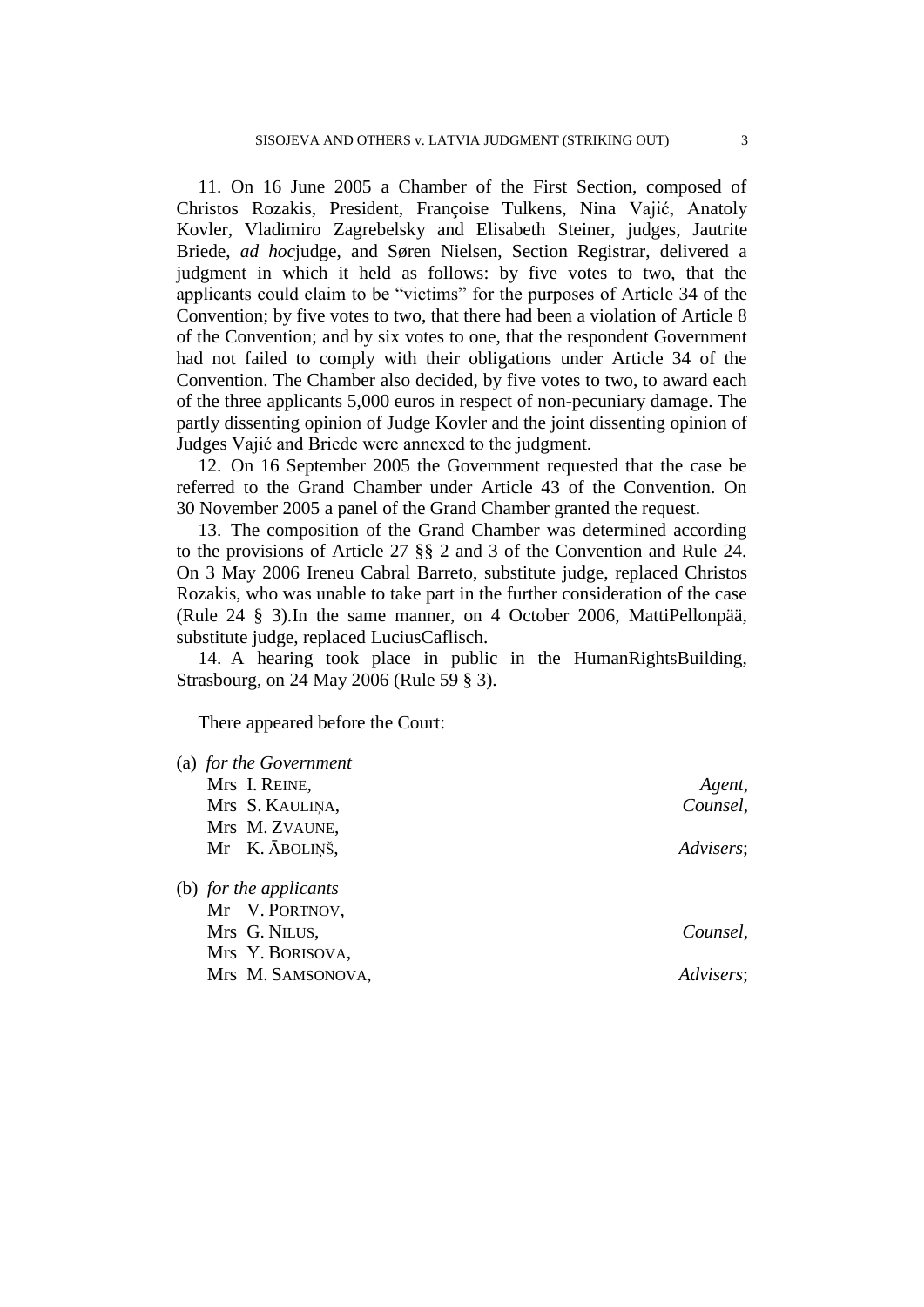(c) *for the Russian Government*

Mr P. LAPTEV, representative of the

Russian Federation at the Court,

Mr Y. BERESTNEV,

Mr D. SPIRIN, *Counsel*,

Mr M. VINOGRADOV, *Adviser*.

The Court heard addresses by Mr Portnov, Mrs Nilus, Mrs Reine and Mr Laptev.

15. On 15 June and 4 July 2006respectively the Latvian Government and the applicants provided written replies to the additional questions asked by some of the judges at the hearing.

## THE FACTS

### I. THE CIRCUMSTANCES OF THE CASE

16. The applicants are a married couple, Svetlana Sisojeva ("the first applicant") and Arkady Sisojev ("the second applicant"), and their daughter, Aksana Sisojeva ("the third applicant"). They were born in 1949, 1946 and 1978 respectively. The second and third applicants have Russian nationality, while the first applicant has no nationality. All three live in Alūksne (Latvia).

17. The first two applicants entered Latvian territory in 1969 and 1968 respectively, when the territory formed part of the Soviet Union. The second applicant, who was a member of the Soviet armed forces at the time, was stationed in Latvia and remained there until he finished his military service in November 1989. The third applicant and her elder sister, MrsTatjanaVizule, were born in Latvian territory.

18. Following the break-up of the Soviet Union and the restoration of Latvian independence in 1991, the applicants, who had previously been Soviet nationals, became stateless.

In August 1993 Tatjana married a Latvian national. She is mother to two minor children who have Latvian nationality.

### **A. The first set of proceedings, relating to regularisation of the applicants' stay in Latvia**

19. In 1993 the first and second applicants applied to the Latvian Ministry of the Interior"s Nationality and Immigration Department (*Iekšlietu ministrijas Pilsonības un imigrācijas departaments* – "the Department") to obtain permanent-resident status and to be entered in the register of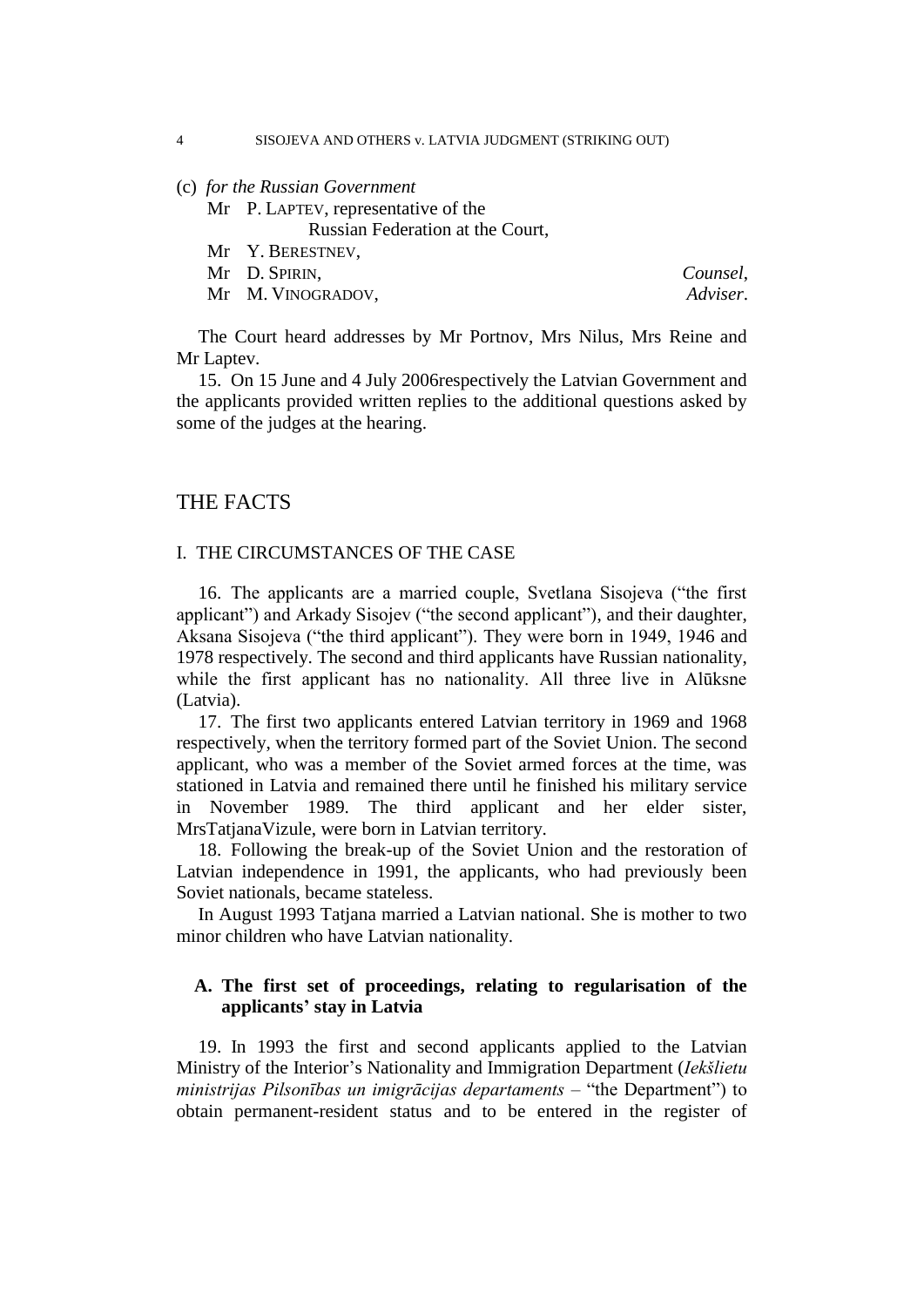residents of the Republic of Latvia (*Latvijas Republikas Iedzīvotāju reģistrs*). However, on 19 June 1993 the Department issued them with temporary residence permits only.

20. The first and second applicants then lodged an application with the Alūksne District Court of First Instance, requesting it to direct the Department to enter them in the register of residents as permanent residents. In a judgment delivered on 28 October 2003, which was upheld on 8 December 1993 following an appeal on points of law, the court allowed their application. It considered that under the legislation in force the situation of the second applicant, who had left the army before 4 May 1990 – the date on which Latvia had declared its independence – could not be equated with that of a non-Latvian serviceman temporarily present on Latvian soil, who would be entitled to a temporary residence permit only. The Department subsequently entered all the applicants in the register of residents.

### **B. The second set of proceedings, relating to withdrawal of the applicants' residence permits**

21. In the meantime, in January 1992, the first two applicants had each obtained two former Soviet passports and had therefore been able to have their place of residence registered in Izhevsk (Russia) despite already having a registered place of residence in Latvia (*pieraksts* or *dzīvesvietas reģistrācija*). The Department only discovered this fact in 1995.

22. In two decisions dated 3 November and 1 December 1995, the Alūksne police decided not to institute criminal proceedings against the applicants for using false identity papers. However, the Department imposed an administrative penalty of 25 lati (LVL) (approximately 40 euros (EUR)) on them for breach of the passport regulations. The Department also applied to the Alūksne District Court of First Instance to have the proceedings reopened to consider new facts, alleging fraudulent behaviour on the part of the first two applicants. The Department also noted that the third applicant had followed the example of her parents and sister in 1995, obtaining two passports and having her place of residence registered in both Russia and Latvia.

23. By an order of 28 May 1996, the Alūksne District Court of First Instance, ruling on the application for the proceedings to be reopened, allowed the Department"s application, quashed its own judgment of 28 October 1993 and ordered the removal of the applicants" names from the register of residents. The first two applicants appealed to the Vidzeme Regional Court which, by an order of 3 June 1997, quashed the decision in question and referred the case back to the Alūksne Court of First Instance.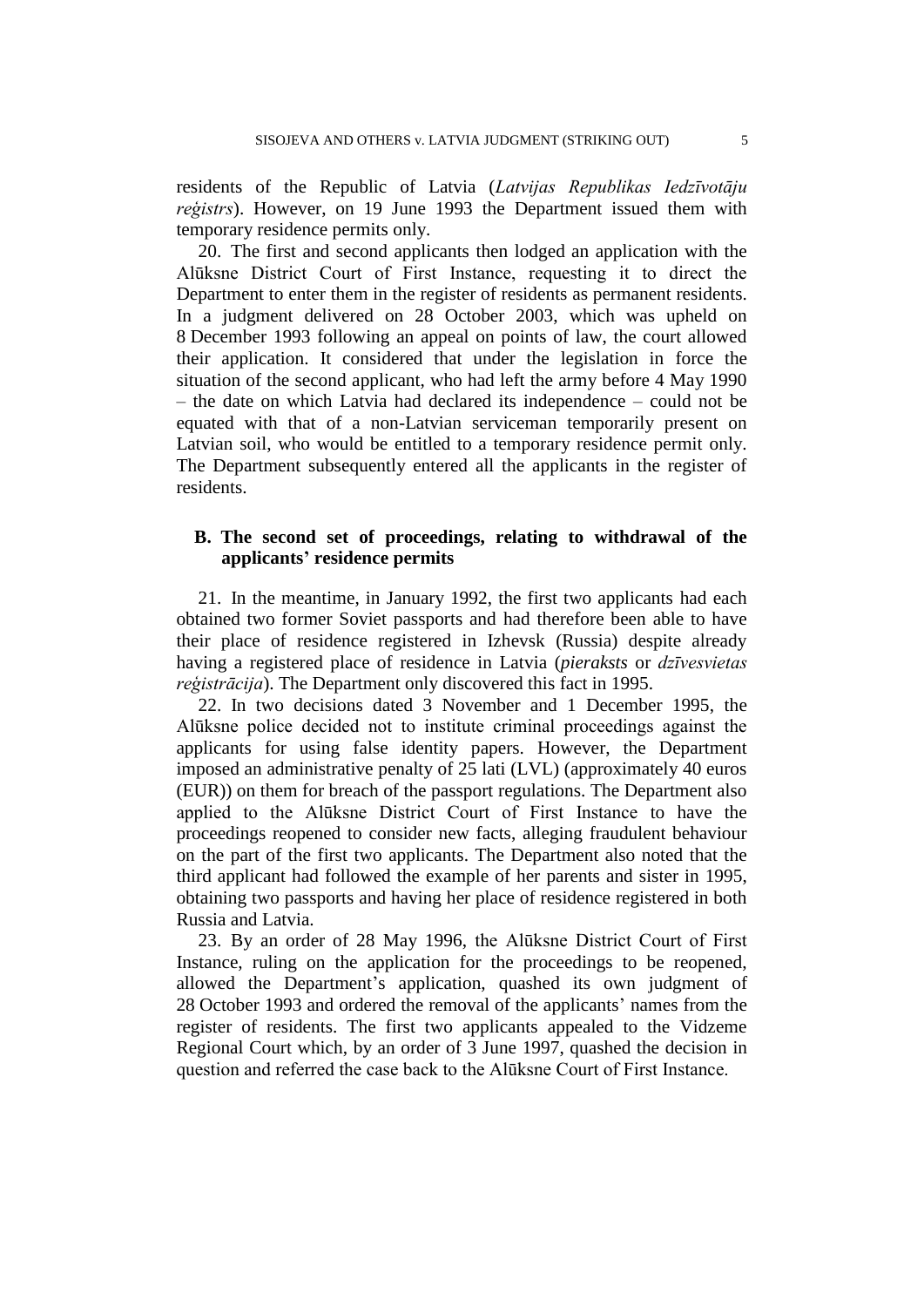24. In 1996 the second and third applicants applied for and obtained Russian nationality. On 8 August 1996 the Russian embassy in Latvia issued them with Russian Federationpassports.

In March 1998 the third applicant, by now an adult, was joined as a party to the proceedings before the Alūksne Court of First Instance.

25. By a letter of 15 May 1998, the Tripartite Joint Committee for the implementation of the agreement between the governments of Latvia and the Russian Federation on the socialwelfare of retired military personnel of the Russian Federation and their family members residing on the territory of the Republic of Latvia ("the Russian-Latvian agreement" – see paragraph 53 below) requested the Ministry of the Interior's Nationality and Migration Directorate (*Iekšlietu ministrijas Pilsonības un migrācijas lietu pārvalde* – "the Directorate"), which had replaced the Department, to issue the applicants with permanent residence permits, on the ground that they had the right to remain in Latvia under the above agreement. In a second letter sent the same day, the Committee informed the Alūksne Court of First Instance that the first applicant had neither Russian nor any other nationality.

26. In July 1998 the applicants submitted a further request to the Court of First Instance. In a joint memorial they argued that, as the second and third applicants had Russian nationality, they had the right to obtain permanent residence permits under the Russian-Latvian agreement. The first applicant, who had no nationality, contended that she was entitled to the status of a "permanently resident non-citizen (*nepilsonis*)" under the Law on the status of former USSR citizens without Latvian or other citizenship ("the Non-Citizens Act" – see paragraph 47 below).

27. In court, the applicants made no attempt to deny the actions of which they had been accused by the Department and the Directorate, but maintained that those actions had been in breach only of Russian law and therefore had no effect on their rights in Latvia.

28. In a judgment of 28 July 1998, the Alūksne District Court of First Instance allowed the applicants' request. It noted that the applicants' place of residence had been legally registered in Alūksne since 1970 and that they had lived there from then onwards. In the court's view, since the procuring of second passports by the applicants and their registration in Russia were illegal and void acts, they had no impact on the applicants' legal status in Latvia. The court also noted that the second applicant was on the list of former members of the Russian armed forces in receipt of a Russian military pension and entitled to remain in Latvia. That list had been drawn up jointly by the two governments in accordance with the Russian-Latvian agreement. Consequently, the court held that the first applicant was entitled to apply for a passport as a "permanently resident non-citizen" and that the second and third applicants were entitled to obtain permanent residence permits.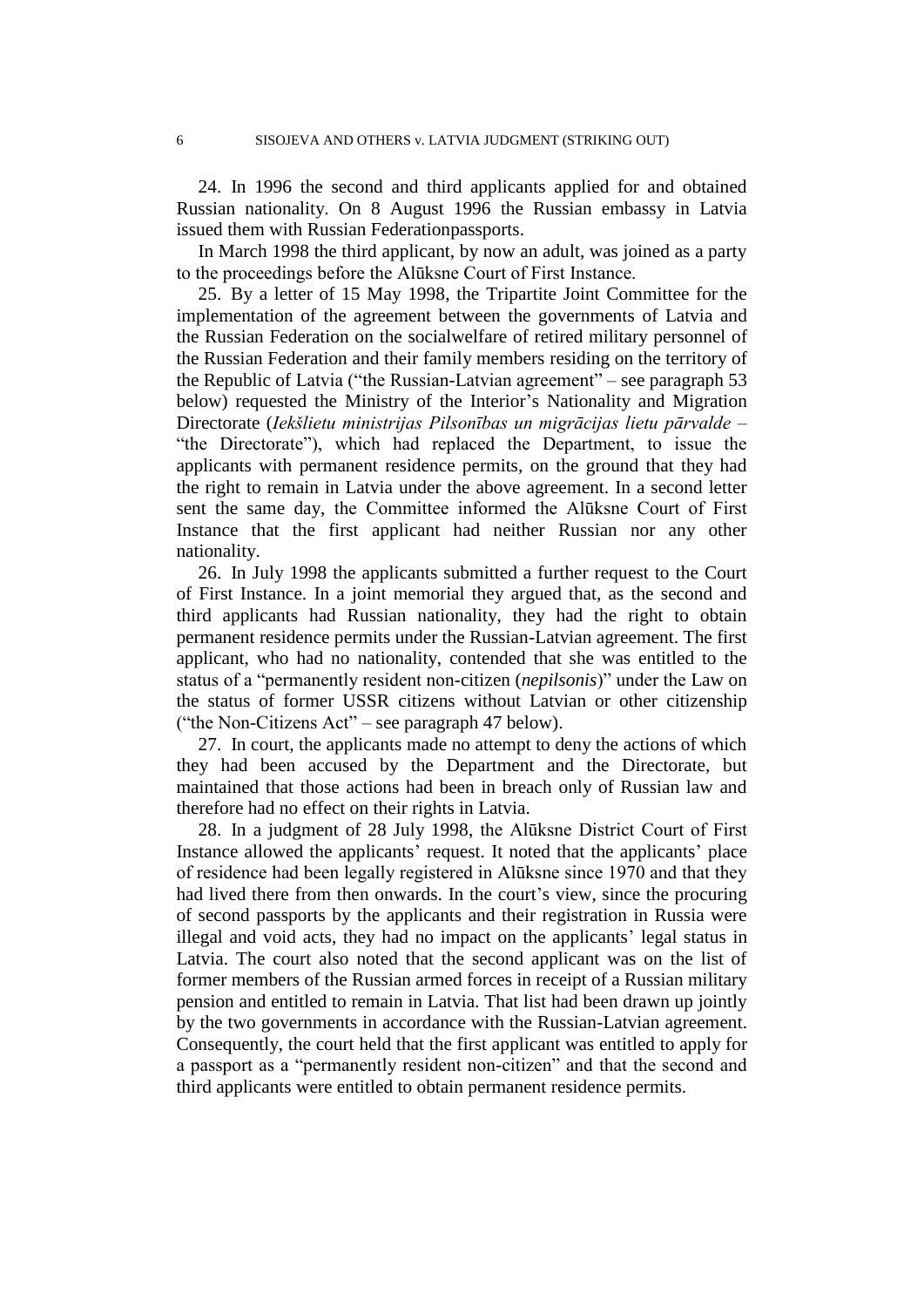29. The Directorate appealed against that judgment to the Vidzeme Regional Court. In a judgment of 15 June 1999, the Regional Court dismissed the appeal, endorsing the findings and reasoning of the first-instance court.

30. The Directorate then lodged an appeal on points of law with the Senate of the Supreme Court. In a judgment of 15 September 1999, the Senate quashed the Regional Court's judgment and declared it null and void. The Senate found that secretly obtaining two passports and registering places of residence in two different countries, failing to disclose the second passports, and supplying false information to the authorities when applying for regularisation constituted serious breaches of Latvian immigration law. The Senate also referred to section 1(3), sub-paragraph 5, of the Non-Citizens Act, which stated that the status of "permanently resident non-citizen" could not be granted to persons who, on 1 July 1992, had their permanent place of residence registered in a member State of the Commonwealth of Independent States (of which Russia is a member). The Senate considered that the provision in question was fully applicable to the applicants' case.

31. The Senate also noted that the judgment of the Alūksne Court of First Instance of 28 October 1993 had been subsequently set aside when the proceedings were reopened, thereby depriving the entry of the applicants in the register of residents of any legal basis. It concluded that the second and third applicants, since they did not satisfy the requirements of the Law on aliens and stateless persons (entry and residence) ("the Aliens Act" – see paragraph 50 below), were also not entitled to obtain permanent residence permits. Consequently, the Senate set aside the judgment of 15 June 1999 and referred the case back to the appellate court.

32. For procedural reasons, the case was transferred to the Latgale Regional Court which, in a judgment of 10 January 2000, rejected the applicants" application, reaffirming the reasons given by the Senate. Unlike the Tripartite Joint Committee, the Regional Court considered that the first applicant had Russian nationality under the Russian Federation"s Nationality Act. With regard to the second applicant, it considered that the fact that an individual was on the list of retired army personnel merely attested to the fact that the person concerned actually resided in Latvia and was in receipt of a Russian military pension; it did not in any sense confer entitlement to a residence permit.

33. In a judgment of 12 April 2000, the Senate of the Supreme Court dismissed an appeal by the applicants on points of law, endorsing in substance the arguments of the Regional Court.

34. In two letters dated 17 May and 26 June 2000, the Directorate reminded the applicants that they were required to leave Latvia.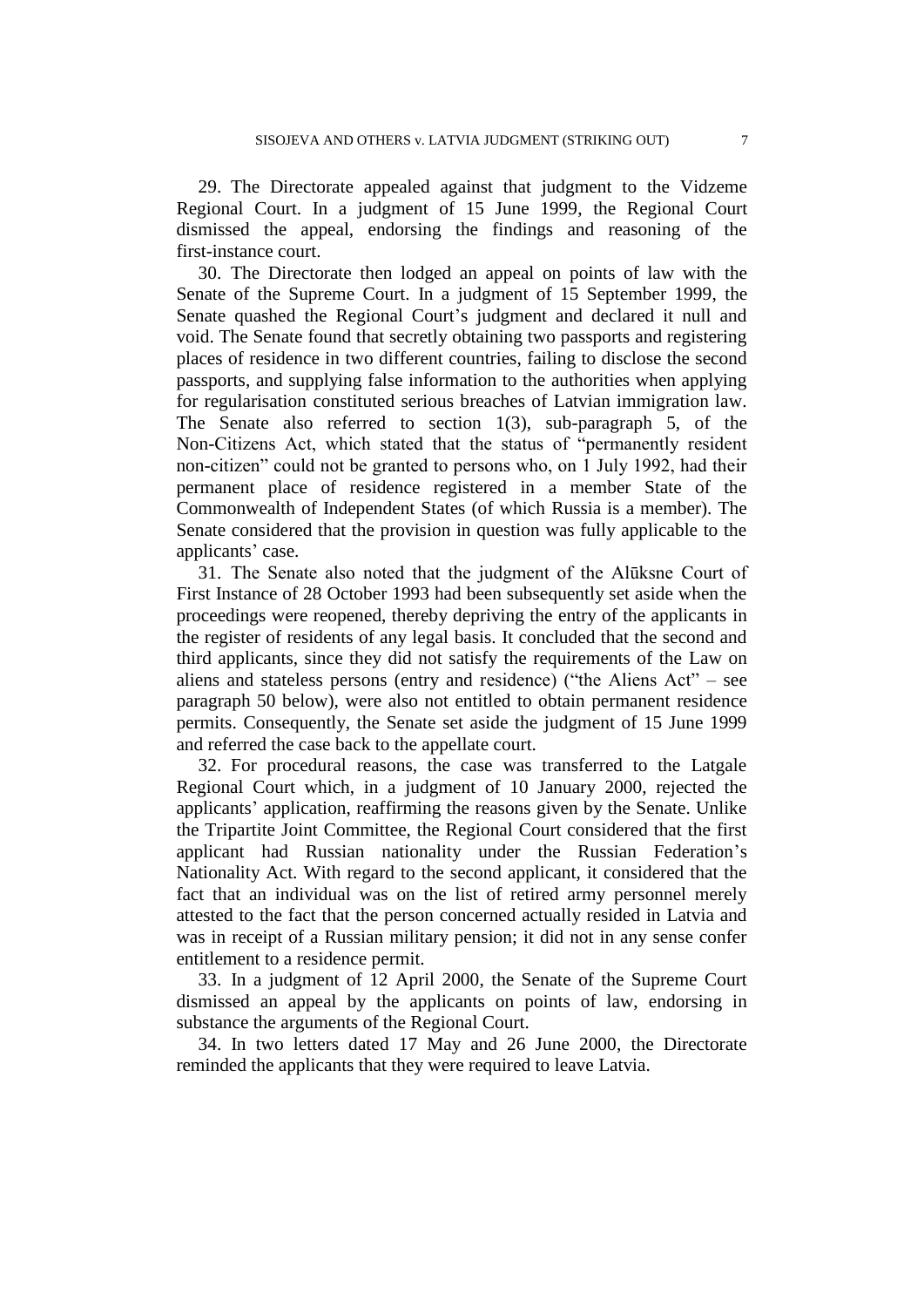#### 8 SISOJEVA AND OTHERS v. LATVIA JUDGMENT (STRIKING OUT)

### **C. The questioning of the first applicant by the security police**

35. On the morning of 6 March 2002, the first applicant, SvetlanaSisojeva, was summoned to the regional headquarters of the security police (*Drošības policija*). An officer of the security police asked her a number of questions, some of them relating to her application to the Court and to an interview she had given to journalists from a Russian television channel on the subject. In particular, the police asked the first applicant how the Russian journalists had made contact with her, how she had heard about the possibility of lodging an individual application with the Court, how she had found lawyers to represent her before the Court, and how she had known that certain persons had bribed Directorate officials in order to obtain Latvian residence permits. In addition, the police officer asked her several questions about her professional career and about the members of her family.

36. The dialogue between the first applicant and the police officer, as reconstructed by the applicant and sent to her lawyers on 4 April 2002, ran as follows:

"*Police officer:* How did the television channel ORT find you?

*Applicant:* We had had telephone calls in November [and] December. At the time, we had refused to meet them, but journalists are bloodhounds, they always get what they want.

*Police officer:* And then?

*Applicant:* They telephoned from Riga and said they wanted to meet us and talk to us. I agreed. They wanted to talk to several [people] who had brought cases before the courts.

*Police officer:* When did they phone?

*Applicant:* It was a Saturday night, about 10 p.m. They came round on the Sunday, at about 3.30 p.m. If you want to come round [too], you"re welcome. Our door is always open.

*Police officer:* You said that you'd taken the case all the way to the European Court, didn"t you?

*Applicant:* Yes, I did. There were fourteen sets of proceedings; we fought and fought [again], and eventually we turned to the European Court, because of the people in charge in the [Directorate]. They saw it as a game to get us deported from the country, while we wanted to prove that we were in the right. [Their] attitude towards us was based on prejudice: we hadn"t broken any laws in Latvia.

*Police officer:* How and where did you find out that you could apply to the European Court?

*Applicant:* The issue of our regularisation was discussed several times by the Tripartite Joint Committee. We had approached the Human Rights Committee. We had lawyers. The representatives of the Ministry of the Interior and the [Directorate] had told us at the last meeting that they had no objections to raise or accusations to make as far as we were concerned, and that everything would be fine. Unfortunately,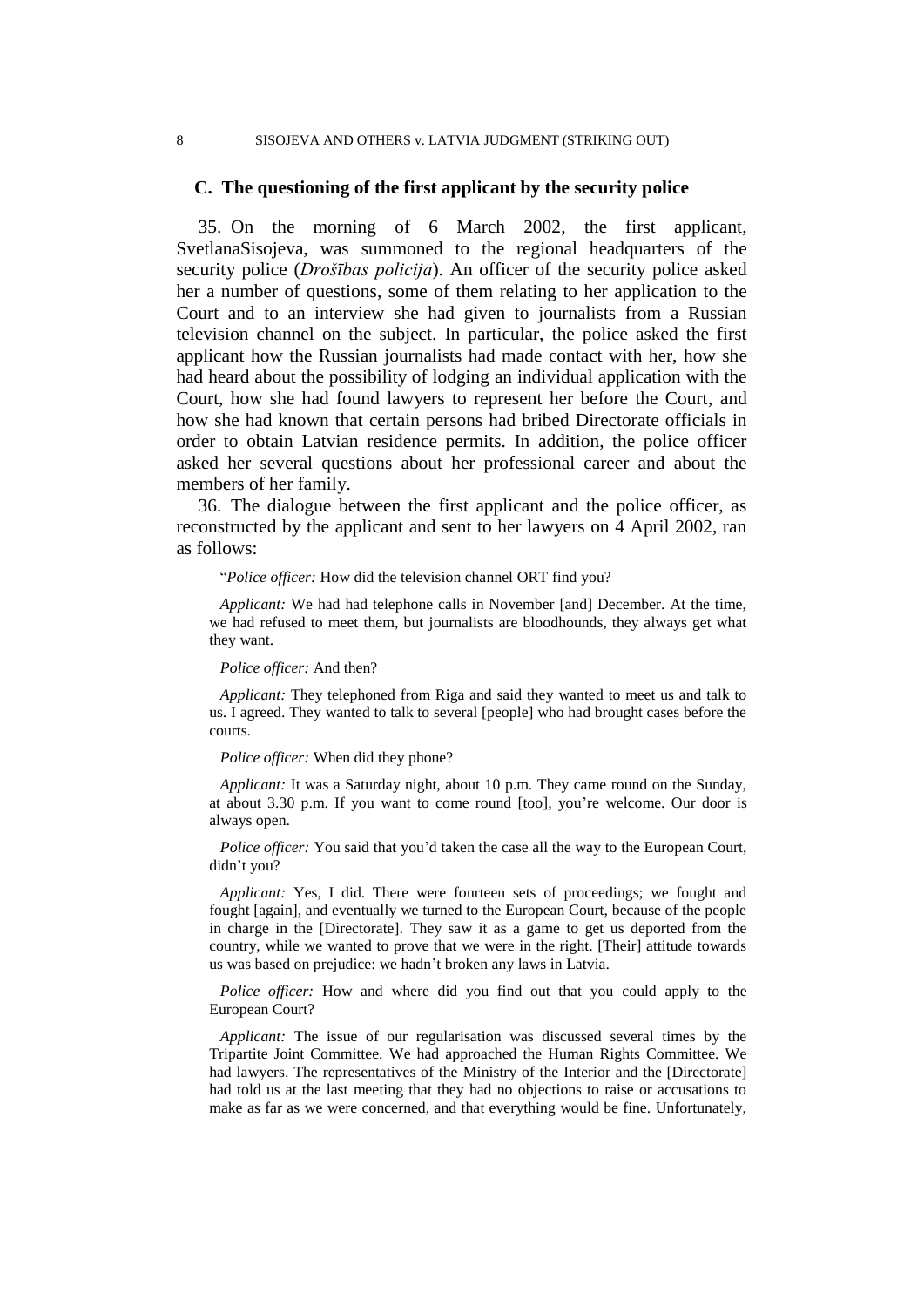they haven"t kept their promises so far. The Committee advised us to lodge an application with the European Court about the length of the proceedings if the case wasn"t resolved.

*Police officer:* And how did you find those lawyers?

*Applicant:* With the help of the lawyers in the social welfare office we were registered with.

*Police officer:* Perhaps your lawyers threatened you, saying that if you didn't give information to ORT they would stop working with you?

*Applicant:* That's nonsense. They told us not to give information to anyone without their consent, not even to ORT...

*Police officer:* You said that over forty people had lodged applications?

*Applicant:* Yes, I did. Actually, there are even more people involved: I meant that there were forty families. We"ve all been through the courts: some of us once, some twice, and some even three times. A lot of people solved the problem by paying backhanders.

*Police officer:* How do you know that?

*Applicant:* We were all in the same boat and we helped one another. We used to say to one another that if someone had money, it was better for him to pay, to avoid a trial. [The first applicant then gave the example of two families whose status had been regularised after they had bribed Directorate officials; she named one of the officials concerned.]

*Police officer:* And why did you not come to us?

*Applicant:* We didn"t know you could help us.

*Police officer:* How did you come by the information that forty people had lodged applications?

*Applicant:* Actually, the figure is higher. We"ve all had a lot of problems. [The applicant dwelt in detail on five specific cases concerning the regularisation of persons in a similar situation to her own.]

*Police officer:* What does your husband think about the case?

*Applicant:* He supports [me]: what would you do?

[The police officer then asked the applicant a series of questions about her education, her work, her husband"s work and the family"s financial situation.]

*Police officer:* Once more, how did you find out that you could take your case to the European Court?

*Applicant:* We read the papers, we watch television; the cases of *Podkolzina*, *Kulakova*, *Slivenko* and several other families were reported in the media. We approached the Human Rights Committee, who gave us advice and even offered to [help us] find a lawyer. Strange, isn't it? It was very hard for us, having to bring a case against Latvia before the European Court, but all the avenues open to us to try and resolve the problem in Latvia had been exhausted. It's the fault of the [Directorate and its officials], who flout the law and force people to leave Latvia. They"re the ones who bring shame on Latvia. We haven"t broken any law.

*Police officer:* When is the case going to be examined?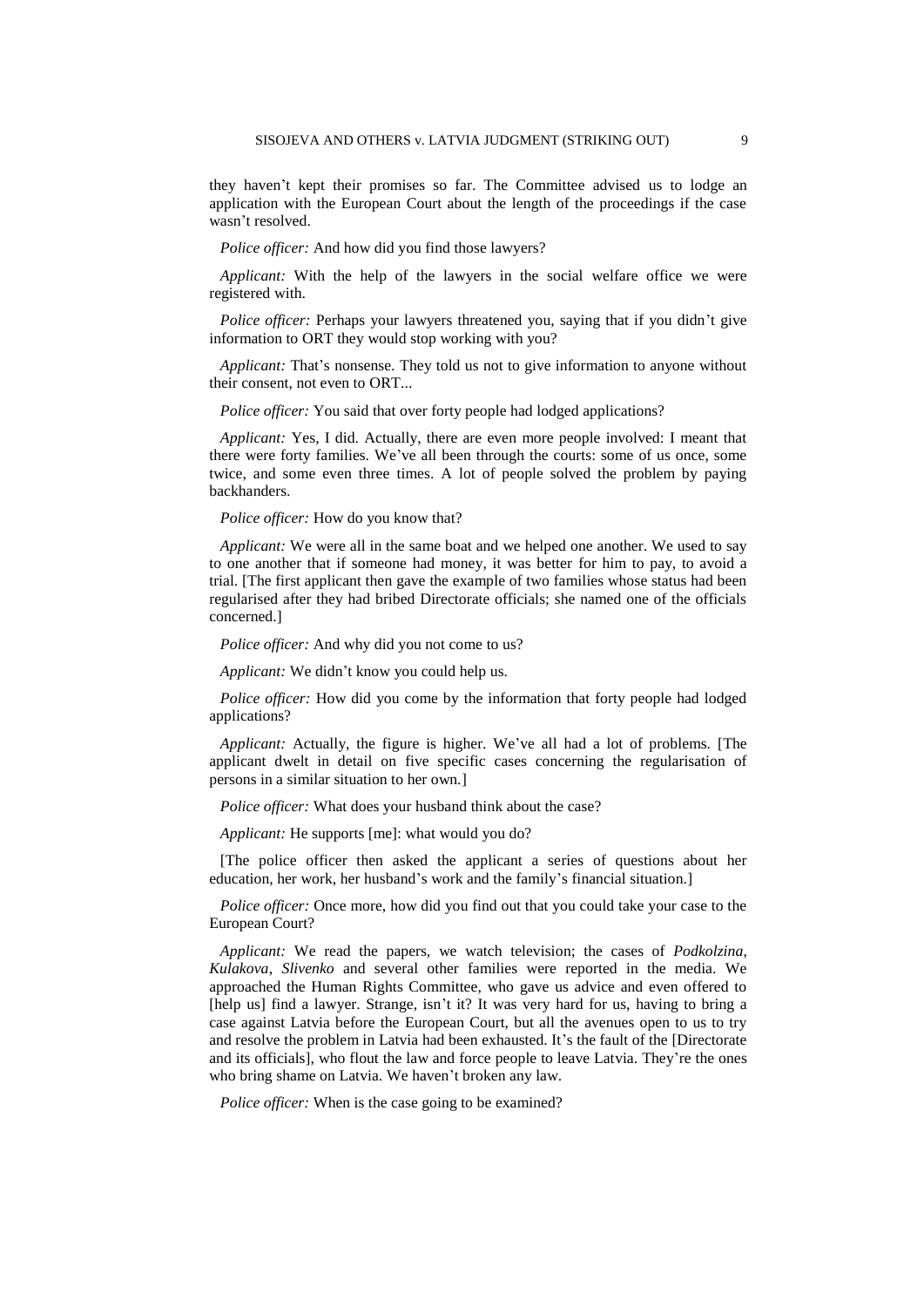*Applicant:* We don"t know.

*Police officer:* What documents have you sent them?

*Applicant:* The courts' decisions."

37. The Government contested the accuracy of this record, particularly in view of the length of time that had elapsed between the interview itself and the drafting of the document. The first applicant conceded that the document was probably less than perfect, given that it had been drafted from memory almost a month after the fact; she acknowledged that several other questions (which she could not recall) might have been asked during the interview. However, she contended that her record reflected with sufficient accuracy the content and tone of the interview.

### **D. The proposals for regularising the applicants' stay**

38. On 11 November 2003 the Head of the Directorate sent a letter to each of the applicants explaining the procedure to be followed in order to regularise their stay in Latvia. The relevant passages of the letter sent to the first applicant (Svetlana Sisojeva) read as follows:

"... The [Directorate] ... would remind you that, in accordance with the principle of proportionality, no order has hitherto been made for your deportation, and that it is open to you to regularise your stay in the Republic of Latvia in accordance with the [country's] legislation.

Under sections 1 and 2 of the Status of Stateless Persons Act, persons who are not considered to be nationals of any State under the laws of that State ... and who are legally resident in Latvia, may obtain stateless-personstatus.

You satisfy the above requirements...

In view of the above, the Directorate is prepared to regularise your stay in Latvia by entering your name in the register of residents as a stateless person [resident] in Latvia and by issuing you with an identity document on that basis.

In order to complete the necessary formalities, you will need to go in person to the Alūksne district office of the Directorate, bringing with you your identity papers, your birth certificate and two photographs..."

39. The letters sent to the other two applicants were similar in content. The letter to the second applicant (Arkady Sisojev) stated in particular:

"... If your wife, Mrs Svetlana Sisojeva, avails herself of the opportunity to regularise her stay in the Republic of Latvia in accordance with the provisions in force, you will be entitled, under the Immigration Act, to obtain a residence permit. The Directorate is not aware of any reason which would prevent you from applying for and obtaining a residence permit in Latvia.

Under the terms of section 32 of the Immigration Act, only aliens residing in Latvia on the basis of a residence permit may apply to the Directorate for a residence permit... In other cases, and where such a move accords with international human rights provisions and the interests of the Latvian State, or on humanitarian grounds, the Head of the Directorate may authorise the person concerned to submit the relevant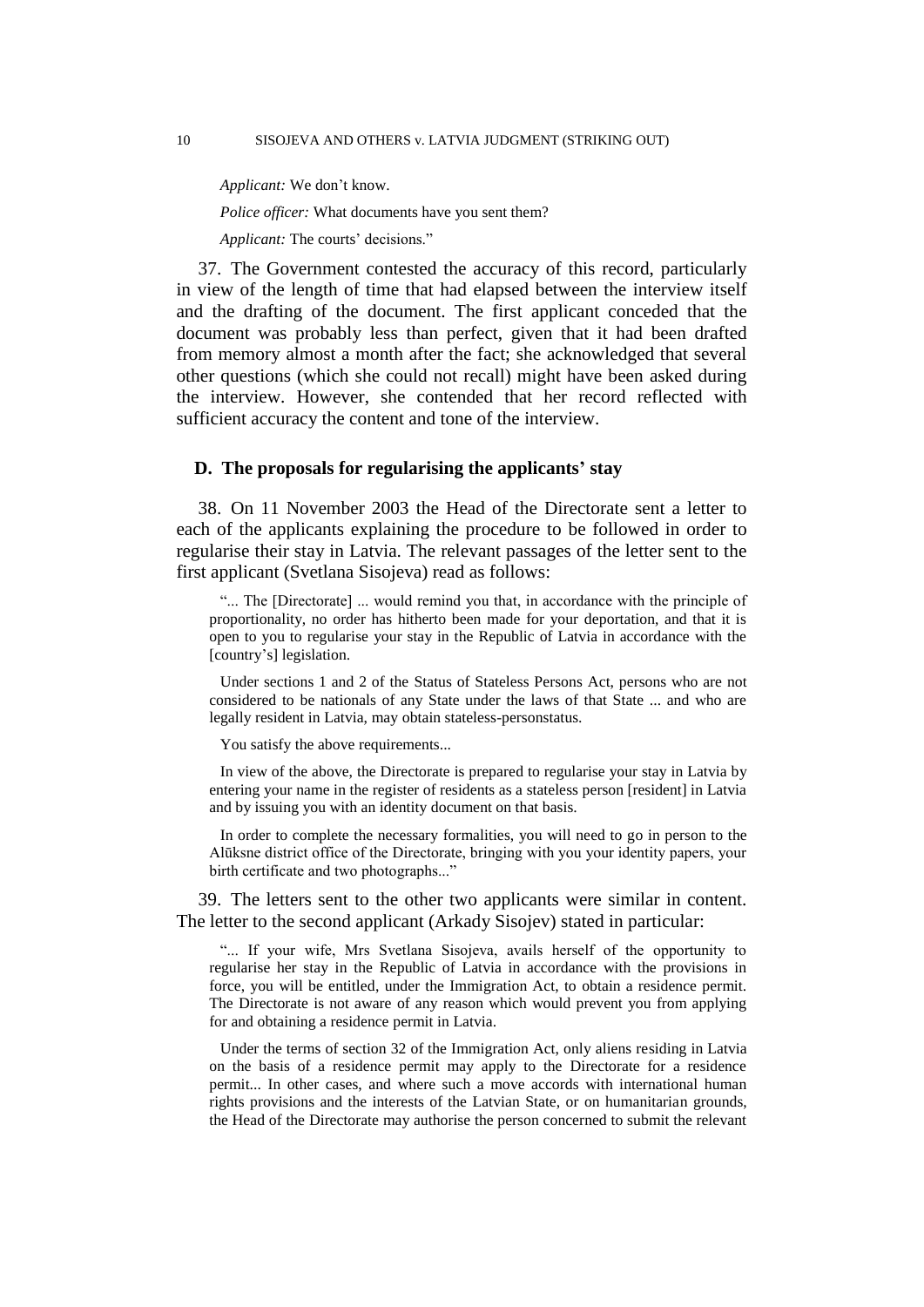papers to the Directorate in order to apply for a residence permit. As no order has hitherto been made for your deportation, you may submit the relevant papers ... to the Alūksne district office of the Directorate...

In view of the above, the Directorate is prepared to issue you with a residence permit at your wife"s place of residence, in accordance with section 26 of the Immigration Act, on condition that S. Sisojeva completes the necessary formalities in order to regularise her stay in Latvia as a stateless person, and that she responds to the invitation from the Alūksne office of the Directorate..."

40. Lastly, the letter to the third applicant (Aksana Sisojeva) contained the following passages:

" ... If your mother, Mrs Svetlana Sisojeva, avails herself of the opportunity offered to her and, after completing the necessary formalities, regularises her stay in the Republic of Latvia in accordance with the provisions in force, you will be entitled, under the Immigration Act, to obtain a residence permit. The Directorate is not aware of any reason which would prevent you from applying for and obtaining a residence permit in Latvia.

...

...

The Directorate would further inform you that, in accordance with section 23(3) of the Immigration Act, in cases not provided for by the Act, a temporary residence permit may be issued by the Minister of the Interior, where such a move is in accordance with the provisions of international law. Consequently, you are also entitled to apply to the Minister of the Interior for a residence permit valid for a period longer than that specified in section 23(1), sub-paragraph 1, of the Immigration Act. Furthermore, after a period of residence of ten years on the basis of a temporary residence permit, you may apply for a permanent residence permit in accordance with section 24(1), sub-paragraph 7, of the Immigration Act..."

41. In addition, a letter containing the above information concerning the three applicants was sent to the Government"s Agent. On the same date, 11 November 2003, the Head of the Directorate signed three decisions formally regularising the applicants' status in Latvia. More specifically, he ordered that the first applicant be entered in the register of residents as a "stateless person", that she be issued with an identity document valid for two years, and that the second and third applicants be issued with temporary residence permits valid for one year and six months respectively. However, regularisation of the status of the second and third applicants was contingent upon that of the first applicant. In other words, in order for Arkady Sisojev and Aksana Sisojeva to obtain residence permits, Svetlana Sisojeva first had to submit the relevant documents to the Directorate.

None of the applicants complied with the instructions outlined above in order to obtain residence permits.

42. By Decree no. 15 of 22 March 2005, the Cabinet of Ministers (*Ministru kabinets*) instructed the Minister of the Interior to issue ArkadySisojev and AksanaSisojeva with five-year temporary residence permits, "in accordance with section 23(3) of the Immigration Act". In a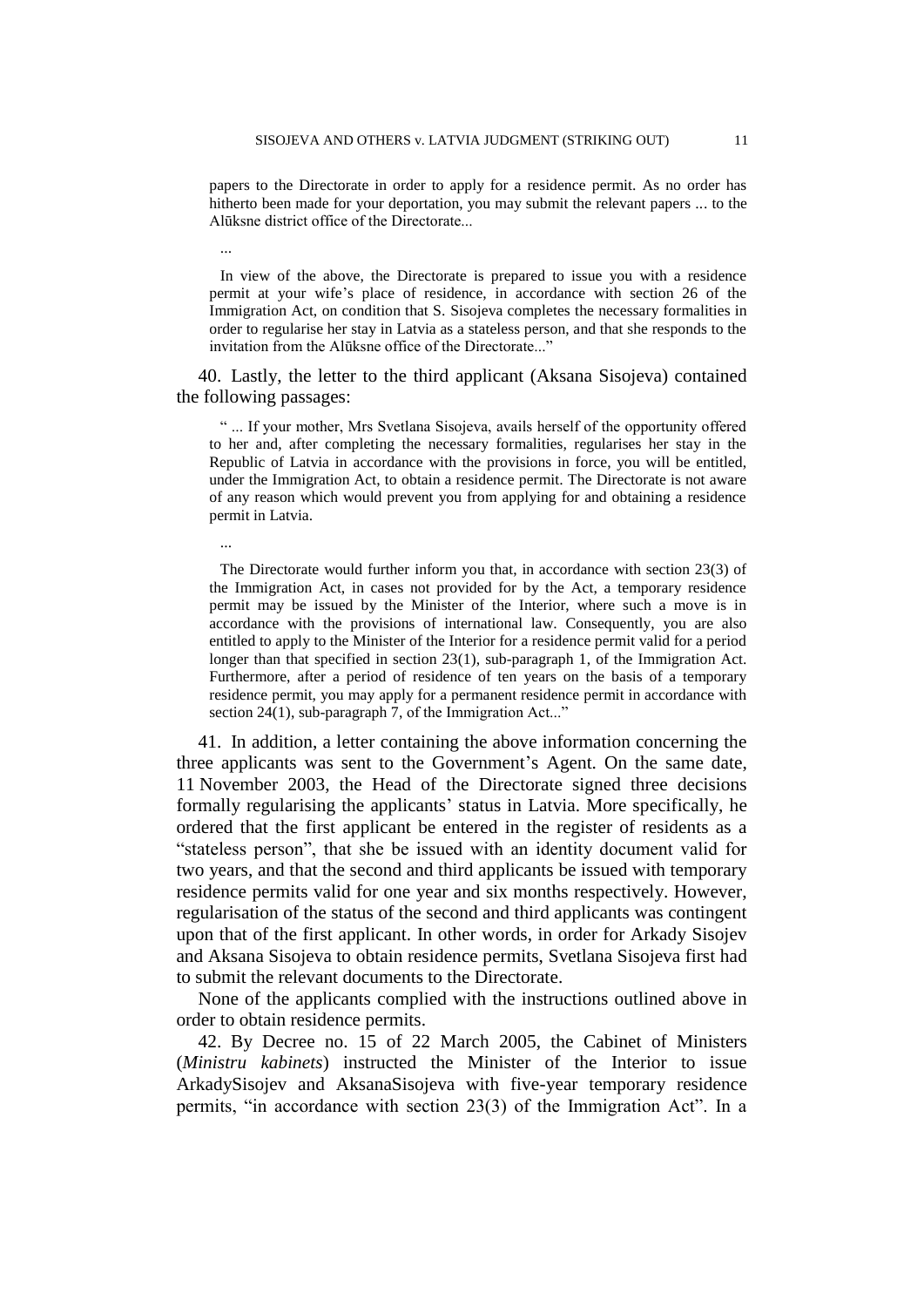letter sent on the same day, the Government informed the Court of the measure, pointing out that, after the five years had elapsed, the two applicants in question could obtain permanent residence permits

43. On 15 November 2005 the applicants applied to the Directorate to have their stay regularised on the basis they had requested initially, that is, for the first applicant to be granted the status of "permanently resident non-citizen" and for the other two applicants to be issued with permanent residence permits. The Directorate replied on the following day, 16 November 2005. After outlining the background to the case before the domestic courts and in Strasbourg, the Directorate went on:

"... On 11 December 2003 you stated that you would not consider the Directorate's proposals until after the European Court of Human Rights had delivered its judgment.

In accordance with ... the Status of Stateless Persons Act... in force at the time, an order was given for Svetlana Sisojeva to be issued with an identity document for stateless persons, and she was told that the authorities were willing to grant her stateless-person status.It was [therefore] open to Mrs Sisojeva to take advantage of that option, but she failed to do so. However, in accordance with the principle of respect for personal rights and the principle of legitimate expectation, the Directorate has not set aside its decision of 11 November 2003 in respect of Svetlana Sisojeva. Consequently, *it remains open to her to regularise her stay in Latviaunder section 6(1) of the Stateless Persons Act and paragraph 2 of its transitional provisions.* Since SvetlanaSisojeva"s entitlement to stateless-person status ... was recognised before the entry into force of that Act, *were she to obtain an identity document for stateless persons she would also be issued with a permanent residence permit*... As for Arkady Sisojev and Aksana Sisojeva, they would beentitled, on the same basis, to obtain temporary residence permits.

...

The Directorate would further point out that, on 22 March 2005, the Cabinet of Ministers ... instructed the Minister of the Interior to issue Arkady Sisojev and AksanaSisojeva with five-year temporary residence permits, under section23(3) of the Immigration Act.

In view of the above, the Directorate would remind you of the possibility of regularising your stay in the Republic of Latvia, on the following basis: SvetlanaSisojeva may obtain stateless-person status and be issued with a permanent residence permit; Arkady Sisojev and Aksana Sisojeva, meanwhile, may apply for and obtain temporary residence permits, in accordance with section 23(3) of the Immigration Act. ..."

The remainder of the letter explained in detail to each of the applicants the procedure to be followed and the documents to be submitted in order to have their stay regularised, and the tax rates which applied for that purpose. The applicants did not take the steps indicated by the Directorate.

44. On 2 and 3 November 2005, the relevant official of the border police questioned the applicants, asking them why they had not regularised their stay. Following that conversation, the Commander of the border police requested details from the Head of the Directorate concerning the applicants" precise status in Latvia. By a letter of 22 November 2005, the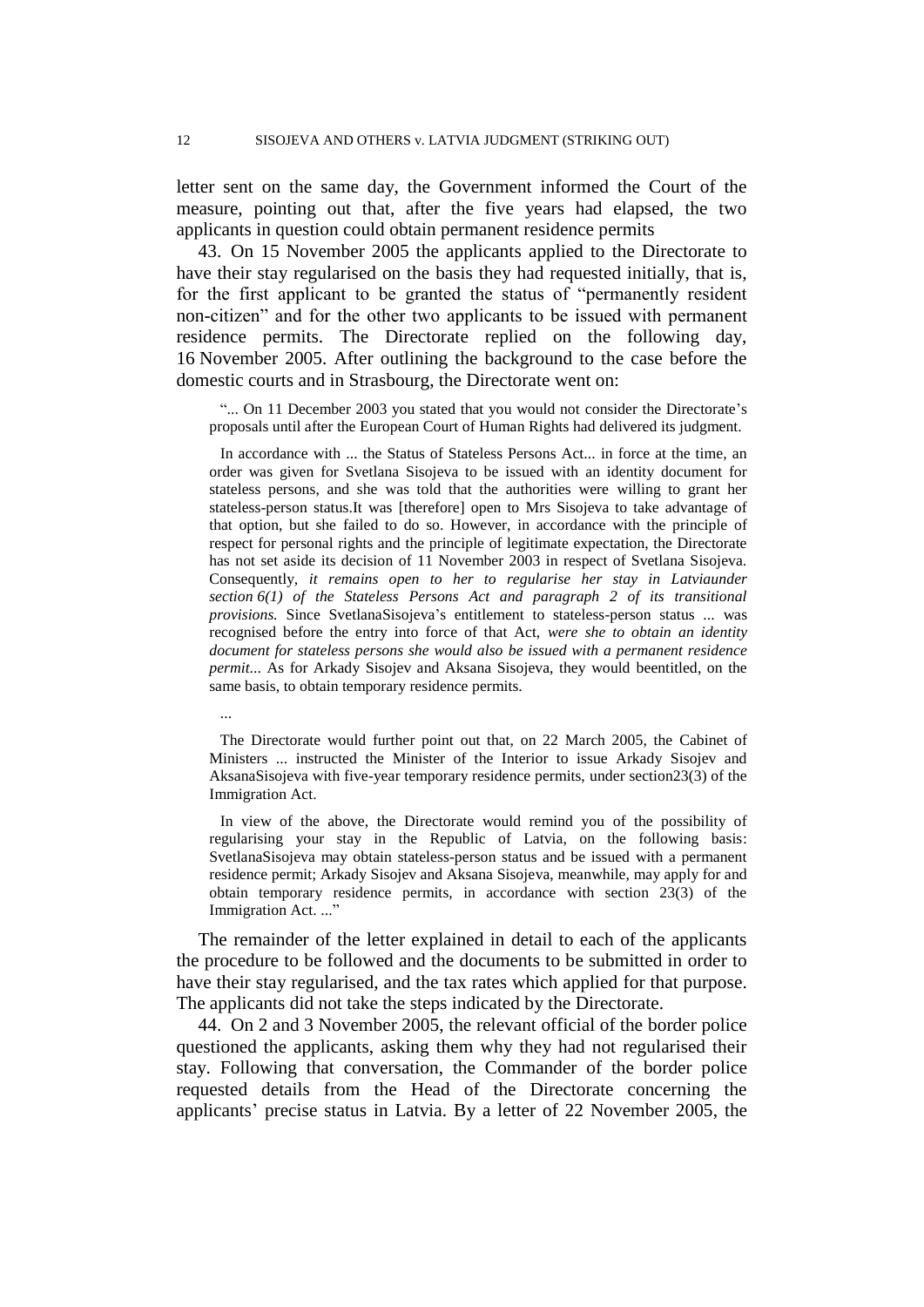latter explained that, since 2000, there had been sufficient legal basis for issuing orders for the applicants' deportation, but that no such orders had been issued on the grounds of proportionality and in view of the proceedings pending before the European Court of Human Rights.

By a letter of 16 December 2005, the Directorate reminded the applicants once more that they had the possibility of regularising their stay. No reply was forthcoming.

45. As matters stand, the applicants are resident in Latvia without valid residence permits. According to the information supplied by the applicants, which has not been disputed by the Government, Svetlana Sisojeva has been unemployed since 1992. Arkady Sisojev works as a technician in a municipal communal heating plant in Alūksne; despite being cautioned repeatedly by the authorities, his employer has consistently refused to dismiss him on the sole ground that he is illegally resident in Latvia. AksanaSisojeva, meanwhile, obtained a law degree from the Baltic Russian Institute (*Baltijas Krievu institūts*) in July 2004. The applicants contend that, owing to her irregular status, she has to date been unable to find work.

### II. RELEVANT DOMESTIC LAW

### **A. Immigration law and the Russian-Latvian agreement of 30 April 1994**

### *1. General information*

46. Latvian legislation on nationality and immigration distinguishes several categories of persons, each with a specific status:

(a) Latvian citizens (*Latvijas Republikas pilsoņi*), whose legal status is governed by the Citizenship Act (*Pilsonības likums*);

(b) "permanently resident non-citizens" (*nepilsoņi*) – that is, citizens of the former USSR who lost their Soviet citizenship following the break-up of the USSR but have not subsequently obtained any other nationality – who are governed by the Law of 12 April 1995 on the status of former USSR citizens without Latvian or other citizenship (*Likums "Par to bijušo PSRS pilsoņu statusu, kuriem nav Latvijas vai citas valsts pilsonības"* – "the Non-Citizens Act");

(c) asylum-seekers and refugees, whose status is governed by the Asylum Act of 7 March 2002 (*Patvēruma likums*);

(d) "stateless persons" (*bezvalstnieki*) within the meaning of the 18 February 1999 Status of Stateless Persons Act (*Likums "Par bezvalstnieka statusu Latvijas Republikā"*), read in conjunction with the Law of 9 June 1992 on aliens and stateless persons (entry and residence) ("the Aliens Act") and, since 1 May 2003, with the Immigration Act of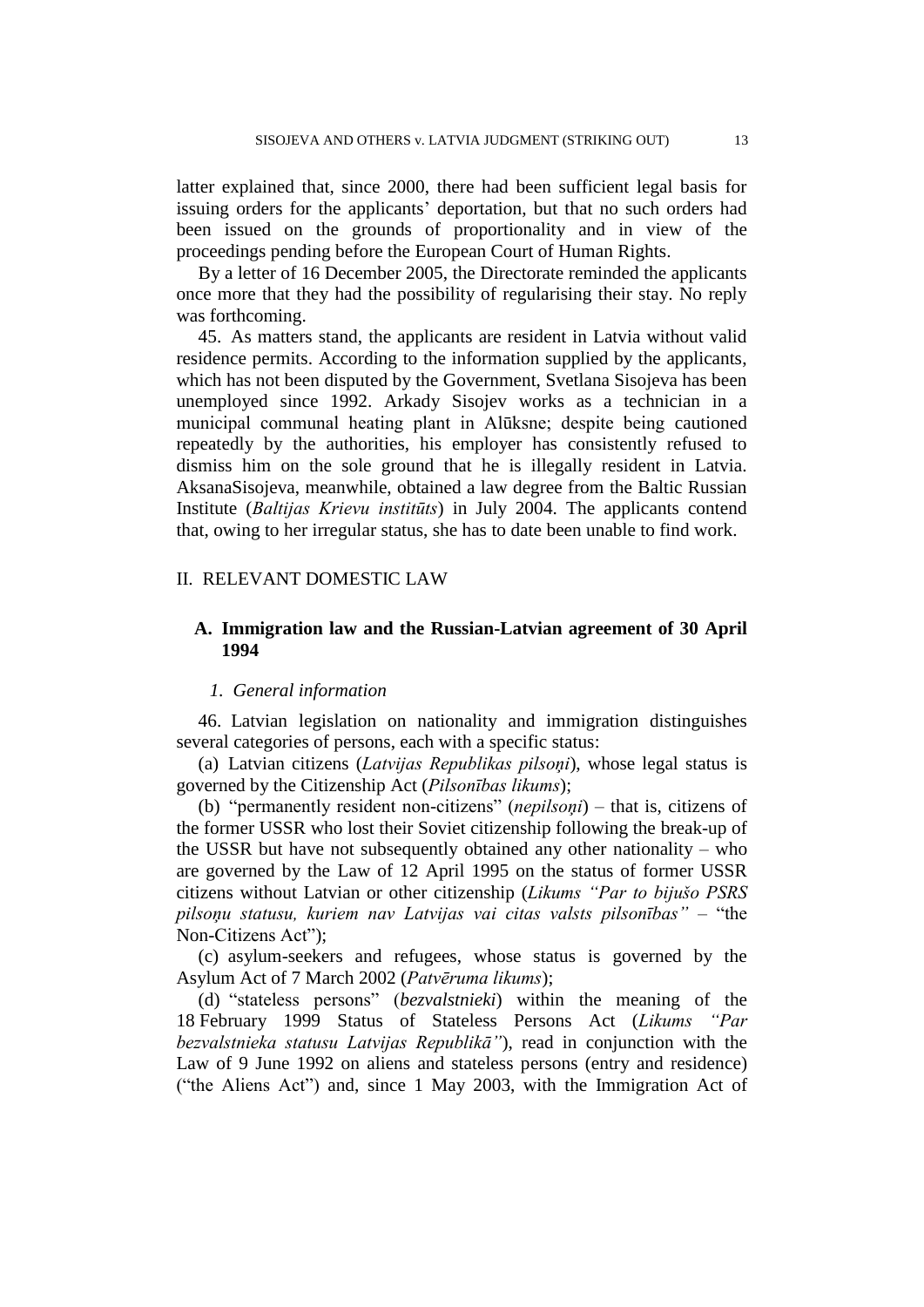31 October 2002 (*Imigrācijas likums*). On 2 March 2004 the Status of Stateless Persons Act was replaced by a new Stateless Persons Act;

(e) "aliens" in the broad sense of the term (*ārzemnieki*), including foreign nationals (*ārvalstnieki*) and stateless persons (*bezvalstnieki*) falling solely within the ambit of the Aliens Act (before 1 May 2003), and the Immigration Act (after that date).

### *2. "Permanently resident non-citizens"*

47. Section 1 of the Non-Citizens Actformally set forth detailed criteria for obtaining the status of "permanently resident non-citizen". In the version in force since 25 September 1998, the first paragraph of section 1 reads as follows:

"The persons governed by this Act – "non-citizens" – shall be those citizens of the former USSR, and their children, who are resident in Latvia ... and who satisfy all the following criteria:

1. on 1 July 1992 they were registered as being resident within the territory of Latvia, regardless of the status of their housing; or their last registered place of residence by 1 July 1992 was in the Republic of Latvia; or a court has established that before the above-mentioned date they had been resident within Latvian territory for not less than ten years;

- 2. they do not have Latvian citizenship; and
- 3. they are not and have not been citizens of any other State."
- *3. Stateless persons*

48. The relevant provisions of the former Status of Stateless Persons Act read as follows.

#### **Section 2**

"(1) The status of stateless person may be granted to persons whose status is not defined either by the Law on the status of former USSR citizens without Latvian or other citizenship or by the Asylum Act, provided they

...

2. are legally resident in Latvia.

(2) Stateless persons who have obtained outside Latvia documents attesting to the fact that they are stateless may obtain the status of stateless person in Latvia only if they have obtained a permanent residence permit in Latvia.

..."

#### **Section 3(1)**

"Stateless persons shall be issued with an identity document for stateless persons, which shall also serve as [a] travel document."

#### **Section 4**

"(1) Stateless persons in Latvia shall enjoy all the human rights enshrined in the Latvian Constitution [*Satversme*].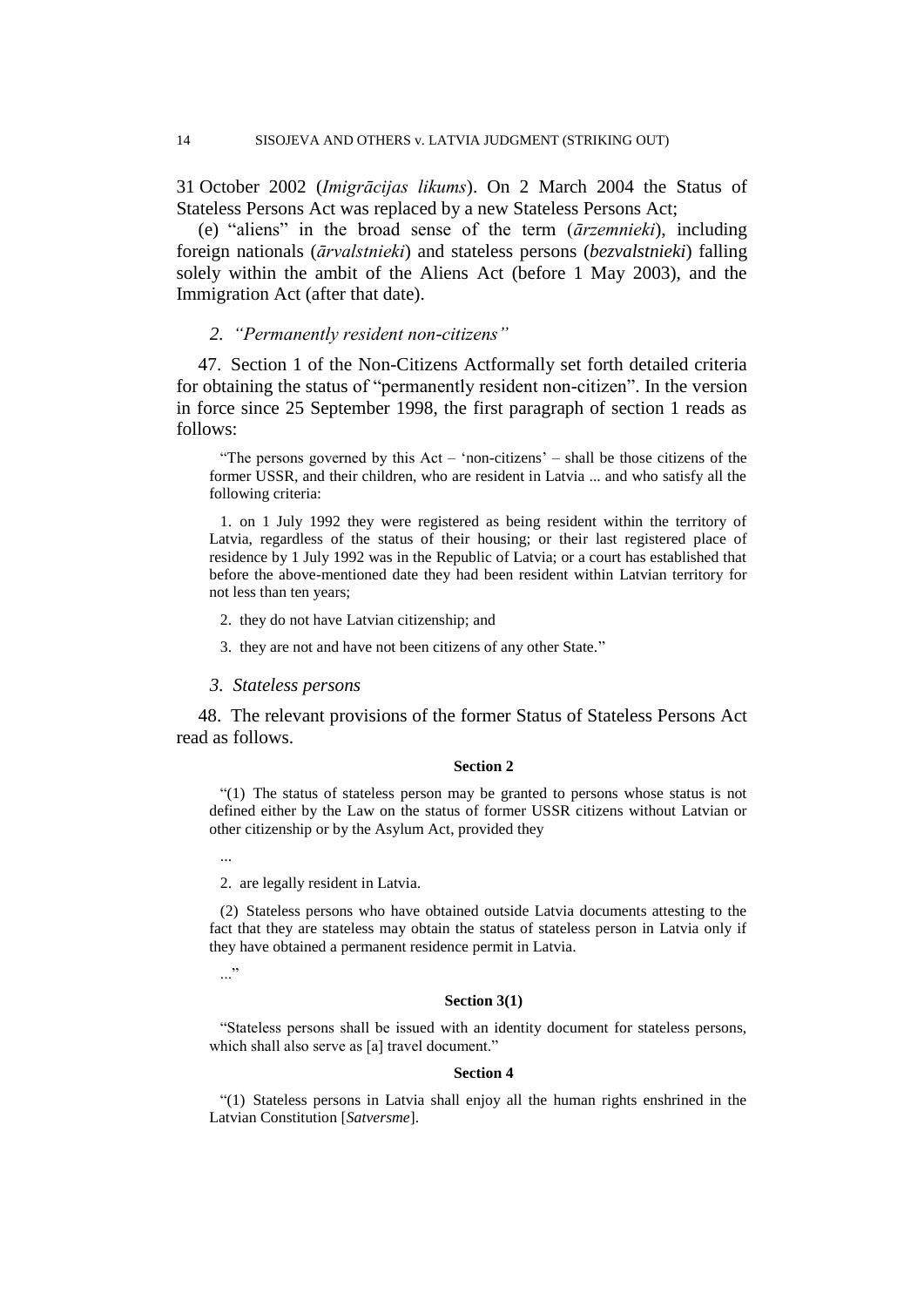(2) In addition to the rights referred to in the first paragraph of this section, stateless persons shall be entitled

1. to leave and return to Latvia freely;

2. to be joined by their spouse from outside the country, and by their own minor children or those dependent on their spouse, in accordance with the rules laid down by the Aliens and Stateless Persons (Entry and Residence) Act;

3. to preserve their native language, culture and traditions, provided these are not in breach of the law;

...

(3) During their stay in Latvia, stateless persons shall be bound by [the provisions of] Latvian law."

49. On 29 January 2004 Parliament enacted a new Stateless Persons Act (*Bezvalstnieku likums*), which came into force on 2 March 2004 and replaced the former Status of Stateless Persons Act. The relevant provisions of the new Act read as follows.

### **Section 2(1)**

"In the Republic of Latvia, an individual may be recognised as a stateless person if no other State has recognised him or her as a national in accordance with its own laws."

#### **Section 4**

"(1) In order to be recognised as a stateless person, the individual concerned must submit to the [Directorate]:

1. a [written] application;

2. an identity document;

3. a document issued by a competent body in the foreign State, to be determined by the Directorate, certifying that the person concerned is not a national of that State and is not guaranteed nationality of that State, or a document certifying the impossibility of obtaining such a document.

(2) Where, for reasons beyond his or her control, the individual concerned is unable to produce one of the documents referred to in points 2 or 3 of the first paragraph, an official instructed by the Head of the Directorate shall decide whether or not to grant him or her the status of stateless person. The decision shall be taken on the basis of information available to the Directorate supported by documentary evidence."

#### **Section 6**

"(1) The stateless person shall reside in the Republic of Latvia in accordance with the provisions of the Immigration Act.

(2) A stateless person legally resident in the Republic of Latviamay obtain a travel document in accordance with the statutory arrangements..."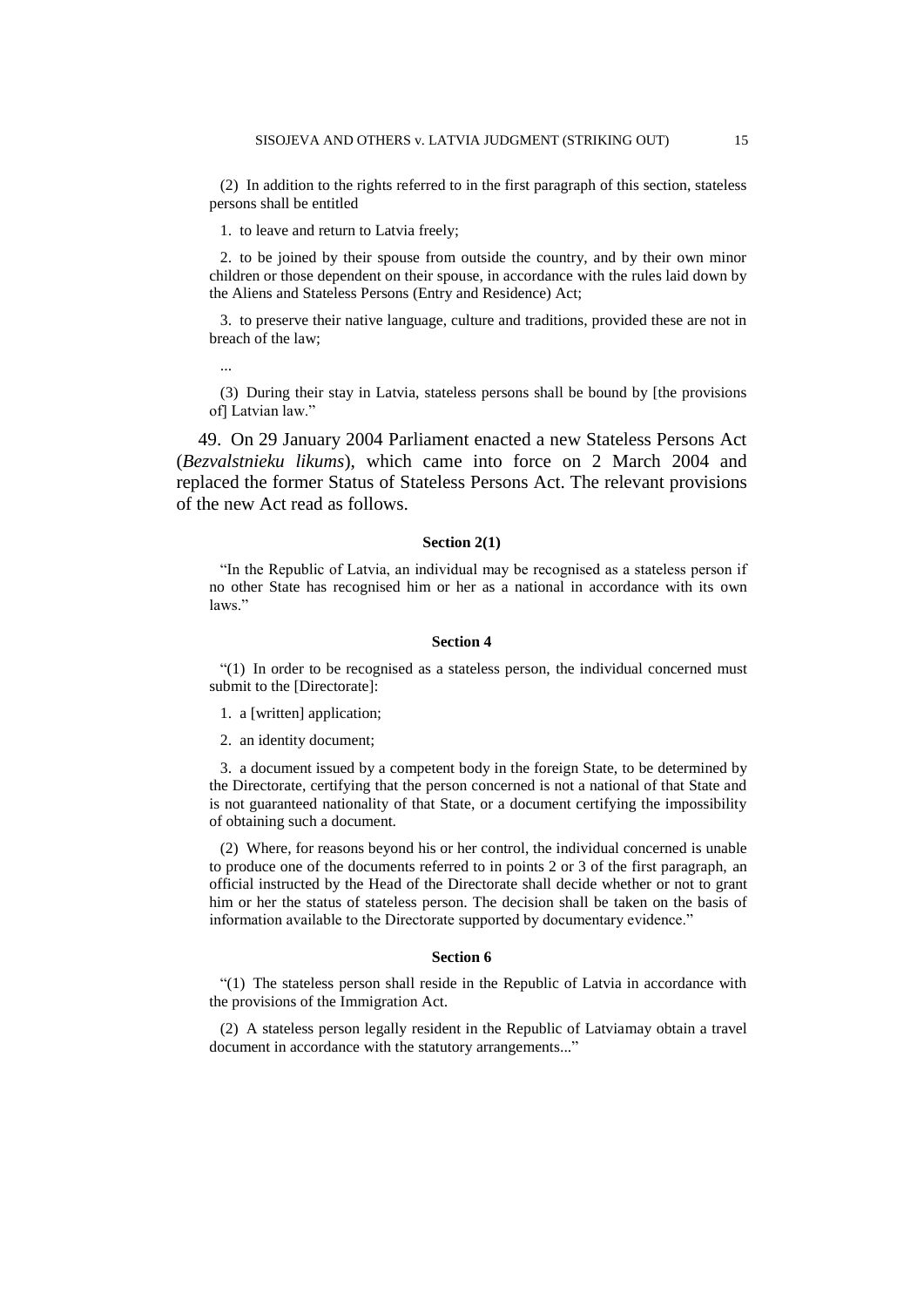#### **Section 7(2)**

"A stateless person legally resident in the Republic of Latvia shall enjoy the rights guaranteed by ... the Convention of 28 September 1954 on the Status of Stateless Persons."

*4. Aliens*

50. The relevant provisions of the former Aliens Act, in force prior to 1 May 2003, read as follows.

#### **Section 38**

"The Head of the Directorate or of the regional office of the Directorate shall issue a deportation order...

...

(2) if the alien or stateless person is in the country without a valid visa or residence permit..."

#### **Section 40**

"The individual concerned shall leave the territory of Latvia within seven days after the deportation order has been served on him or her, provided that no appeal is lodged against the order in the manner prescribed in this section.

Persons in respect of whom a deportation order is issued may appeal against it within seven days to the Head of the Directorate, who shall extend the residence permit pending consideration of the appeal.

An appeal against the decision of the Head of the Directorate shall lie to the court within whose territorial jurisdiction the Directorate's headquarters are situated, within seven days after the decision has been served."

51. Since 1 May 2003 the Aliens Act cited above has no longer been in force; it has been repealed and replaced by the Immigration Act. The relevant provisions of the new Act read as follows.

#### **Section 1**

"The present Act uses the following definitions:

(1) an alien [*ārzemnieks*] – a person who is neither a Latvian citizen nor a "[permanently resident] non-citizen" of Latvia;

..."

#### **Section 23(3)**

"In cases not covered by the present Act, the temporary residence permit shall be granted by the Minister of the Interior, where the relevant decision accords with the provisions of international law or the interests of the LatvianState, or on humanitarian grounds."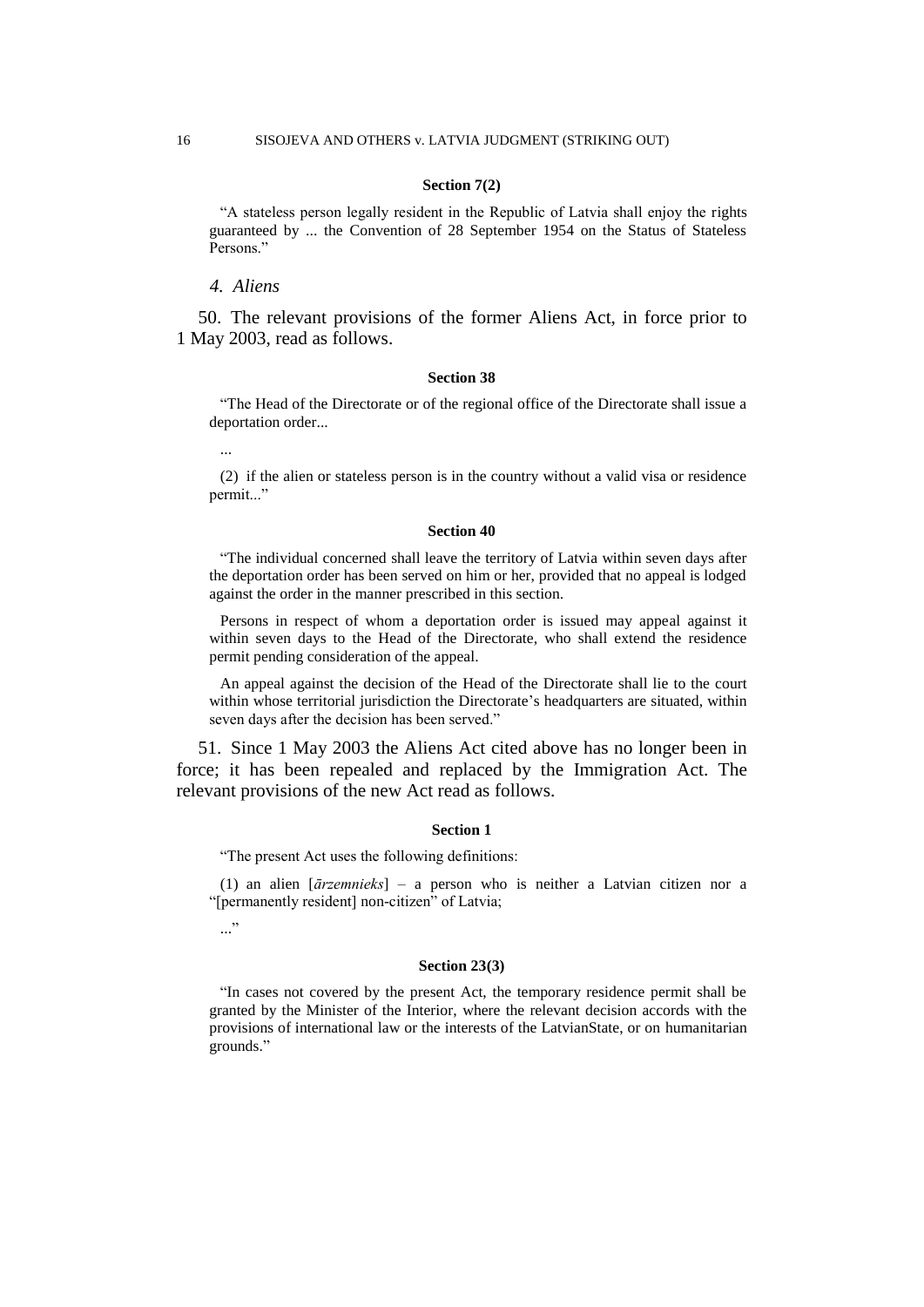#### **Section 24**

"(1) In accordance with the arrangements laid down in the present Act, the following persons may apply for a permanent residence permit:

7. an alien who has been resident without interruption in Latvia for at least five years immediately prior to submission of the application...;

...

...

(2) In cases not covered by the present Act, the permanent residence permit shall be granted by the Minister of the Interior, where it accords with the interests of the State.

...

(5) The aliens referred to in paragraph 1, sub-paragraph ... 7, of this section may obtain a permanent residence permit if they have a command of the official language. The level of knowledge of the official language [and] the means of verifying that knowledge shall be determined by the Cabinet of Ministers.

...

(6) Aliens who do not satisfy the requirements set forth in paragraph 5 of this section shall nevertheless be entitled to continue to reside in Latviaon the basis of a temporary residence permit."

#### **Section 32(3)**

"[By way of exception,] [t]he Head of the Directorate may authorise [the person concerned] to submit an application for a residence permit to the Directorate, where such authorisation accords with the provisions of international law or the interests of the Latvian State, or on humanitarian grounds."

#### **Section 33(2)**

"... When the time-limit set down [for submitting an application for a residence permit] has passed, the Head of the Directorate may authorise [the person concerned] to submit the [relevant] documents, where such authorisation accords with the interests of the Latvian State, or on grounds of *force majeure* or humanitarian grounds."

#### **Section 40**

"(1) Where a decision is taken to refuse an application by an alien for a residence permit or to withdraw his or her residence permit, an appeal may be lodged against that decision ... with the Head of the Directorate, within thirty days of the entry into force of the decision.

(2) Where the Head of the Directorate refuses an application for a residence permit an appeal may be lodged ... with the courts against that decision, in the manner prescribed by law..."

#### **Section 41**

"(1) The [relevant] official of the Directorate shall issue a deportation order and determine the length of the ban on re-entering Latvian territory, requesting the alien concerned to leave the Republic of Latvia within seven days, where he or she has ...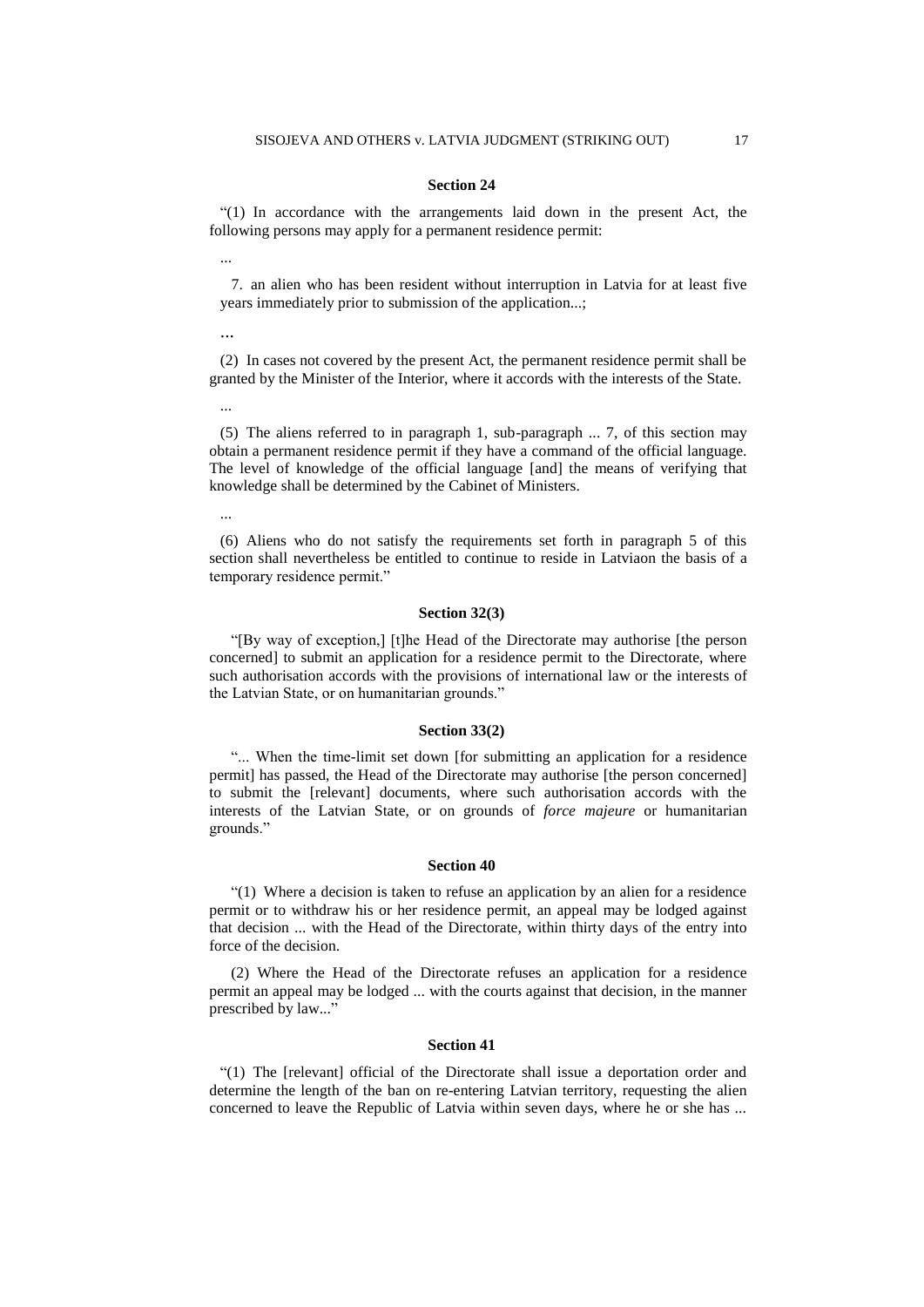acted in breach of the rules on the entry and residence of aliens in the Republic of Latvia.

(2) The Head of the Directorate mayset aside a deportation order ... or suspend execution thereof on humanitarian grounds."

#### **Section 42**

"(1) The alien concerned may appeal against the deportation order and the length of the ban on re-entering Latvian territorylaid down therein to the Head of the Directorate, within seven days of theorder"s entry into force. He or she shall have the right to remain in the Republic of Latvia while the appeal is being considered.

(2) The alien concerned may appeal before the courts against the decision of the Head of the Directorate concerning the deportation order and the length of the ban on re-entering Latvian territorylaid down therein, within seven days of the decision"s entry into force. The lodging of an appeal with the court shall not suspend execution of the decision."

#### **Section 47**

"(1) Within ten days of establishment of the facts detailed in the present paragraph, the [relevant] official of the Directorate shall take a forcible expulsion decision in respect of the alien and determine the length of the ban on re-entering Latvian territory..., where:

1. the alien has not left the Republic of Latvia within seven days of receiving the deportation order, as required by section 41(1) of the present Act, and has not appealed against the order under section 42;

...

(2) In the cases referred to in the first sub-paragraph of paragraph 1 of this section, no appeal shall lie against the forcible expulsion decision...

...

(4) The Head of the Directorate mayset aside a forcible expulsion decision or stay its execution on humanitarian grounds."

### *5. Penalties*

52*.* At the time of the facts reported by the applicants, the relevant provisions of the Regulatory Offences Code (*Administratīvo pārkāpumu kodekss*) read as follows.

#### **Section 187**

"... Use of a passport which has been replaced by a new passport shall be punishable by a fine of up to 100 lati."

#### **Section 190-3**

"Failure to provide the offices of the Latvian Nationality and Immigration Department with the information to be entered in the register of residents within the time allowed shall be punishable by a fine of between 10 and 25 lati."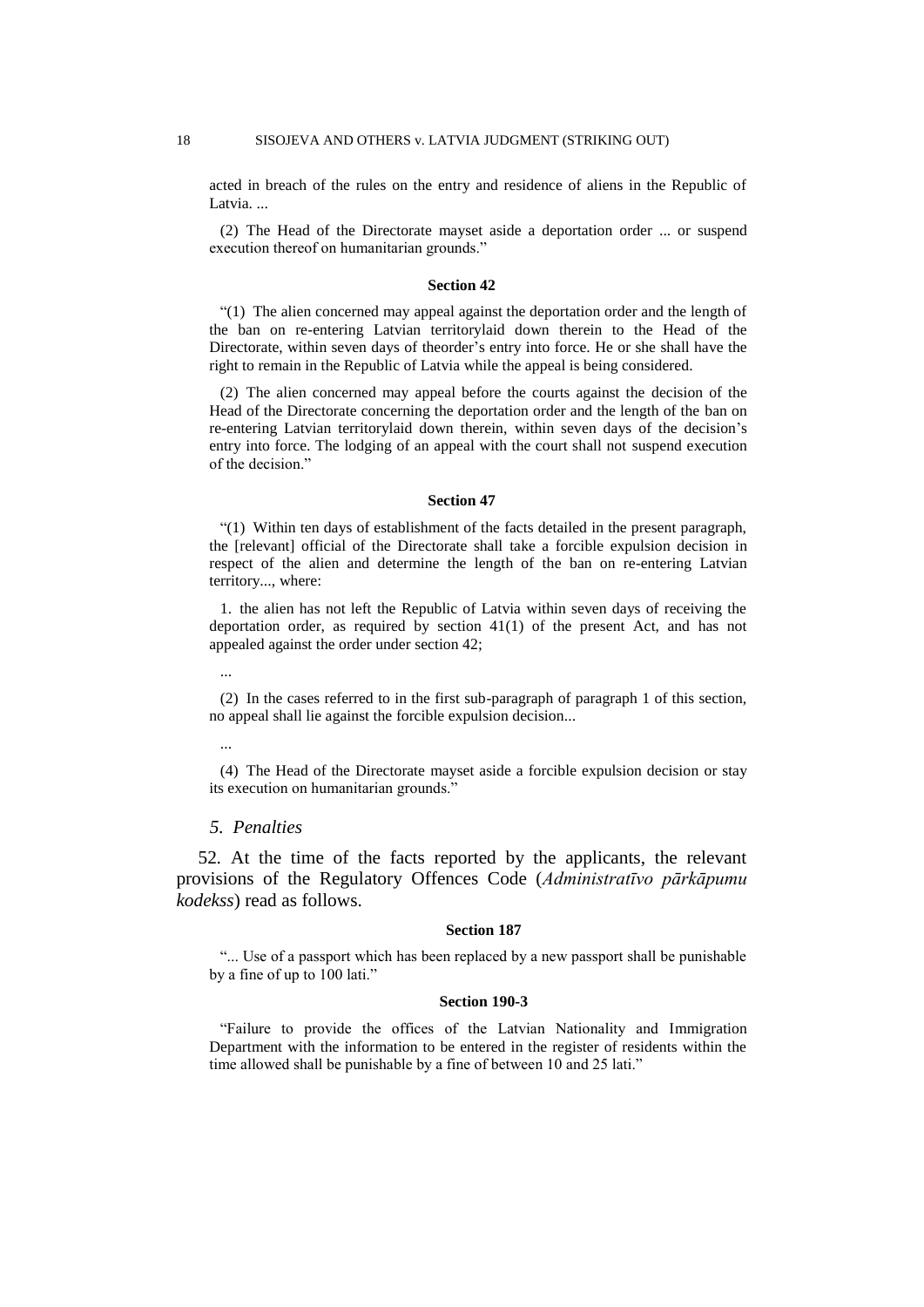### *6. The Russian-Latvian agreement of 30 April 1994*

53. An agreement between Russia and Latvia on the socialwelfare of retired military personnel of the Russian Federation and their family members residing on the territory of the Republic ofLatvia was signed in Moscow on 30 April 1994. It was ratified by Latvia on 24 November 1994 and came into force on 27 February 1995. Under the terms of the second paragraph of Article 2 of the agreement, persons to whom the agreement applied and who were permanently resident in Latvian territory before 28 January 1992 retained the right to reside without hindrance in Latvia if they so wished.

### **B. General administrative law**

54. Section 360(4) of the Administrative Procedure Act (*Administratīvā procesa likums*), in force since 1 February 2004, provides:

"An administrative act may not be executed if more than three years have elapsed since it became enforceable. In calculating the limitation period, any period during which implementation of the administrative act was suspended shall be deducted."

### **C. The legislation on operational investigative measures**

55. The main provisions governing interviews similar to that complained of by the first applicant are contained in the Law of 16 December 1993 on operational measures (*Operatīvās darbības likums*). The "operational measures" referred to in the Law cover all operations, covert or otherwise, aimed at protecting individuals, the independence and sovereignty of the State, the constitutional system, the country"s economic and scientific potential, and classified information against external or internal threats (section 1). Operational measures are aimed in particular at preventing and detecting criminal offences, tracing the perpetrators of criminal offences and gathering evidence (section 2).

56. The most straightforward measure is the "intelligence-related operational procedure" (*operatīvā izzināšana*), designed to "obtain information on events, persons or objects" (section 9(1)). The procedure takes one of the following forms:

(i) an "operational request for intelligence" (*operatīvā aptauja*), during which "the persons concerned are asked questions about the facts of interest to the [relevant] authorities" (section  $9(2)$ );

(ii) "operational intelligence gathering" (*operatīvā uzziņa*), which involves "gathering information relating to specific persons" (section 9(3));

(iii) "operational clarification of intelligence" (*operatīvā noskaidrošana*), consisting in obtaining information by covert or indirect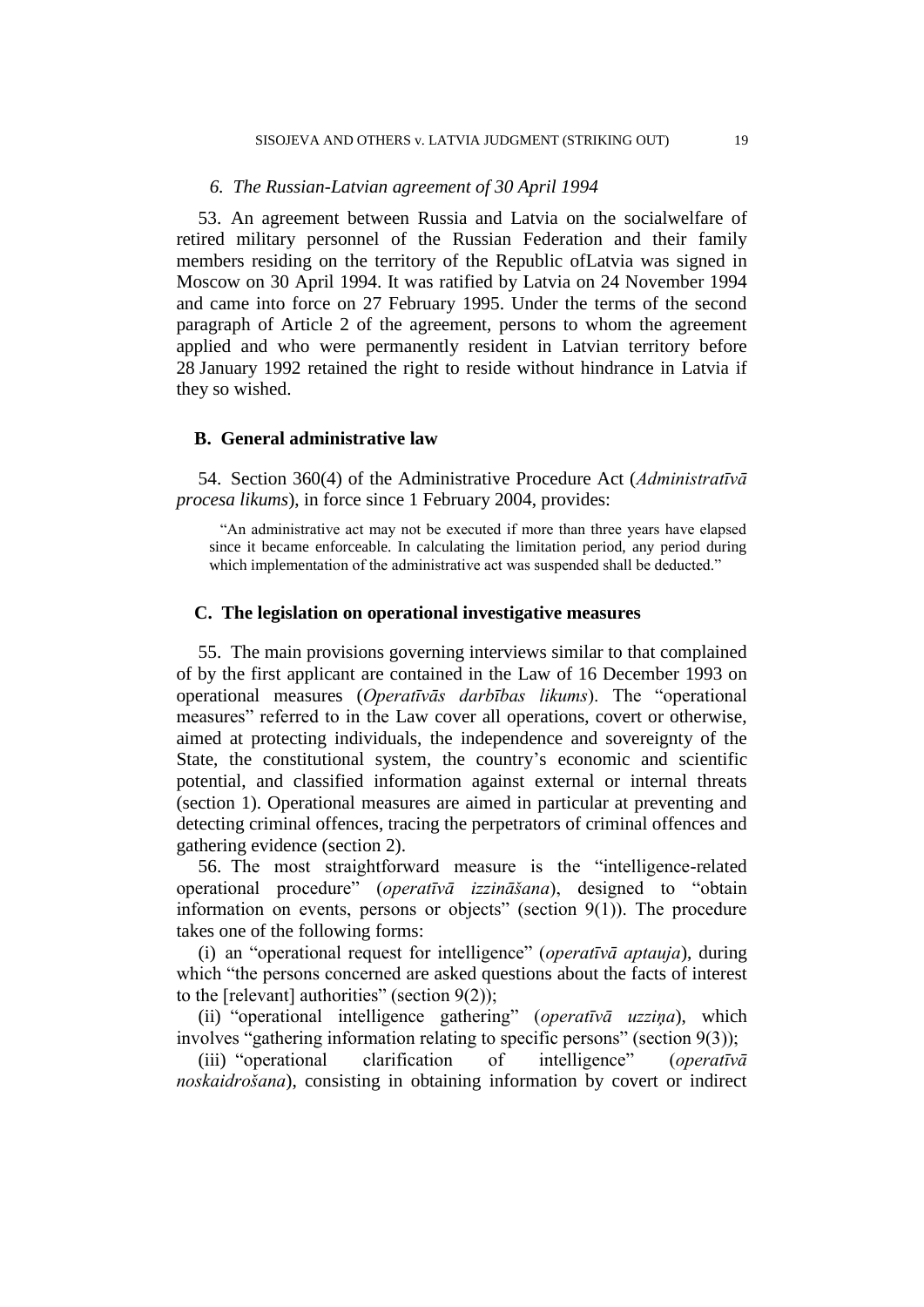means where there is reason to suspect that the informer will be unwilling to supply the information directly (section 9(4)).

57. All operational measures must be implemented in strict compliance with the law and human rights. In particular, no harm – physical or otherwise – may be caused to the persons concerned, nor may they be subjected to violence or threats (section  $4(1)$  to  $(3)$ ). Any person who considers that he or she has suffered harm as a result of the actions of a member of the security forces may lodge a complaint with the prosecuting authorities or the relevant court (section 5).

58. Under section 15 of the 5 May 1994 National Security Establishments Act (*Valsts drošības iestāžu likums*), the security police come under the supervision of the Ministry of the Interior. They have powers to deploy operational measures in order to combat corruption.

### THE LAW

### I. PRELIMINARY QUESTION CONCERNING THE SCOPE OF THE GRAND CHAMBER"S JURISDICTION

59. At the hearing the applicants and the Russian Government, referring implicitly to Article 43 of the Convention, requested the Grand Chamber to reverse the decision of the former First Section of 28 February 2002in so far as the latter had declared the application inadmissible with regard to the Sisojev family"s elder daughter, Mrs Tatjana Vizule.

The Latvian Government, for their part, said thatMrs Vizule had, in 2005,obtained the permanent residence permit which had long been on offer to her. In any event, they pointed out, Mrs Vizule"s complaints had been declared inadmissible by the Court once and for all.

60. It is therefore for the Court to determine what should be the scope of its examination of the case following the applicants' request for referral to the Grand Chamberunder Article 43 of the Convention. Article 43 provides:

"1. Within a period of threemonths from the date of the judgment of the Chamber, any party to the case may, in exceptional cases, request that the case be referred to the Grand Chamber.

2. A panel of five judges of the Grand Chamber shall accept the request if the case raises a serious question affecting the interpretation or application of the Convention or the Protocols thereto, or a serious issue of general importance.

3. If the panel accepts the request, the Grand Chamber shall decide the case by means of a judgment."

61. According to the Court"s settled case-law, the "case" referred to the Grand Chamber necessarily embraces all aspects of the application previously examined by the Chamber in its judgment. The content and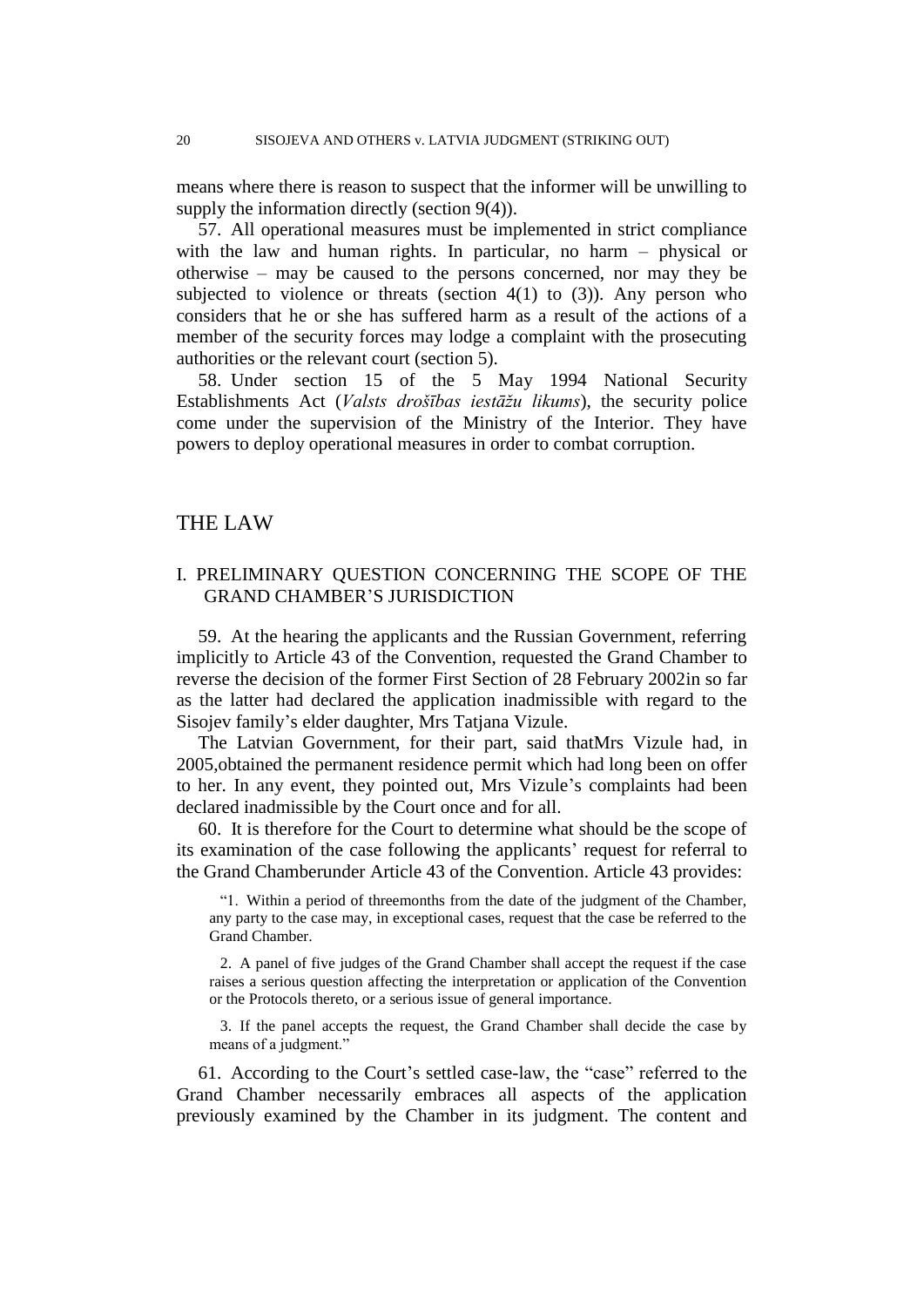scope of the "case" referred to the Grand Chamber are therefore delimited by the Chamber"s decision on admissibility (see *K. and T. v. Finland* [GC], no. 25702/94, §§140-41, ECHR 2001-VII; *Göç v. Turkey* [GC], no. 36590/97, §§ 35-37, ECHR 2002-V; *Perna v. Italy* [GC],no. 48898/99, §§ 23-24, ECHR 2003-V; and *Azinas v.Cyprus* [GC], no. 56679/00, § 32, ECHR 2004-III). This means that the Grand Chamber may examine the case in its entirety insofar as it has been declared admissible; it cannot, however, examine those parts of the application which have been declared inadmissible by the Chamber. The Court sees no reason to depart from this principle in the present case.

62. In sum, the Court holds that, in the context of the present case, it no longer has jurisdiction to examine any complaint or complaints raised by Mrs Vizule.

### II. COMPLAINT UNDER ARTICLE 8 OF THE CONVENTION

63. The applicants claimed to be victims of a violation of their rights under Article 8 of the Convention, the relevant parts of which provide:

"1. Everyone has the right to respect for his private and family life...

2. There shall be no interference by a public authority with the exercise of this right except such as is in accordance with the law and is necessary in a democratic society in the interests of national security, public safety or the economic well-being of the country, for the prevention of disorder or crime, for the protection of health or morals, or for the protection of the rights and freedoms of others."

64. During the proceedings before the Chamber the Government had raised an objection, which they maintained before the Grand Chamber. They submitted that, in view of the measures taken by the Latvian authorities to help the applicants regularise their stay in Latvia, the matter had been effectively resolved and the application should be struck out of the Court"s list of cases in accordance with Article 37 § 1 (b) of the Convention. Article 37 § 1 reads:

"The Court may at any stage of the proceedings decide to strike an application out of its list of cases where the circumstances lead to the conclusion that

(a) the applicant does not intend to pursue his application; or

(b) the matter has been resolved; or

(c) for any other reason established by the Court, it is no longer justified to continue the examination of the application.

However, the Court shall continue the examination of the application if respect for human rights as defined in the Convention and the Protocols thereto so requires."

65. The applicants and the Russian Government opposed striking the application out of the list.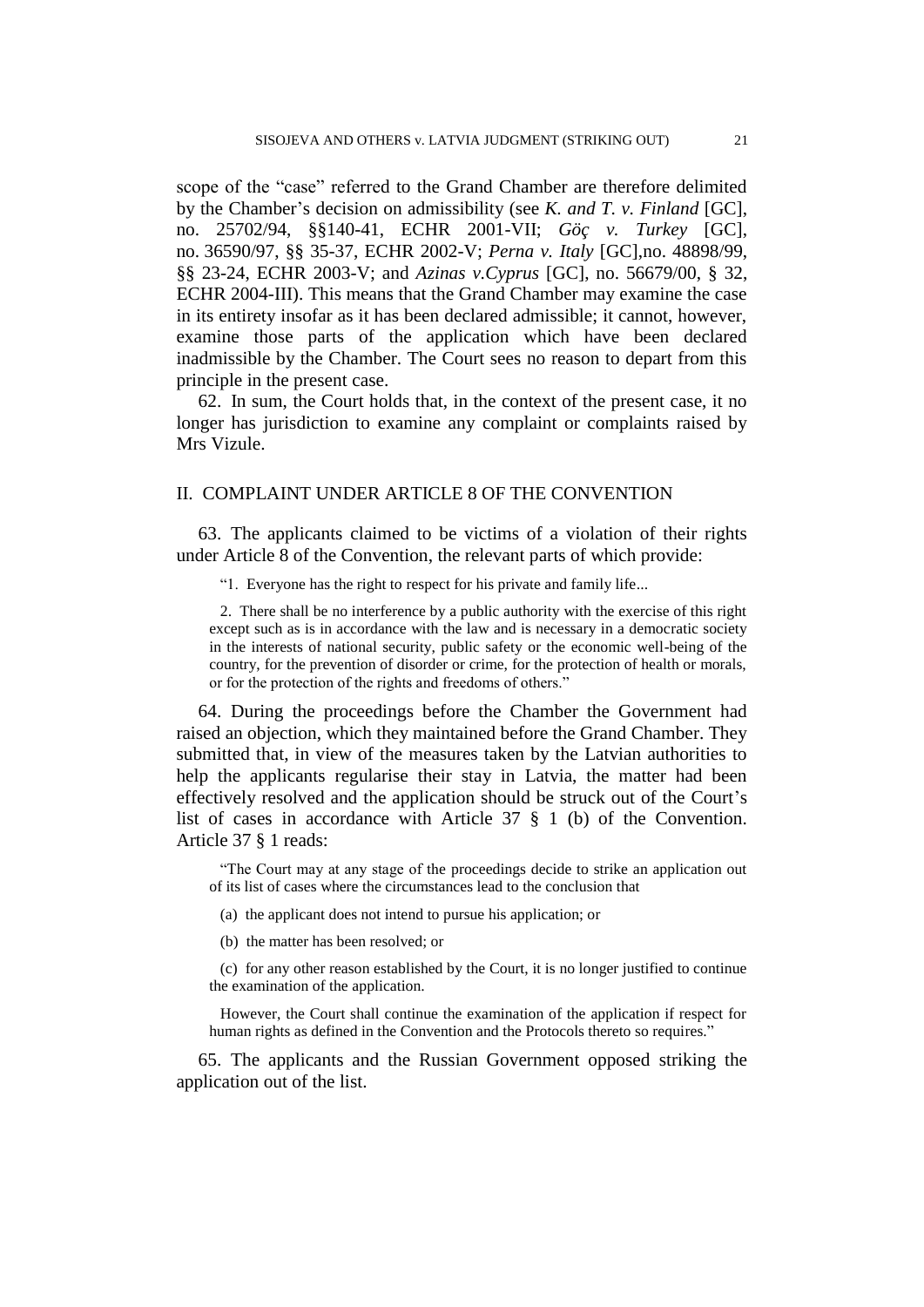#### 22 SISOJEVA AND OTHERS v. LATVIA JUDGMENT (STRIKING OUT)

### **A. The Chamber judgment**

66. Following the decision by its President not to include in the case file the Government"s submissions of 22 March 2005 informing the Court of new developments in the case (see paragraphs 10 and 42 above), the Chamber ruled on the basis of the facts as they had stood before the above-mentioned date. The relevant part of the Chamber judgment of 16 June 2005 reads:

"53. In the Court's view, the issue at stake here is whether the applicants effectively ceased to have "victim" status within the meaning of Article 34 of the Convention as a result of the decisions taken by the Directorate on 11November 2003. The Court reiterates its settled case-law to the effect that a decision or measure favourable to the applicant is not in principle sufficient to deprive him of his status as a "victim" unless the national authorities have acknowledged, either expressly or in substance, and then afforded redress for, the breach of the Convention (see, for example, *Amuur v.France*, judgment of 25 June 1996, *Reports of Judgments and Decisions* 1996-III, p. 846, § 36; *Dalban v. Romania* [GC], no. 28114/95, § 44, ECHR 1999-VI; *Labita v.Italy* [GC], no. 26772/95, §142, ECHR 2000-IV; and *Ilaşcu and Others v. Moldova and Russia*  (dec.)[GC], no. 48787/99, 4 July 2001).

54. In the present case, the Court notes that the Latvian authorities have not acknowledged, still less afforded redress for, the damage sustained by the applicants. The decision to allow them to regularise their stay is merely a proposal which is subject to strict conditions and does not correspond to the original application they made as far back as 1993 to be granted permanent-resident status and have their names entered on the register of residents of Latvia, an application which the Alūksne District Court of First Instance, moreover, allowed on two occasions. Nor has the decision in question erased the long period of insecurity and legal uncertainty which they have undergone in Latvia.

55. In these circumstances, the Court considers that the applicants can still claim to be victims of a violation of the Convention within the meaning of Article 34 of the Convention."

### 67. As to the merits, the Chamber noted in particular:

"109. The Court further notes that regularisation of the second and third applicants' status depends on that of the first applicant... In other words, if the first applicant does not take advantage of the opportunity offered to her to regularise her stay, the situation of the other two applicants will remain unchanged. The Court considers that, in making the ability of these two applicants to lead a normal private life contingent on circumstances beyond their control, the domestic authorities who, admittedly, enjoy a margin of appreciation, have not taken the measures that could have been reasonably required of them.

110. Accordingly, taking all the circumstances into account, and in particular the long period of insecurity and legal uncertainty which the applicants have undergone in Latvia, the Court considers that the Latvian authorities exceeded the margin of appreciation enjoyed by the Contracting States in this sphere, and did not strike a fair balance between the legitimate aim of preventing disorder and the applicants' interest in having their rights under Article 8 protected. It is therefore unable to find that the interference complained of was "necessary in a democratic society".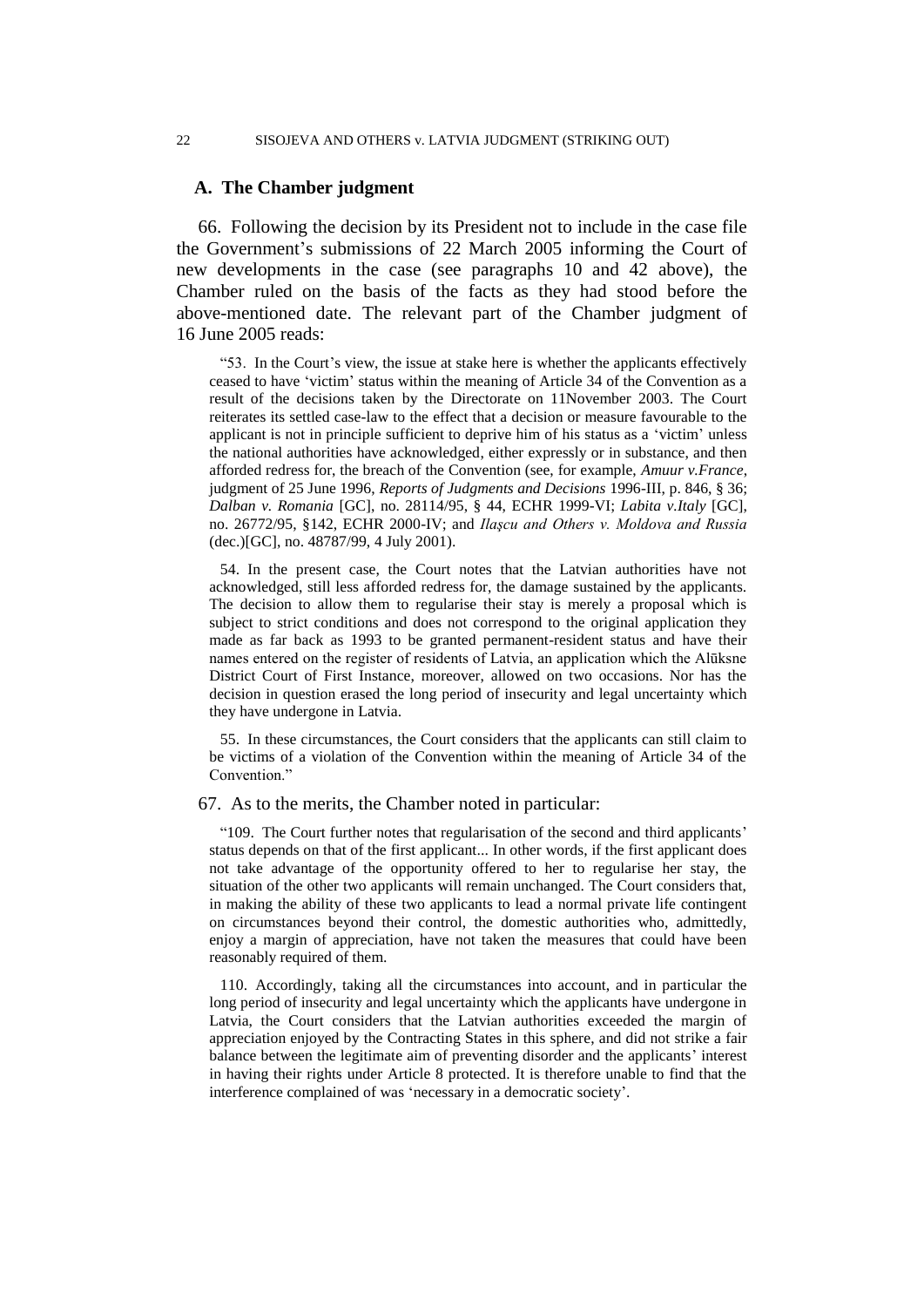111. Having regard to all of the above, the Court finds that there has been a violation of Article 8 of the Convention in the instant case."

### **B. The parties' submissions**

### *1. The applicants*

68. The applicants submitted that they could still claim to be "victims" of the alleged violation and that the matter giving rise to the case was far from being resolved. In their view, all the measures taken by the Latvian authorities, whether before or after 22 March 2005, were manifestly inadequate to remedy their complaint under Article 8.

69. The applicants maintained at the outset that they still ran the risk of being deported from Latvia. The Directorate's letters of 17 May and 26 June 2000, reminding the applicants that they were required to leave the country (see paragraph 34 above), had never been explicitly revoked. The government decree of 22 March 2005 – which the applicants said they had never seen – did not put an end to the risk of deportation, particularly in the case of the second and third applicants. Firstly, the applicants did not have all the documents required by the Directorate in its letter of 16November 2005. Secondly, even assuming that the government showed itself particularly willing to cooperate and no longer required them to produce the documents, Arkady Sisojev and Aksana Sisojeva would receive only temporary residence permits valid for five years. They had no guarantee that, at the end of the five years, their stay in Latvia would be regularised again.

70. The applicants then referred to the judgment in *Eckle v. Germany* (15 July 1982, Series A no. 51), in which the Court had held thata decision or measure favourable to the applicant was not sufficient to deprive him of his status as a "victim" unless the national authorities acknowledged, either expressly or in substance, and then afforded redress for, the breach of the Convention (§ 66).Those two conditions – first acknowledgment of, and then redress for, the violation – had since been reiterated on numerous occasions and were firmly anchored in the Court's case-law. Neither condition had been met in the instant case.

71. First of all, the applicants observed that the Latvian authorities had done nothing to acknowledge the existence of a violation of Article 8 of the Convention in their regard. If anything, the attitude of the authorities suggested the opposite:on 2 and 3 November 2005, for instance, ArkadySisojev and Svetlana Sisojeva had been called in for questioning by the police, who had questioned them about the reasons for their illegal residence in Latvia.

72. Next, the applicants submitted that none of the regularisation measures proposed by the Latvian authorities constituted an adequate remedy for their complaint. In that connection, they reiterated their original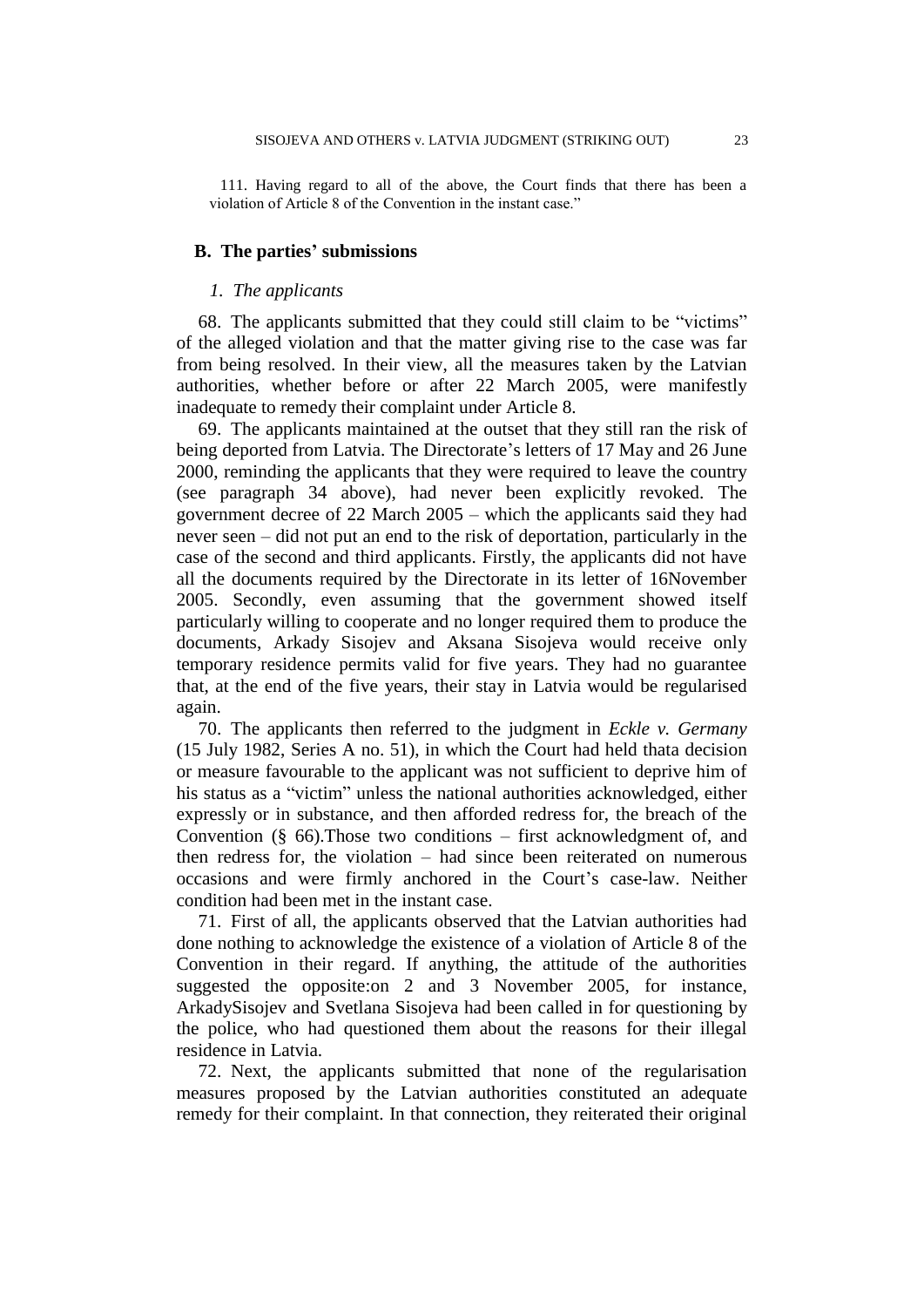request that the first applicant be granted the status of "permanently resident non-citizen" and the other two applicants be issued with permanent residence permits. Those requests were perfectly legitimate and justified. The first applicant was entitled to permanent-resident status in accordance with the relevant statute (see paragraph 47 above): her registration of an address in Russia had clearly been notional and could not give rise to automatic invalidation of her registration in Latvia. Accordingly, she had fulfilled the first condition laid down by section 1(1) of the Non-Citizens Act by having her registered place of residence in Latvia on 1 July 1992. As for the other two applicants, the Russian-Latvian agreement of 30April 1994 (see paragraph 53 above) entitled them to permanent residence in Latvia. In short, the applicants were requesting only what was theirs by right under the law and the agreement. In their view, the saying "He who can do more cannot necessarily do less", applied on occasions by the Court in its caselaw, meant that they could not be forced to accept less when they were entitled to more.

73. The applicants also referred to the arguments they had raised before the Chamber. The proposals made by the authorities, they argued, were unacceptable and humiliating, both in relation to the first and second applicants, who had lived on Latvian territory for over thirty-five years, and in relation to the third applicant, who had been born on Latvian soil and had always lived there. They further submitted that, even after 22 March 2005, the regularisation of the second and third applicants' stay remained contingent on that of the first applicant. In other words, the fate of ArkadySisojev and Aksana Sisojeva continued to depend on circumstances beyond their control.

74. According to the applicants, the measures taken by the Latvian authorities were also inadequate as they did not afford sufficient redress for the applicants' suffering over a period of many years. In particular, they had endured prolonged uncertainty, anguish and distress throughout the whole period, especially when they had faced a real risk of being deported from Latvia. The fact that they had no Latvian identity papers had also caused the applicants a series of practical problems in their day-to-day lives. They were unable, for instance, to leave Latvia secure in the knowledge that they could return; since October 2002, they no longer received a range of social security benefits, in particular sickness-insurance benefits; they could not buy medicines at reduced rates; the third applicant was unable to obtain a driving licence; and, in 2004 and 2005, they had been unable to complete a number of civil-law transactions which required a notarised deed. To sum up, the effects of all these ordeals could not be wiped out by the simple expedient of issuing a residence permit.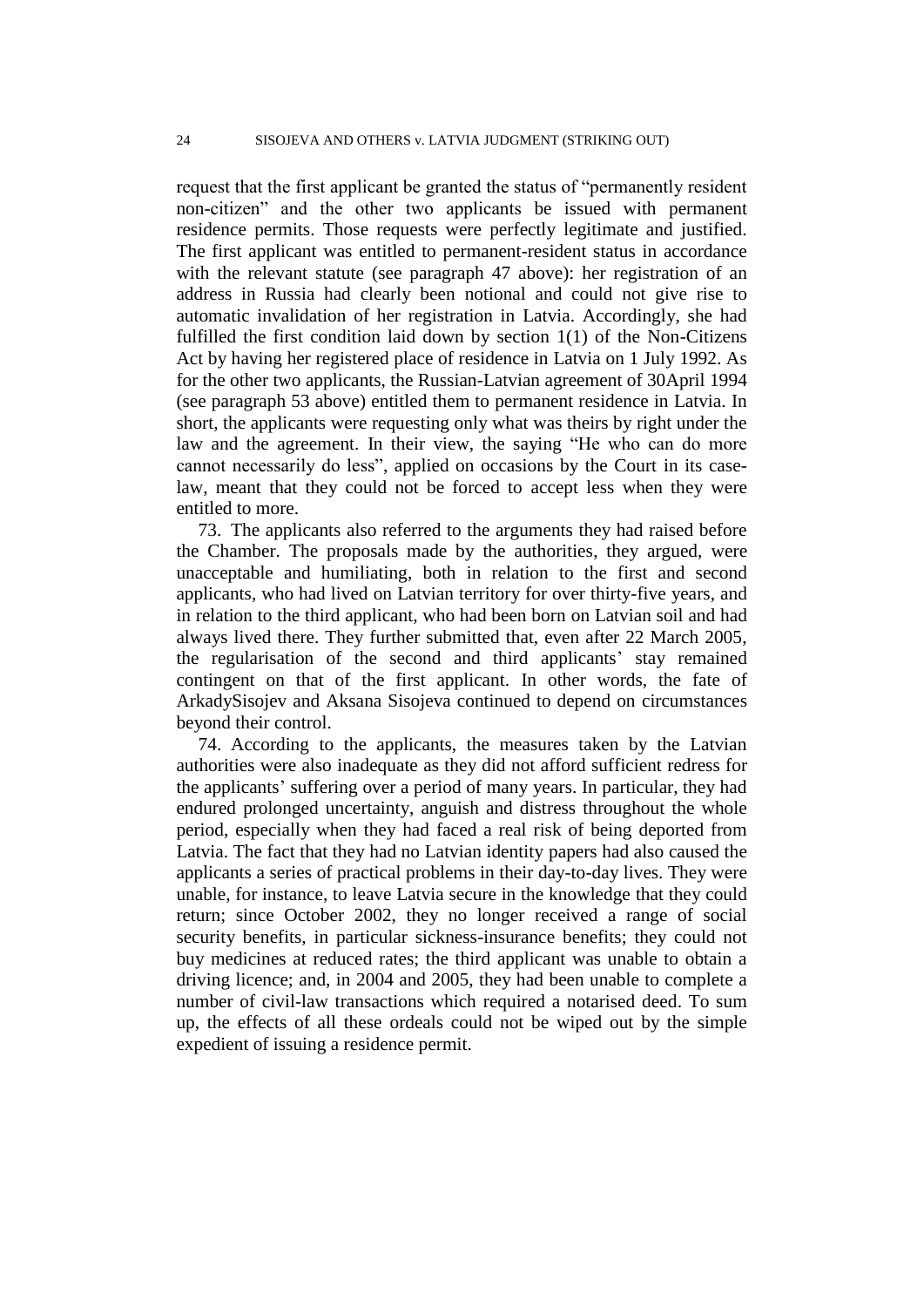### *2. The Government*

75. The Government referred first of all to the Court"s settled case-law relating to the deportation or extradition of non-nationals, according to which the regularisation of an applicant's stay – even if the case was still pending before the Court – was sufficient in principle to remedy a complaint under Article 8 (the Government cited *Pančenko v. Latvia* (dec.), no. 40772/98, 28 October 1999; *Mikheyeva v. Latvia* (dec.), no. 50029/99, 12September 2002; *Yang Chun Jin alias Yang Xiaolin v. Hungary* (striking out), no. 58073/00, §§ 20-23, 8 March 2001; and, most recently, *Fjodorova and Others v. Latvia* (dec.), no. 69405/01, 6 April 2006). In the Government"s view, the Chamber had not only failed to follow that case-law, but had also adopted a judgment which contradicted its own decision of 28 February 2002 in the present case (see paragraph 5 above). In its decision, the Chamber had rejected Mrs Vizule"s complaints on the ground that she had been given the opportunity in the meantime to regularise her stay in Latvia.

76. In any event, the applicants now faced no real risk of being deported from Latvia. Admittedly, from a formal standpoint, there was nothing to prevent the Directorate from issuing a deportation order in respect of the applicants, as they were illegally resident in Latvia. However, any such order would be subject to appeal before three levels of the administrative courts. In that connection, the Government referred to *Vijayanathan and Pusparajah v. France*(27 August 1992, §§ 46-47, Series A no. 241-B), in which the Court had found that the applicants could not claim to be "victims" of a violation in the absence of a deportation order. The Directorate's letters of 17 May and 26 June 2000 did not constitute "administrative acts" within the meaning of domestic law; even assuming that they did, they would have long since ceased to be enforceable, in accordance with section 360(4) of the Administrative Procedure Act (see paragraph 54 above).

77. Moreover, the authorities had, on several occasions, proposed clear, specific and effective regularisation arrangements to the applicants which would enable them to reside without hindrance in Latvia. Furthermore, and contrary to the applicants' assertions, the decree of 22 March 2005 meant that the issuing of residence permits to Arkady Sisojev and Aksana Sisojeva was no longer contingent upon the legal status of Svetlana Sisojeva; they could henceforth regularise their position independently of one another. The applicants had been given notice of thedecree (see paragraphs 43-44 above);furthermore, it had been published in the Official Gazette, with the result that the applicants could not claim that they had been unaware of its content.

78. With regard to the regularisation arrangements requested by the applicants, the Government said that the rights which they sought were not available to them under domestic law. In particular, it was abundantly clear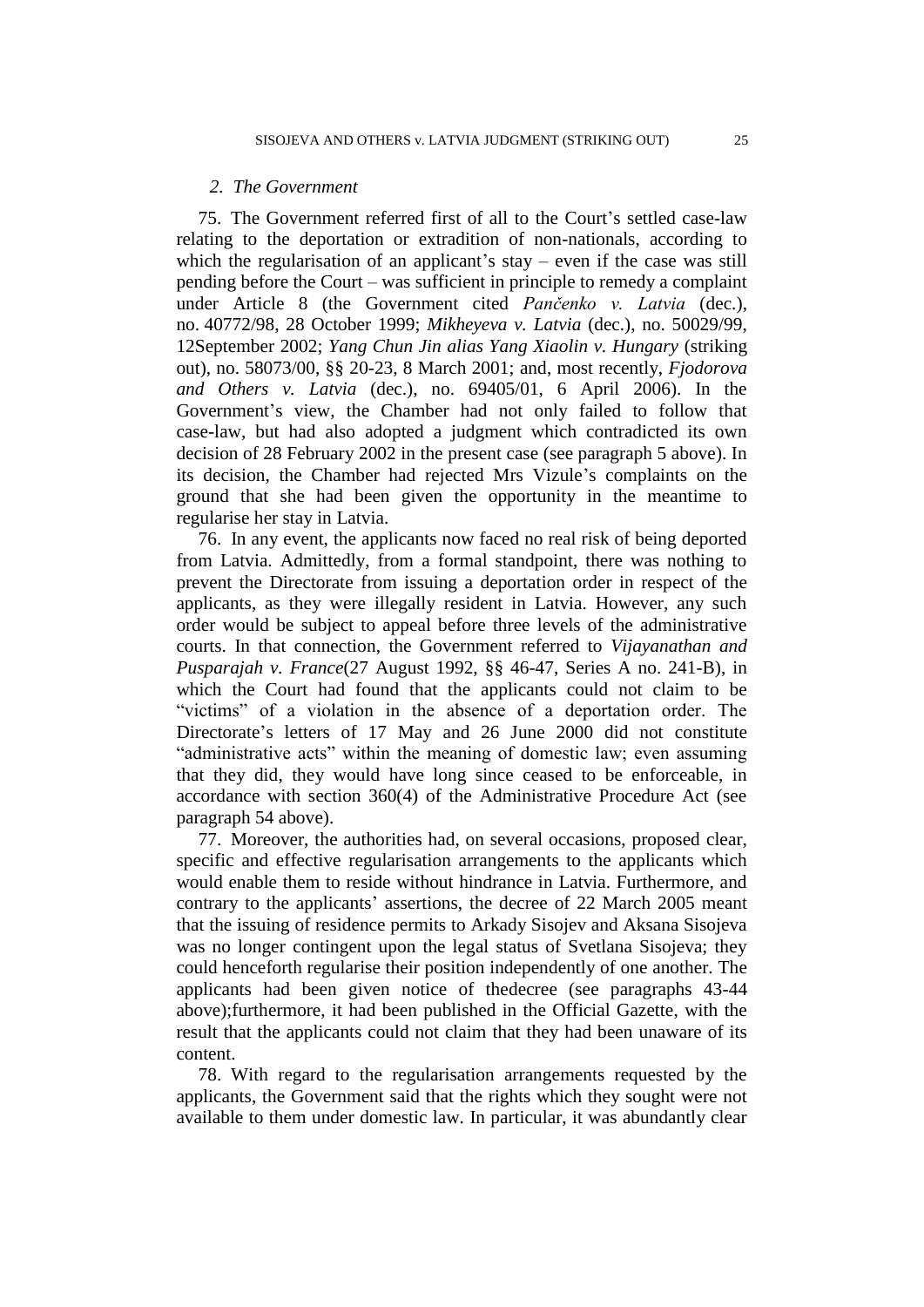from the Non-Citizens Act that the first applicant did not fall within its scope of application *ratione personae*. Section 1(1) of the Act stipulated that the status of "permanently resident non-citizen" could be granted only to persons who, on 1 July 1992, had had their officially registered residencein Latvia. By registering their residence in Russia in January 1992, both Svetlana Sisojeva and her husband had rendered the registration of their residence in Latviainvalid. The Government were adamant that it was as a result of their own fraudulent conduct that the applicants had lost the possibility of obtaining the legal status they had requested.

79. That being so, the approach proposed by the authorities remained more than adequate for the purposes of Article 8 of the Convention, which did not guarantee, as such, the right to a particular type of residence permit. It was true that the applicants still needed to meet some formal and technical requirements, in particular by producing certain documents. However, those requirements were legitimate and reasonable; moreover, they had no effect on the decision in principle adopted by the Cabinet of Ministers. If the applicants nevertheless persisted in ignoring the Government"s proposals and recommendations, they did so of their own free will and had to take responsibility for that; no one could be forced to accept a residence permit he did not want. In particular, there was no justification for the applicants' claim that the Directorate was asking them to produce documents they could not obtain; in that regard, the Government cited the example of Mrs Vizule, whose application had been granted despite the alleged absence of certain documents (see the admissibility decision of 28 February 2002 in the present case).

80. The Government further contended that the approach proposed by the authorities afforded sufficient redress for the applicants' past ordeals. They advanced a number of arguments in that regard. Firstly, the Government pointed out that, prior to 1989, Arkady Sisojev had been in active service with the Soviet armed forces stationed on Latvian territory; his entire family would therefore have known that he might be transferred to another posting at any time. When he left the army, the applicants could still legitimately consider themselves to be living in their own country, the USSR, of which they were nationals. However, from August 1991 onwards, they could not overlook the fact that they were henceforth resident in another sovereign State, one whose laws they must observe.

81. Secondly, and with regard to the uncertainty and distress the applicants claimed to have undergone over a period of years, the Government reiterated that this had been due in large measure to their own conduct. As one-time nationals of the former Soviet Union, they could not have been unaware of the basic rules on the registration of residence which had been in existence since the 1930s, and in particular of the fact that an individual could have only one registered address at a time. Knowing that, they had deliberately broken the law by supplying the authorities with false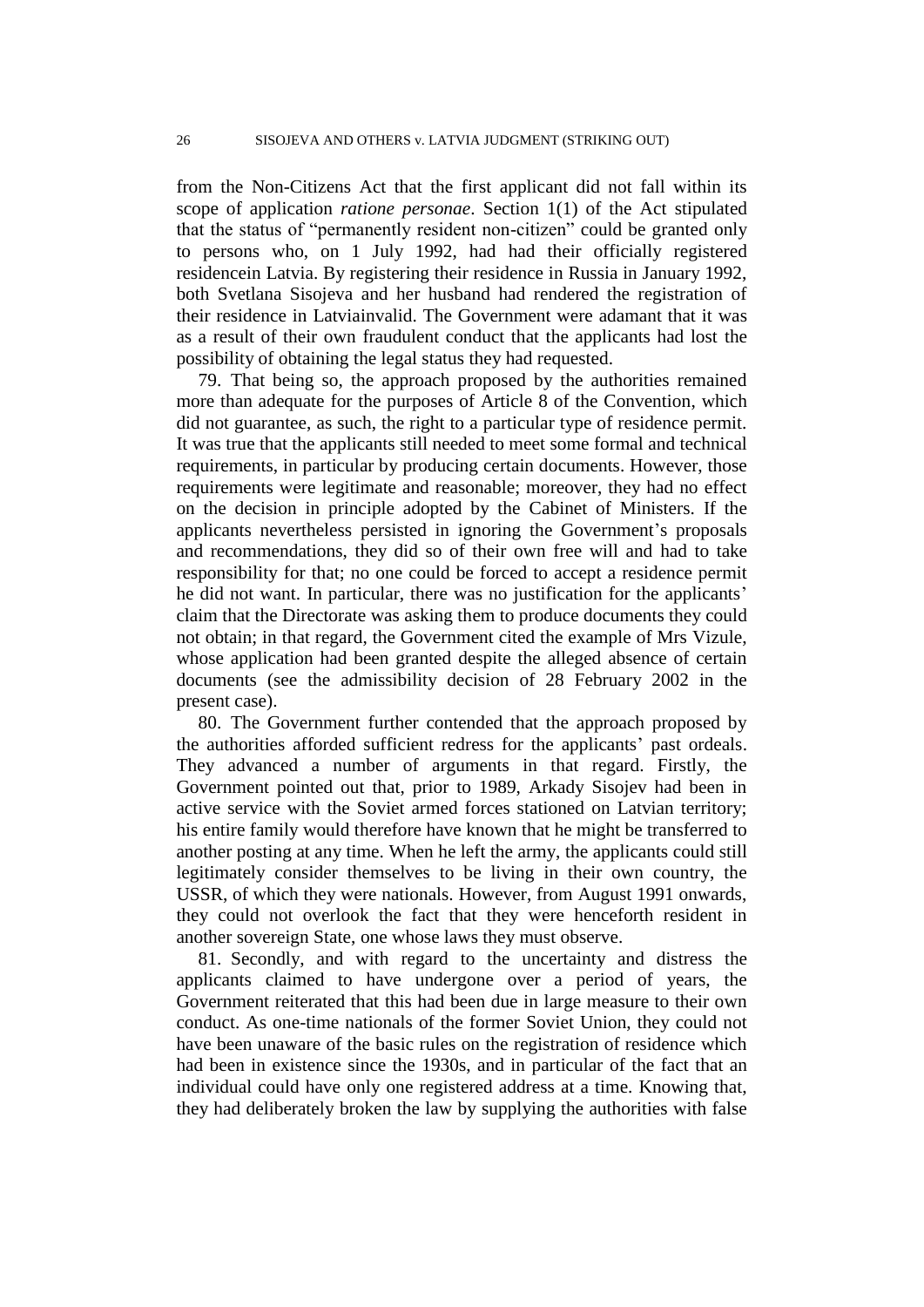information;they should therefore have weighed up the consequences of their actions. In the Government's view the applicants' fraudulent conduct, considered in the light of their very real personal and family ties in Russia, demonstrated that they had seriously considered returning to that country;in other words, a registered address in Russiahad been more important to them than permanent residence in Latvia.

82. Thirdly, the Government argued that the decision to remove the applicants" names from the register of residents had been lawful and legitimate under both domestic and international law; they referred in that regard to the recent activities of the International Law Commission in particular.

83. Lastly, the Government disputed the seriousness of the applicants' situation as they themselves portrayed it. Referring to documents in the case file, they pointed out that, despite the fact that the applicants had been illegally resident in Latvia during the period in question, they had managed to acquire two flats and a garage. In addition, the third applicant had had no difficulty in completing her higher education.

84. In view of the above, the Government concluded that there had been no "interference" with the applicants" private or family life. In the alternative, they argued that the applicants could not – or could no longer – claim to be "victims" of a violation of Article 8 of the Convention. In any event, the Government requested the Court to hold that the matter had been resolved and to strike the application out of its list of cases.

### **C. The third-party intervener's submissions**

85. The Russian Government endorsed the applicants' arguments. They too considered that, despite the steps taken by the Latvian authorities with a view to regularising the applicants" status, the applicants could still claim to be "victims" of a violation of Article 8 of the Convention.

86. Firstly, like the applicants, the Russian Government referred to the general principle in the Court's case-law whereby applicants could be deprived of their victim status only if the alleged violation was acknowledged and redress was afforded. Neither of thoseconditions had been met in the instant case. With regard to the first condition, the Latvian authorities had at no point acknowledged the existence of a violation; as to the second condition, only monetary compensation could afford redress for the damage sustained by the Sisojev family in the present case.

87. Secondly, the Russian Government considered that even the most recent measures taken by the respondent Government were inadequate to remedy the applicants" complaint. In particular, the second and third applicants had been offered only temporary residence permits whereas, under the Russian-Latvian agreement of 30 April 1994 (see paragraph 53 above), they were entitled to permanent permits. In addition, like the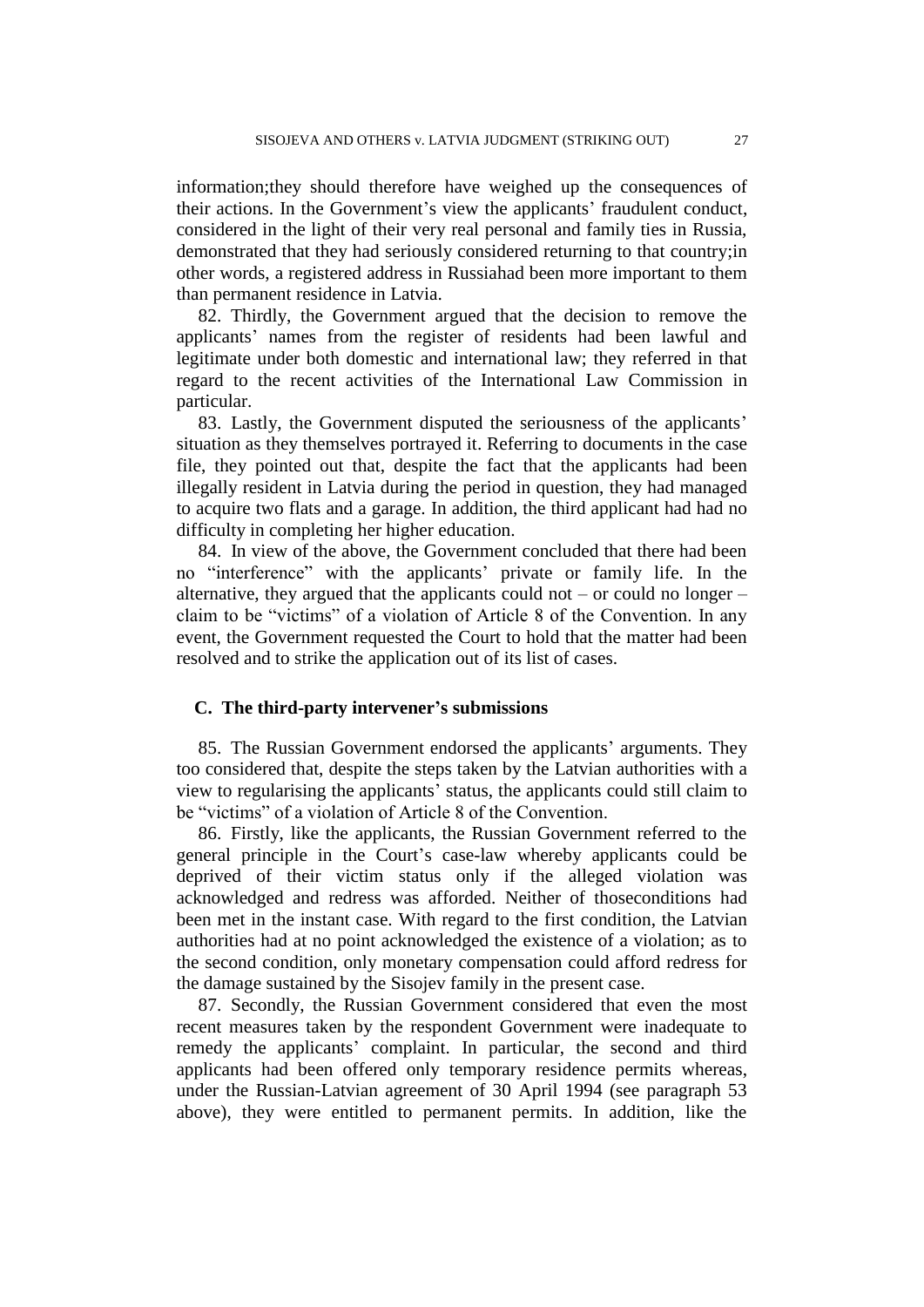applicants, the Russian Government submitted that regularisation of the stay of the second and third applicants continued to depend on that of the first applicant, Svetlana Sisojeva.

88. The Russian Government further cited the judgment in *Slivenko v. Latvia*([GC],no. 48321/99, ECHR 2003-X), which they considered to be similar to the present case. In their view, the applicants were the victims of political changes beyond their control, and the ordeals they had endured had to be seen in the wider context of an anti-Russian policy on the part of the Latvian authorities since the country"s return to independence.

### **D. The Court's assessment**

89. The Court notes at the outset that the applicants consider the Non-Citizens Act and the Russian-Latvian agreement of 30 April 1994 to have been incorrectly applied to their case. In that connection it reiterates that, in accordance with Article 19 of the Convention, its sole duty is to ensure the observance of the engagements undertaken by the Contracting Parties to the Convention. In particular, it is not its function to deal with errors of fact or law allegedly committed by a national court or to substitute its own assessment for that of the national courts or other national authorities unless and in so far as they may have infringed rights and freedoms protected by the Convention (see, for example, *García Ruiz v.Spain* [GC], no. 30544/96, §§28-29, ECHR 1999-I). In other words, the Court cannot question the assessment of the domestic authorities unless there is clear evidence of arbitrariness, which there is not in the instant case.

90. The Court further reiterates that the machinery for the protection of fundamental rights established by the Convention is subsidiary to the national systems safeguarding human rights. The Convention does not lay down for the Contracting States any given manner for ensuring within their internal law the effective implementation of the Convention. The choice as to the most appropriate means of achieving this is in principle a matter for the domestic authorities, who are in continuous contact with the vital forces of their countries and are better placed to assess the possibilities and resources afforded by their respective domestic legal systems (see *Swedish Engine Drivers' Union v. Sweden*, 6 February 1976, § 50, Series A no. 20, and *Chapman v. the United Kingdom* [GC], no.27238/95, §91, ECHR 2001-I).

91. This principle applies to immigration matters as well as in other spheres. Hence, as the Court has reaffirmed on several occasions, Article 8 cannot be construed as guaranteeing, as such, the right to a particular type of residence permit. Where the domestic legislation provides for several different types, the Court must analyse the legal and practical implications of issuing a particular permit. If it allows the holder to reside within the territory of the host country and to exercise freely there the right to respect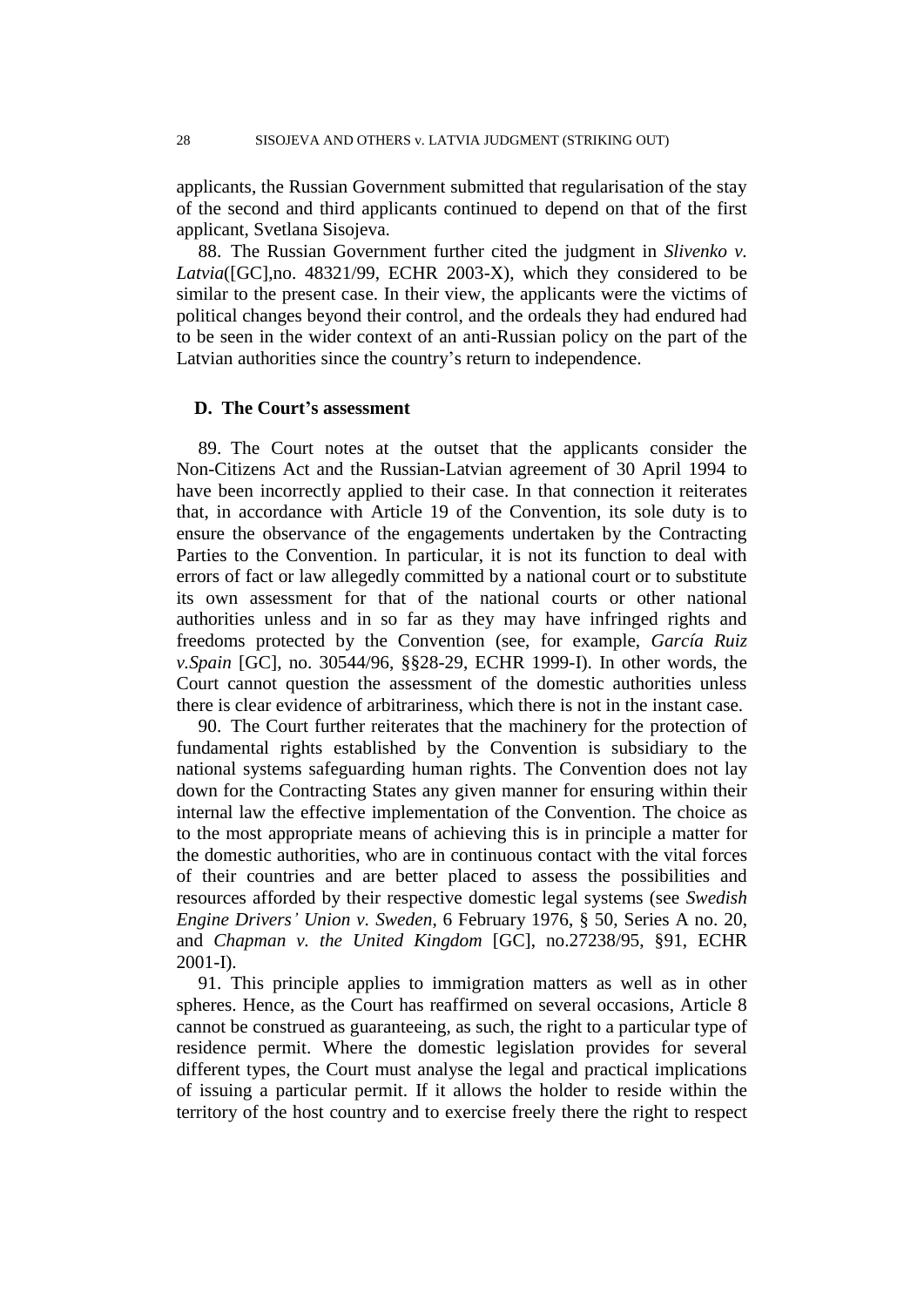for his or her private and family life, the granting of such a permit represents in principle a sufficient measure to meet the requirements of that provision.In such cases, the Court is not empowered to rule on whether the individual concerned should be granted one particular legal status rather than another, that choice being a matter for the domestic authorities alone (see *Aristimuño Mendizabal v. France*, no. 51431/99, § 66, 17 January 2006; *Dremlyuga v.Latvia* (dec.), no. 66729/01, 29 April 2003; and *Gribenko v. Latvia* (dec.), no.76878/01, 15 May 2003;see also the admissibility decision of 28 February 2002 in the present case).

92. In the instant case the Government argued that the applicants could not claim the status of "victims". In that connection, the Court reiterates that the word "victim" in the context of Article 34 of the Convention denotes the person directly affected by the act or omission in issue (see, among many other authorities, *Nsona v. the Netherlands*, 28 November 1996, § 106, *Reports of Judgments and Decisions* 1996-V, and *Brumărescu v. Romania* [GC], no. 28342/95, §50, ECHR 1999-VII). In other words, the person concerned must be directly affected by it or run the risk of being directly affected by it (see, for example, *Norris v. Ireland*, 26October 1988, §§ 30-31, Series A no. 142, and *Otto-Preminger-Institut v. Austria*, 20 September 1994, § 39, Series A no. 295-A). It is not therefore possible to claim to be a "victim" of an act which is deprived, temporarily or permanently,of any legal effect.

93. In the above-mentioned *Eckle* judgment, the Court indeed held that a decision or measure favourable to the applicant was not sufficient to deprive him of his status as a "victim" unless the national authorities acknowledged, either expressly or in substance, and then afforded redress for, the breach of the Convention (ibid., §66; see also *Amuur v. France*, 25 June 1996, § 36, *Reports* 1996-III; *Dalban v.Romania* [GC], no. 28114/95, § 44, ECHR 1999-VI; *Labita v. Italy* [GC], no. 26772/95, § 142, ECHR 2000-IV; and *Ilaşcu and Others v. Moldova and Russia* (dec.)[GC], no. 48787/99, 4 July 2001). However, with more particular reference to the specific category of cases involving the deportationof non-nationals, the Court has consistently held that an applicant cannot claim to be the "victim" of a deportation measure if the measure is not enforceable (see *Vijayanathan and Pusparajah*, cited above, § 46;see also *Pellumbi v. France* (dec.), no. 65730/01, 18 January 2005, and *Etanji v.France* (dec.), no. 60411/00, 1 March 2005). It has adopted the same stancein cases where execution of the deportation order has been stayed indefinitely or otherwise deprived of legal effect and where any decision by the authorities to proceed with deportation can be appealed against before the relevant courts (see *Kalantari v. Germany* (striking out), no. 51342/99, §§ 55-56, ECHR 2001-X, and*Mehemi v. France (no. 2)*,no. 53470/99, § 54, ECHR 2003-IV; see also *Andric v. Sweden* (dec.), no.45917/99, 23February 1999; *Benamar and Others v. France* (dec.), no.42216/98, 14November 2000; *Djemailji v.*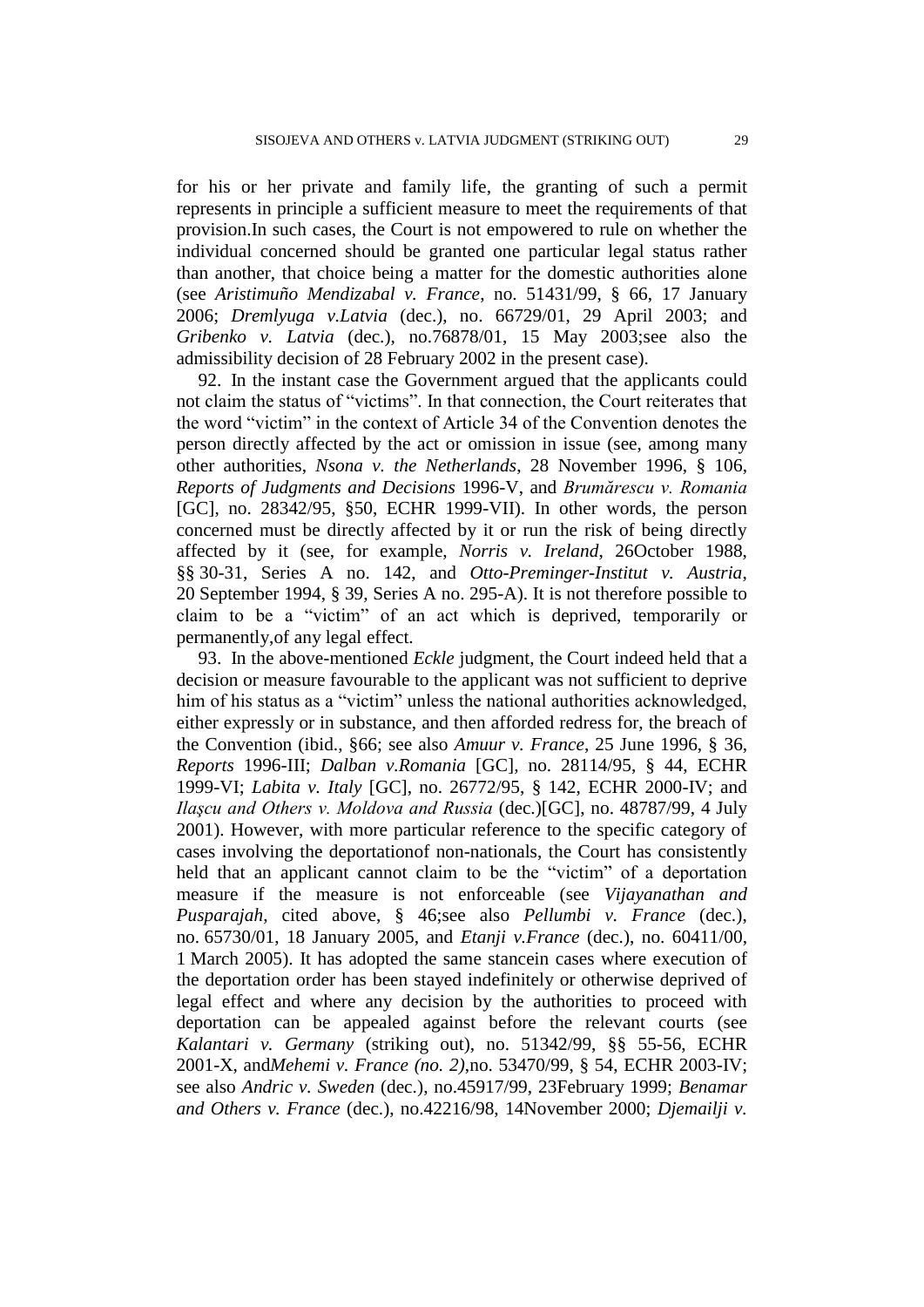*Switzerland* (dec.), no.13531/03, 18January 2005; and *Yildiz v. Germany* (dec.), no. 40932/02, 13 October 2005).

94.In the instant case the Court acknowledges that, if not from the time of their removal from the register of residents in May 1996, then at the latest from the time of the final dismissal of their appeal on points of law inApril2000, the members of the Sisojev family experienced a period of insecurity and legal uncertainty in Latvia which lasted until November 2003. However, it does not consider that their situation was substantially more uncertain than that of the applicants in most similar cases (see, in particular, the decisions in*Pančenko*, *Mikheyeva* and *Fjodorova and Others*, cited above). Firstly, the Court notes that, in 1992 and 1995, the applicants in the present case obtained two passports each and registered their residence in both Russia and Latvia without informing the relevant Latvian authorities. In the Court's view, this demonstrates that returning to Russia one day was an option they were prepared to consider. What is more, the applicants were undoubtedly aware that their conduct – for which, moreover, they were subsequently ordered to pay a fine – was in breach of the Latvian legislation of the time. Accordingly, it cannot but be said that the problems they experienced following the withdrawal of their initial residence permits stemmedto a large extent from their own actions.

95. Secondly, the Court observes that the first concrete proposal from the Directorate aimed at regularising the applicants' stay was made on 11 November 2003. Accordingly, it very much doubts whether the applicants can claim the existence of an "uncertain situation" after that date. Lastly, it is clear from the case file that, despite having long been an illegal resident in Latvia, the second applicant has been and continues to be in paid employment; the third applicant, meanwhile, has been able to complete a course of higher education and obtain a degree (see paragraph 45 above).

96. However, in the instant case, the Court does not consider it necessary either to reach a conclusion on the question whether, at the time they lodged their application, the applicants could claim to be "victims" of a violation of Article 8 of the Convention, or even to determine whether they can claim that status today. In the light of the new facts brought to its attentionsince 22March 2005 (see paragraphs 10 and 42 above), the Court considers that there is no objective justification for continuing to examine this complaint, for the reasons set out below.

97. The Court reiterates that, under Article 37 § 1 (b) of the Convention, it may "...at any stage of the proceedings decide to strike an application out of its list of cases where the circumstances lead to the conclusion that ... the matter has been resolved...". In order to ascertain whether that provision applies to the present case, the Court must answer two questions in turn: firstly, whether the circumstances complained of directly by the applicant still obtain and, secondly, whether the effects of a possible violation of the Convention on account of those circumstances have also been redressed (see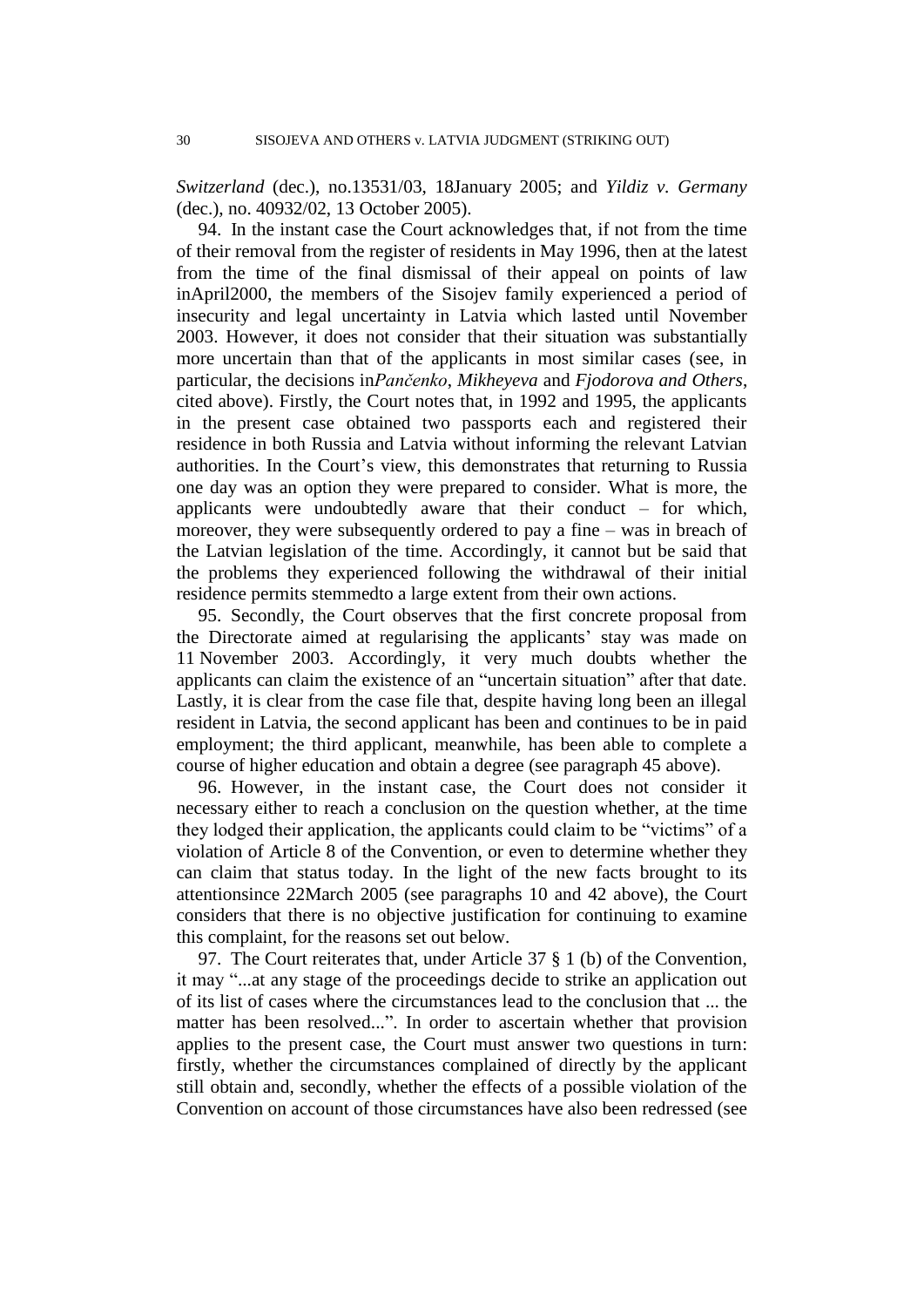*Pisano v. Italy*(striking out)[GC], no. 36732/97, § 42, 24 October 2002). In the present case, that entails first of all establishing whether the risk of the applicants" being deported persists; after that, the Court must consider whether the measures taken by the authorities constitutesufficient redress for the applicants' complaint.

98. The Court must determine whether the regularisation of the applicants" stay would be sufficient to remedy the possible effects of the situation of which they complained to the Court. With reference first of all to the first applicant, Svetlana Sisojeva, the Court takes note of the Directorate's letter of 16 November 2005 (see paragraph 43 above), according to which it is still open to the first applicant to regularise her stay in accordance with the procedure described by the Directorate in its letter of 11 November 2003, that is, by obtaining an identity document for stateless persons and, accordingly, a permanent residence permit. She would thus be able to remain in Latvia on a legal and permanent basis and, as a result, live a normal social life and maintain her relationships with her family, including MrsVizule and the latter's two children.

99. With regard to the other two applicants, Arkady Sisojev and AksanaSisojeva, the Court observes that, by a decree of 22 March 2005, the Cabinet of Ministers instructed the Minister of the Interior to issue them with five-year temporary residence permits; according to the Government, the applicants may apply for permanent permits when that period has elapsed. Contrary to what the two applicants concerned and the third-party intervener apparently maintained, the Court notes in particular that the regularisation of their status no longer depends on that of Svetlana Sisojeva, with the result that each applicant can regularise his or her stay in Latvia independently of the other two.

100. In short, as matters stand, the applicants do not face any real and imminent risk of deportation (see, *mutatis mutandis*, *Vijayanathan and Pusparajah*, cited above, §§ 46-47, and opinion of the Commission,§ 119).

101. The Court notes that, despite repeated reminders on the part of the Directorate, none of the applicants has so far acted on the latter's recommendations. In their submissions to the Grand Chamber, the applicants contended that they did not have all the documents required in order to apply for a residence permit, so that any response on their part would have been futile. However, the Court observes that they have hitherto failed to make any attempt, however small, to get in touch with the authorities and try to find a solution to whatever difficulties may arise. Having regard to the case file as a whole as it currently stands, and in the light of the explanations provided by the Government, the Court sees no indication that the latter have acted in bad faith.

102. In short, the measures indicated by the Government would enable the applicants to remain in Latvia and to exercise freely in that country their right to respect for their private and family life as protected by Article 8 of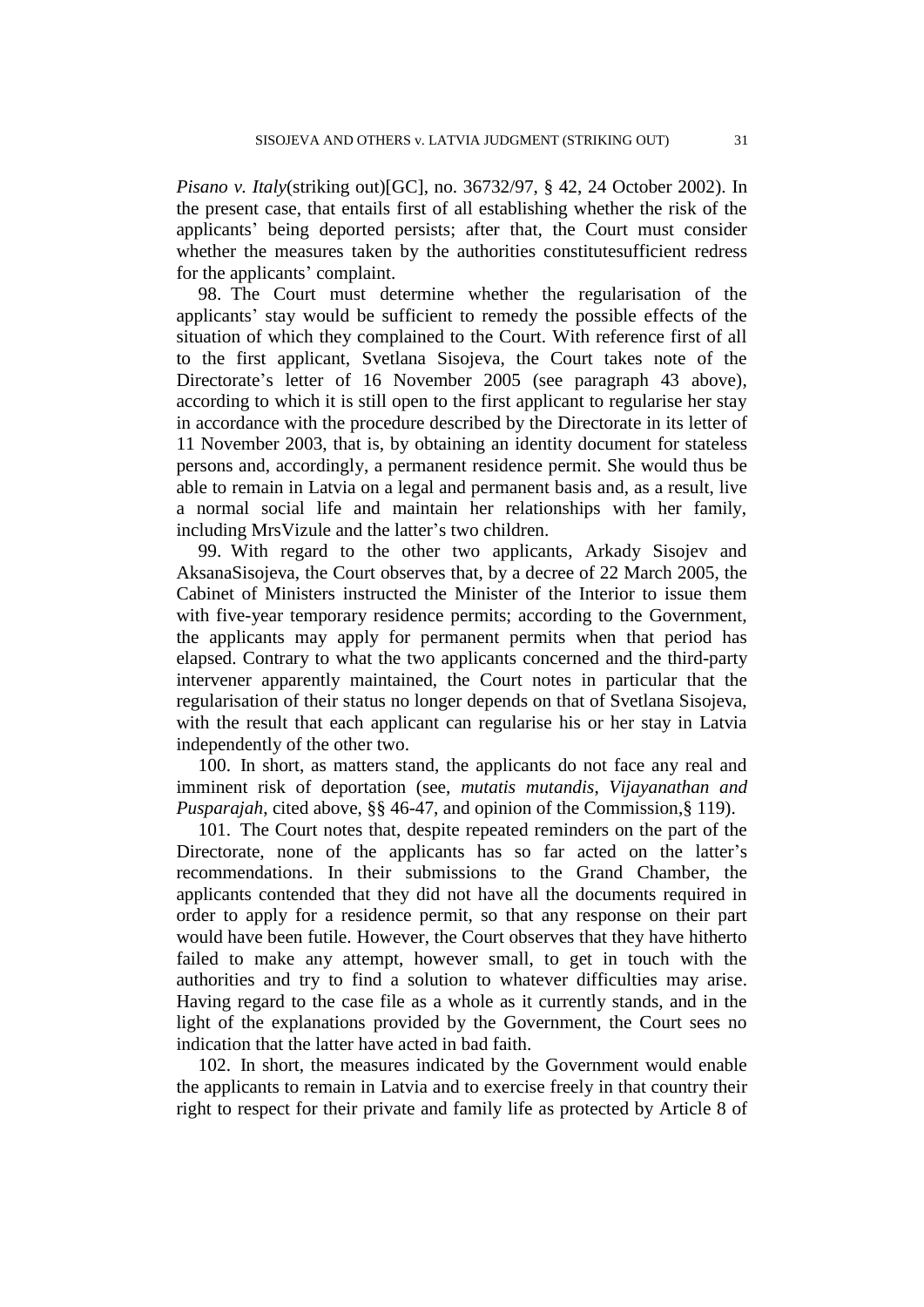the Convention and interpreted in the Court"s established case-law (see, *mutatis mutandis*, *Boughanemi v. France*, 24 April 1996, § 35, *Reports*  1996-II; *C. v.Belgium*, 7 August 1996, § 25, *Reports* 1996-III; *Boujlifa v. France*, 21 October 1997, § 36, *Reports* 1997-VI; and *Buscemi v. Italy*, no. 29569/95, §53, ECHR 1999-VI). Consequently, and in the light of all the relevant circumstances of the case, the Court considers that the options outlined by the Latvian authorities for regularising the applicants" situation are adequate and sufficient to remedy their complaint.

103. Having regard to all of the above, the Court finds that both conditions for the application of Article 37 § 1 (b) of the Convention are met. The matter giving rise to this complaint can therefore now be considered to be "resolved" within the meaning of Article  $37 \t{3} 1$  (b). Finally, no particular reason relating to respect for human rights as defined in the Convention requires the Court to continue its examination of the application under Article 37 § 1 *in fine*.

104. Accordingly, the application should be struck out of the Court's list of cases in so far as it relates to Article 8 of the Convention.

### III. ALLEGED VIOLATION OF ARTICLE 34 OF THE CONVENTION

105. The applicants complained that the questioning of the first applicant by the security police on 6 March 2002 constituted interference with the exercise of their right of individual petition, in breach of the last sentence of Article 34 of the Convention. Article 34 reads:

"The Court may receive applications from any person, non-governmental organisation or group of individuals claiming to be the victim of a violation by one of the High Contracting Parties of the rights set forth in the Convention or the Protocols thereto. The High Contracting Parties undertake not to hinder in any way the effective exercise of this right."

### **A. The Chamber judgment**

106. In its judgment, the Chamber noted at the outset the discrepancy between the applicants' version of the facts and that of the Government. Being unable to verify the content of the questions put to Svetlana Sisojeva, it based its analysis on the facts on which the two versions concurred. The Chamber accepted the Government's explanation that the main focus of the interview had been the allegation that Directorate officials had acted in a corrupt manner, rather than the proceedings brought by the applicants in Strasbourg. The Chamber also noted that the police officer in question had asked the first applicant several questions concerning her application, the relevance of which the Chamber failed to discern. Nevertheless, having regard to all the relevant circumstances of the case, and in particular the wider context in which the interview had taken place, the Chamber reached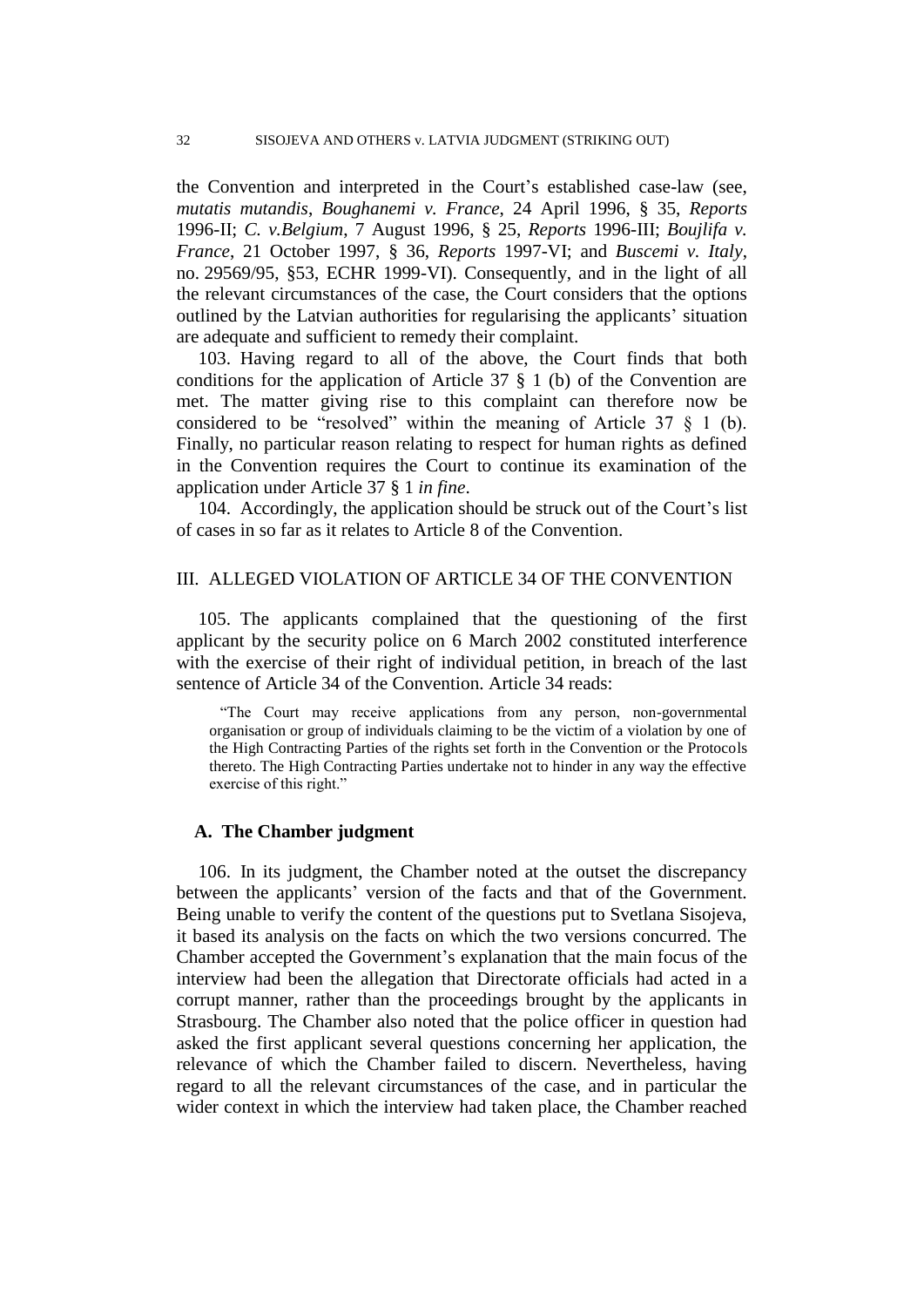the conclusion that the measure in question had not attained a sufficient level of severity to be considered a form of "pressure", "intimidation" or "harassment" which might have induced the applicants to withdraw or modify their application or hindered them in any other way in the exercise of their right of individual petition. It therefore held that there had been no violation of Article 34 of the Convention.

### **B. The parties' submissions**

### *1. The applicants*

107. The applicants submitted at the outset that, in view of their precarious and vulnerable situation in Latvia, and given the "image of the security [police]" in society, being summoned by that institution was in itself liable, in their case, to prompt fears of arrest and deportation. Similarly, given the nature of the questions asked of the first applicant by the police officer, the interview in question amounted to an attempt to subject her to pressure and intimidate her psychologically so that she would withdraw her application to the Court. In the applicants' view, once their complaints had been declared admissible, they should have been considered to be under the Court"s protection. That implied in particular that the domestic authorities must refrain from any activity liable to undermine the principle of equality between the parties before the Court. In asking the first applicant how she had found lawyers and whether those lawyers had threatened her, the security police had been in breach of that principle. Questions of that nature were wholly unrelated to the need to investigate possible cases of corruption, the reason given by the Government.

108. The applicants argued that the Government's explanations on this point were unconvincing. Firstly, investigations into corruption offences were normally the task of a different branch of the police (the criminal police rather than the security police). Secondly, the applicants complained of the fact that the first applicant had been questioned without her lawyer being present. Thirdly, they observed that the content of the conversation had not been recorded in any official report.

109. The applicants had further maintained before the Chamber that they had learned of other coercive measures planned against them by the Latvian authorities, including "arresting them and sending them to prison". In addition, theyhad alleged that their telephone calls were constantly being intercepted.

### *2. The Government*

110. The Government disputed the applicants' assertion that the interview in question had been aimed at forcing the first applicant to withdraw her application. In that connection they pointed out that, during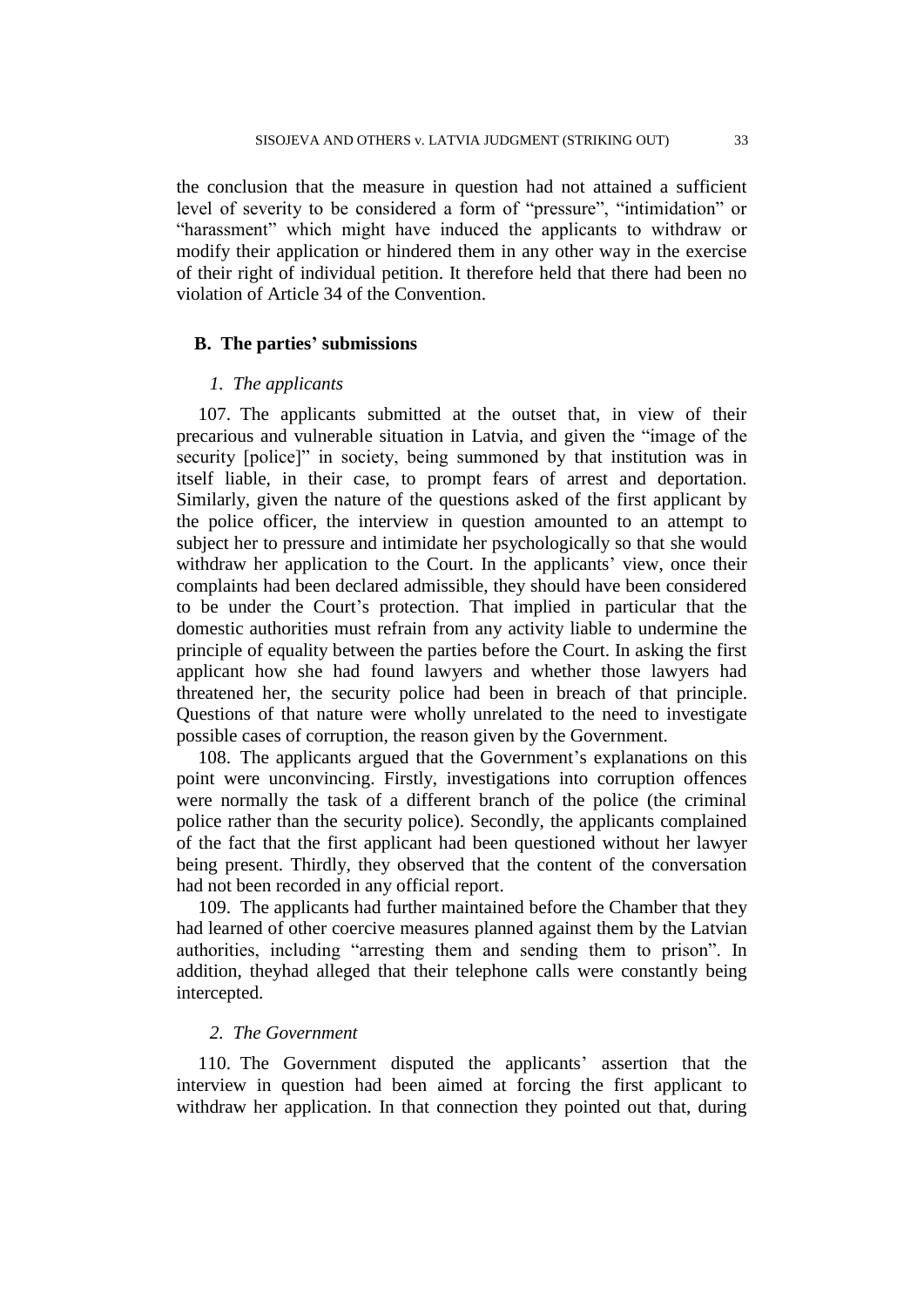her interview with the Russian journalists, the first applicant had stated publicly that several individuals who were without a residence permit and were in a similar situation to her own had managed to regularise their status by bribing certain members of staff of the Directorate. As a result of that statement, the security police had opened a preliminary investigation on the ground that the applicant"s allegations, should they prove to be true, disclosed a serious offence punishable under the Criminal Code. The Government stressed in particular that the interview in issue had been perfectly lawful, as the security police had powers to take such measures.

111. Hence, the questioning of the applicant had related not to her application before the Court, but solely to the alleged acts of corruption on the part of the officials concerned, which had been discussed during the interview. Since the applicant had been summoned and questioned simply as a witness, the presence of a lawyer was not required; however, had she wished to be accompanied by a lawyer, she could have made a request to that effect.

112. The Government conceded that some of the questions asked by the police officer had referred explicitly to the proceedings being pursued by the applicants in Strasbourg. However, they considered those questions to have been logical, since the first applicant had stated that she had learned of the existence of corruption during the preparation of her application to the Court. In any event, the content of the questions could not be considered an attempt at intimidation. In support of their arguments, the Government submitted a copy of a letter sent by the Head of the security police to their Agent on 16 July 2002, the relevant passages of which read as follows:

" ... [W]e wish to inform you that, on 6 March 2002, pursuant to the obligations set forth in section 15 of the Law relating to State security establishments, including those engaged in combating corruption, a conversation was conducted with Mrs Svetlana Sisojeva concerning the cases of corruption known to her.

[That] conversation cannot be regarded as an interview [as] no procedural record was kept on [that] occasion and Mrs Sisojeva refused to provide information on the persons known to her who had allegedly offered bribes to officials...

...

At the beginning of the conversation, Mrs Sisojeva was asked whether she had any information about cases of active corruption in State bodies. She replied that she knew several Russian speakers who had given bribes in order to obtain Latvian residence permits and '[permanently resident] non-citizen' passports.

Mrs Sisojeva was asked to give the names of those persons, but refused to do so, saying that she was afraid that the persons in question would have their residence permits and "non-citizen" passports confiscated in the course of the corruption inquiry.

During the conversation, Mrs Sisojeva was asked what problems had prompted her application to the European Court of Human Rights. She replied that the problems had begun in 1996 with the Head of the regional office ... [of the Department], Mr [S.R.], who had refused to issue her with a Latvian residence permit and a 'non-citizen' passport. There had been several sets of proceedings, which had resulted in findings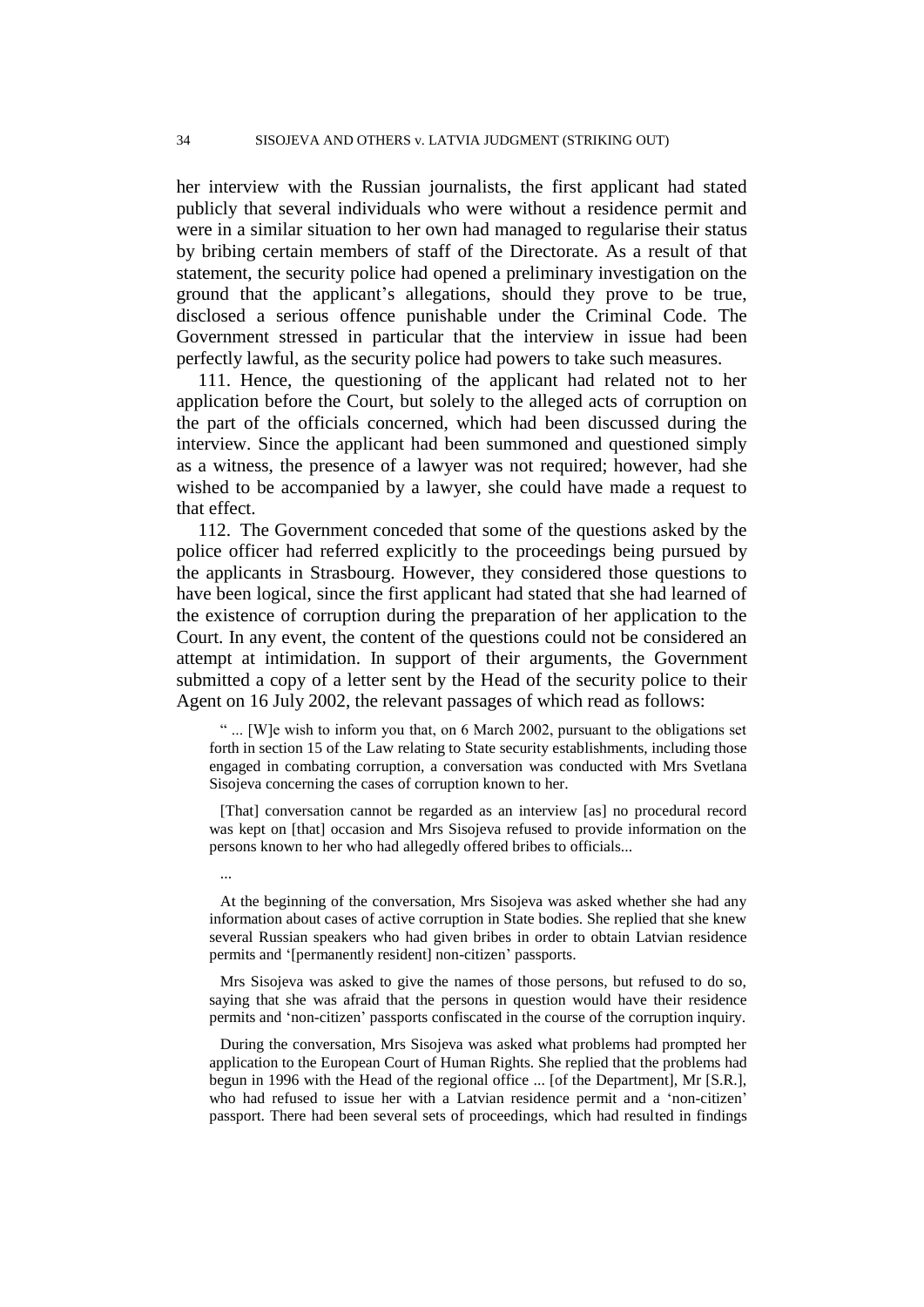against her; for that reason, she had decided to seek the assistance of the European Court of Human Rights. ..."

113. In the light of the above, the Government concluded that the interview in issue had not, taken overall, been connected with the first applicant"s application as such, and therefore could not be considered to have interfered with her right of individual petition. Furthermore, the Government considered that the applicants' other allegations, relating to the risk of their being arrested and the supposed interception of their telephone calls, lacked any factual basis.

### **C. The third-party intervener'ssubmissions**

114. The Russian Government considered that, in view of the content of the questions put by the officer of the security police to the first applicant, the impugned interview constituted clear psychological pressure linked to the present application to the Court, made all the more serious by the fact that the first and second applicants had been called in for questioning in November 2005. They argued that, in view of the particular role played by the State security services in the former Soviet Union, most people who had lived under the Soviet regime had been, and continued to be, particularly fearful of them. Referring in that regard to the judgment in*Fedotova v. Russia* (no. 73225/01, §§ 48-52, 13 April 2006), the Russian Government argued that the interview in issue had in itself been improper. There was nothing in the case file to bear out the Latvian Government's claim that the main focus of the conversation had been corruption on the part of some officials; on the contrary, the dialogue reproduced by the first applicant showed clearly that the security police had been trying to intimidate her. As to the content of the dialogue, the Russian Government saw no reason to cast doubt on the accuracy of the applicant"s reconstruction, pointing to the fact that the respondent Government had not provided any official report or record of the impugned conversation.

In short, the Russian Government were satisfied that the interview had been aimed first and foremost at intimidating the applicants in order to force them to withdraw their application, then pending before the Court,in breach of the last sentence of Article 34 of the Convention.

### **D. The Court's assessment**

115. The Court reiterates thatit is of the utmost importance for the effective operation of the system of individual petition instituted by Article 34 of the Convention that applicants or potential applicants are able to communicate freely with the Court without being subjected to any form of pressure from the authorities to withdraw or modify their complaints (see*Akdivar and Others v. Turkey*, 16 September 1996, § 105, *Reports*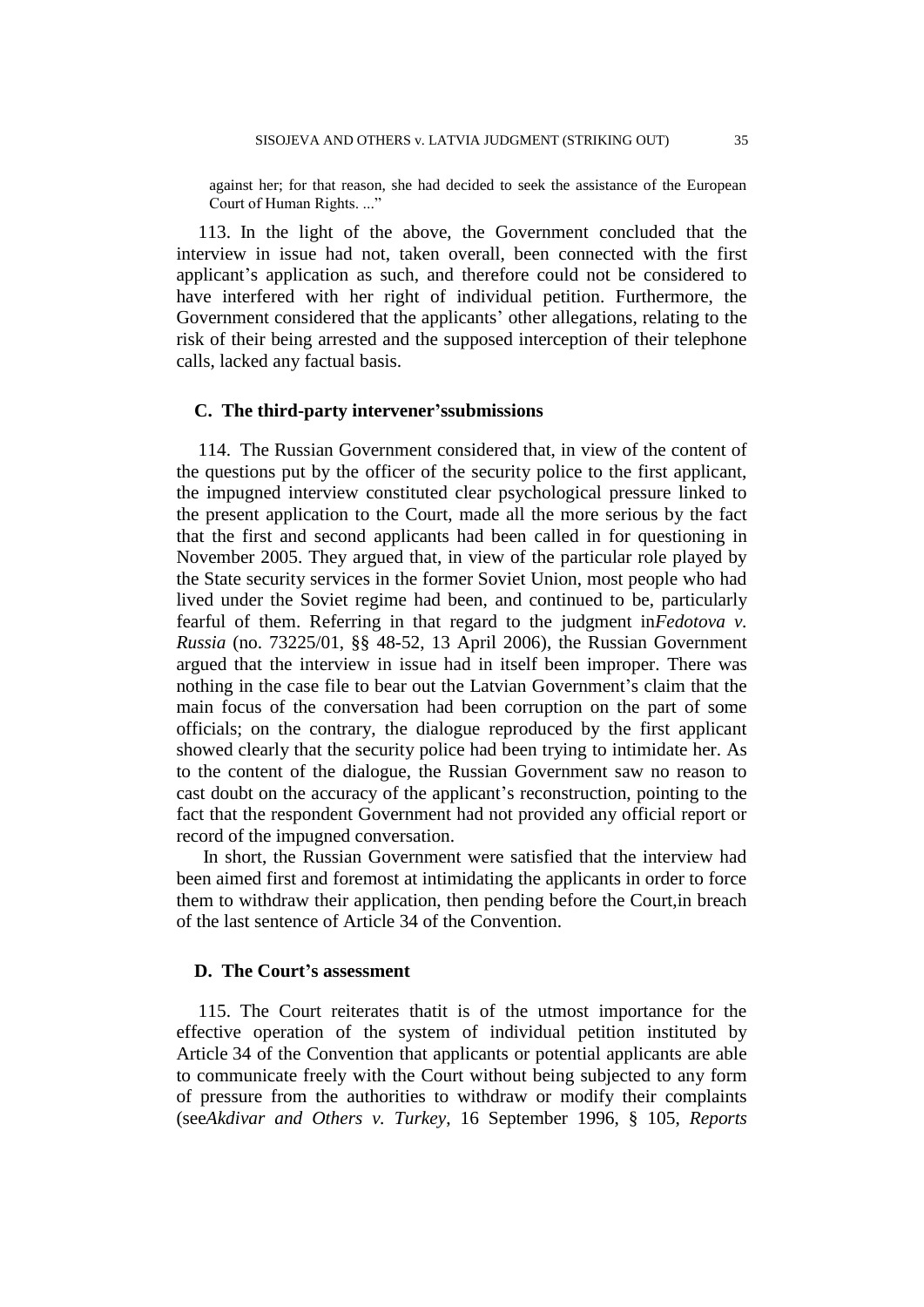1996-IV; *Kurt v. Turkey*, 25 May 1998, § 159, *Reports* 1998-III; *Ergi v. Turkey*, 28 July 1998, § 105, *Reports* 1998-IV; and *Salman v. Turkey* [GC], no. 21986/93, § 130, ECHR 2000-VII).

116. The word "pressure" must be taken to cover not only direct coercion and flagrant acts of intimidation of applicants or their families or legal representatives but also other improper indirect acts or contact designed to dissuade or discourage them from pursuing a Convention remedy. Whether or not contact between the authorities and an applicant or potential applicant amounts to unacceptable practices from the standpoint of Article 34 must be determined in the light of the particular circumstances in issue. In this respect, regard must be had to the vulnerability of the complainant and his or her susceptibility to influence exerted by the authorities (see, for example, *Petra v. Romania*, 23 September 1998, § 43,*Reports* 1998-VII; *Assenov and Others v. Bulgaria*, 28 October 1998, § 170,*Reports* 1998-VIII; and*Tanrıkulu v. Turkey* [GC], no. 23763/94, § 130, ECHR 1999-IV).

117. In the instant case the parties agreed that on 6 March 2002 the first applicant, Mrs Svetlana Sisojeva, was summoned to the headquarters of the security police, where one of the officers asked her a number of questions relating in particular to her application before the Court. In that connection, the Court does not consider it necessary to examine whether the questioning constituted a formal "interview" for the purposes of domestic law.

118. As to the exact content of the questions asked by the police officer, the Court notes that no official report was drawn up following the interview. The only document submitted in that connection by the first applicant is a record which she herself drafted from memory about a month after the event and the accuracy of which is disputed by the Government. For their part, the Government supplied a copy of a letter from the Head of the security police outlining briefly the aim of the interview and how it had been conducted. In the absence of more convincing evidence, the Court is unable to verify the content of the questions put to the first applicant; it will, however, take as established those facts on which the two documents concur.

119. It is clear from both documents that, a few days prior to the interview, the first applicant had given an interview to a Russian television station in which she had mentioned several cases of corruption among Directorate officials. As corruption in the public sector is punishable under criminal law and constitutes a serious offence, the applicant should reasonably have expected the police or the prosecuting authorities to take an interest in the allegations. It appears also that the interview was in accordance with the national legislation, which authorises the security police to investigate corruption offences and to gather information from the individuals concerned (see paragraph 58 above). Accordingly, the Court accepts the Government's explanation that the main focus of the interview was the allegation that Directorate officials had acted in a corrupt manner,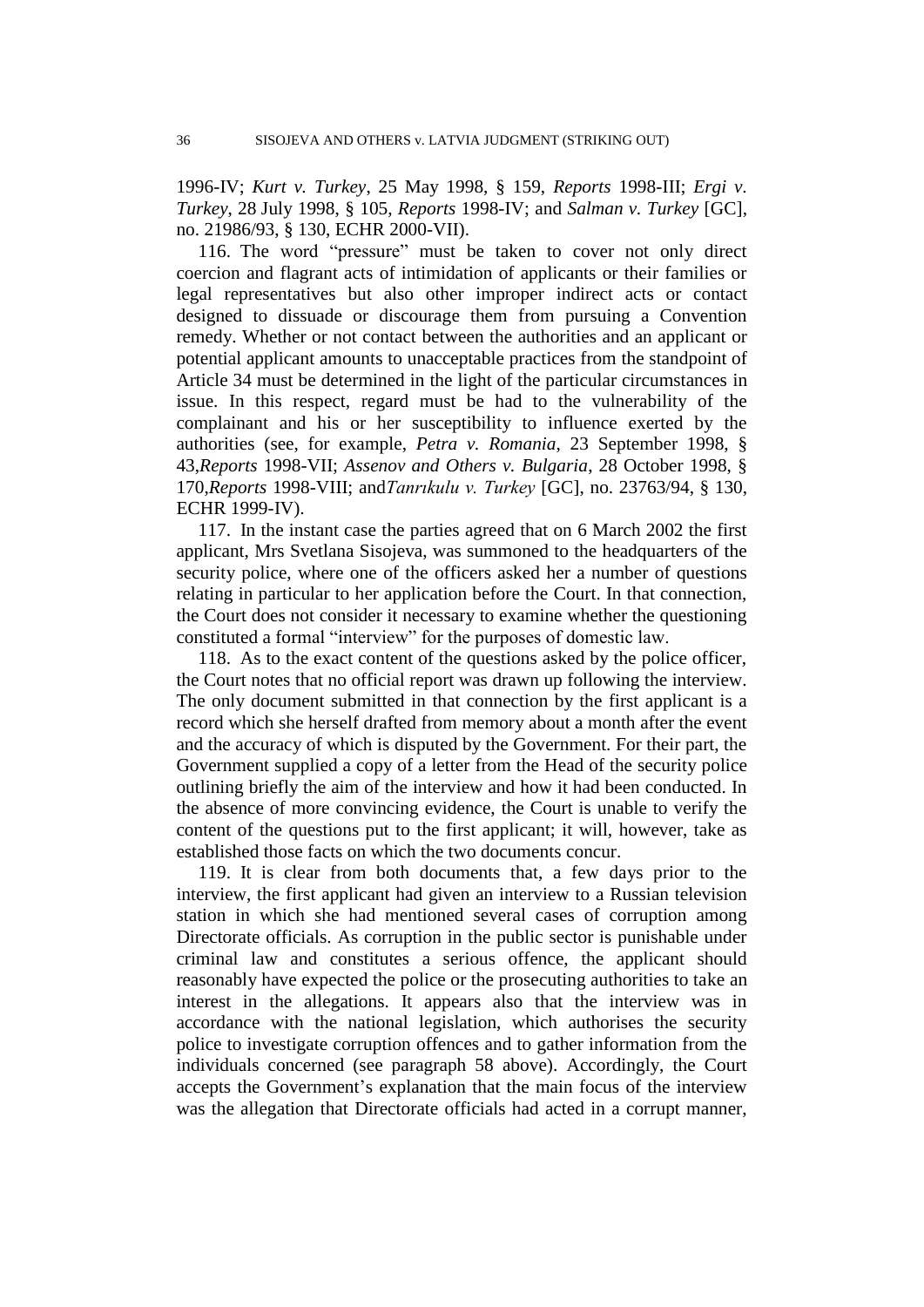rather than the proceedings being pursued by the applicants before the Court (see, conversely, *Fedotova*,cited above, §§49-50).

120. However, the fact remains that, in the course of his conversation with the first applicant, the police officer asked her several questions about her application to the Court. Unlike the Government, who argued that the questions were justified by the requirements of the investigation, the Court has serious doubts as to their necessity and relevance, and has difficulty discerning a connection between acts of corruption allegedly committed by unidentified third parties and the present application. In that connection the Court reiterates that, even if a government has reason to believe that in a particular case the right of individual petition is being abused, the appropriate course of action is for that government to alert the Court and inform it of its misgivings (see *Tanrıkulu*, cited above, § 131, and *Orhan v. Turkey*, no. 25656/94, § 409, 18 June 2002). By questioning the first applicant on her reasons for lodging an application with the Court, the officer of the security police therefore exceeded the remit of the investigation by a considerable margin.

121. As the Court pointed out above, in determining whether a State has failed in its obligations under Article 34, all the circumstances of the case must be taken into account. In the instant case, the Court notes that the questioning of the first applicant in general and the questions put to her in particular were of an incidental nature. There is nothing in the case file to indicate that the Latvian authorities attempted to summon the applicant a second time (see, conversely, *Ergi*, cited above, §§26-28 and 105). Neither does it appear that the security police forced the first applicant to give evidence, in relation either to her application to the Court or to the alleged acts of corruption which were the main focus of the interview. On the contrary, the applicant's refusal to disclose the names of the allegedly corrupt officials was respected and did not entail any legal consequences for her. Furthermore, assuming the record of the conversation written by the first applicant to be accurate, the Court observes that the language used by the police officer was polite and did not contain any expressions, references or insinuations of a threatening or even a dissuasive nature (see, conversely, *Petra*, cited above, § 44).

122. Likewise, taking an overall view, the Court observes that the questions put by the police officer were not aimed at inducing the applicant to reveal the content of the documents in the applicants' case file or of their correspondence with the Court, or at casting doubt on the authenticity of their application or their capacity to conduct legal proceedings (see, conversely, *Tanrıkulu*, cited above, § 131).

123. Finally, the Court considers that it cannot disregard the wider context in which the impugned interview took place. It is true that, in a number of cases in which the authorities questioned applicants about their applications, the Court has found them to be in breach of their obligations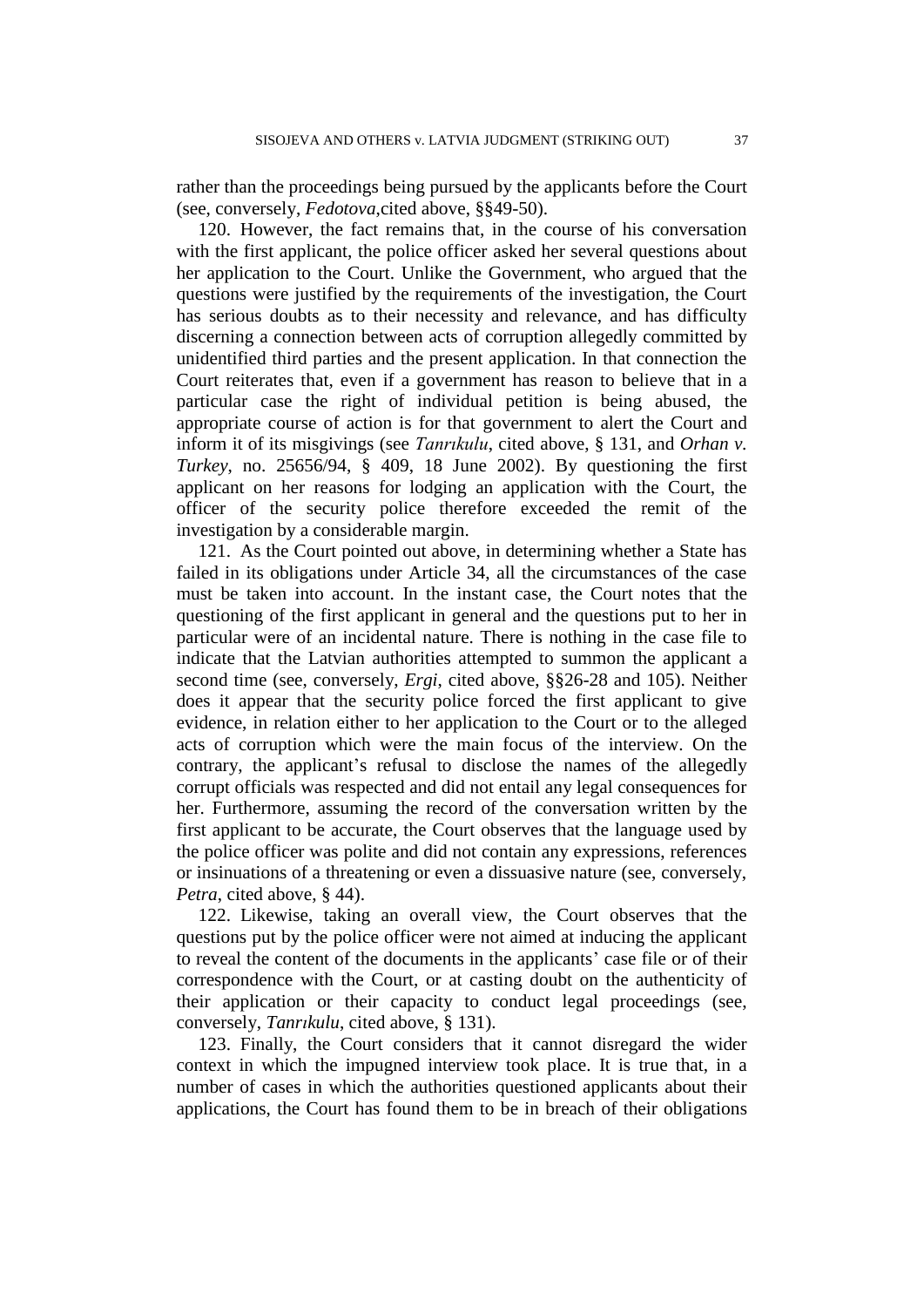under Article 34 (or former Article 25 § 1) of the Convention (see *Akdivar and Others*, cited above, § 105; *Kurt*, cited above, § 160; *Tanrıkulu*, cited above, § 130; and *Orhan*, cited above, § 407; see also *Bilgin v. Turkey*, no. 23819/94, § 133, 16 November 2000; *Dulaş v. Turkey*, no. 25801/94, § 79, 30 January 2001; and *Akdeniz and Others v. Turkey*, no. 23954/94, § 118, 31 May 2001). However, bearing in mind the very specific circumstances of the cases cited above, the Court has found no indication that similar factors exist in the applicants' case.

124. In sum, while bearing in mind the reservations expressed in paragraph 120above and taking into account all the relevant circumstances of the case, the Court considers that there is insufficient evidence to conclude that the questioning of the first applicant by an officer of the security police on 6March 2002 should be regarded as a form of "pressure", "intimidation" or "harassment" which might have induced the applicants to withdraw or modify their application or hindered them in any other way in the exercise of their right of individual petition.

125. Lastly, with regard to the alleged interception of the applicants' telephone conversations, the Court observes that this is merely an unsubstantiated and unproven assertion (see *Cooke v. Austria*, no. 25878/94, § 48, 8 February 2000). The same is true of the complaint that the Latvian authorities had intended to send the applicants to prison.

126. Consequently, the respondent State has not failed to comply with its obligations under the last sentence of Article 34 of the Convention.

### IV. APPLICATION OF ARTICLE 18 OF THE CONVENTION

127. At the hearing the applicants and the Russian Government requested the Court to raise of its own motion the issue of the application of Article 18 of the Convention and to hold that there had been a violation of that Article, as in *Gusinskiy v. Russia*(no. 70276/01, §§ 70-78, ECHR2004-IV). Article 18 provides:

"The restrictions permitted under [the] Convention to the said rights and freedoms shall not be applied for any purpose other than those for which they have been prescribed."

128. In the applicants" view, the Latvian authorities had abused the powers of interference available to them under Article 8§2 of the Convention, as the interference in issue had not been necessary in order to achieve any of the aims referred to by that provision. The authorities' true aim – one they had pursued since 1993 and done everything in their power to achieve –had been to deprive the applicants of their right to reside permanently in Latvia. The Russian Government endorsed that argument.

129. Leaving to one side the question whether the applicants and the Russian Government are still entitled to make this request to the Grand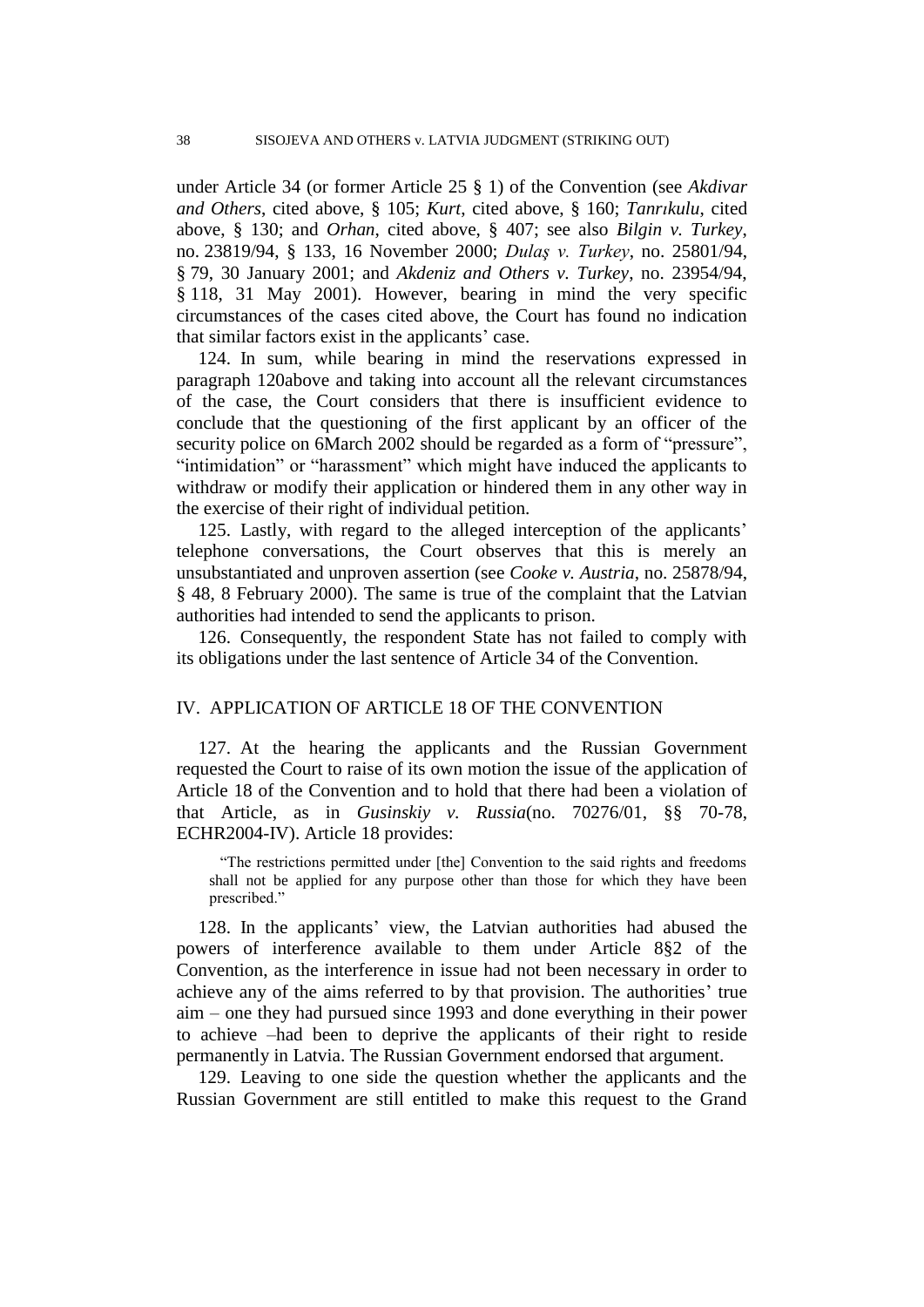Chamber or whether they are estopped from so doing, the Court sees no evidence that the Latvian authorities abused their powers by applying a restriction authorised by the Convention for a purpose other than that for which it was intended. On that point, it sees no similarity between this case and *Gusinskiy*, cited above, where the applicant's detention was found to have been motivated in partby reasons other than those provided for in the Convention. In these circumstances, and in view of all its findings set out above, the Court sees no reason to raise of its own motion the issue of the application of Article 18 of the Convention.

### V. COSTS

130. Rule 43 § 4 of the Rules of Court provides:

"When an application has been struck out, the costs shall be at the discretion of the Court. ..."

131. The Court reiterates that the striking out of the application which it has just ordered is only partial, since it is confined to the complaint under Article 8 of the Convention (see paragraph 104 above). However, it considers it nevertheless necessary to rule on the application of Rule 43 § 4.

132. As they had done before the Chamber, the applicants claimed 36,736 lati (LVL) (approximately 55,800 euros(EUR)) in respect of nonpecuniary damage and LVL 2,422.21 (approximately EUR 3,680) for costs and expenses. In that connection, the Court reiterates that Article 41 of the Convention allows it to award just satisfaction to the "injured party" only if it has previously "[found] that there has been a violation of the Convention or the Protocols thereto", which it has not in this case. Accordingly, under Rule 43 § 4, the Court can award only costs and expenses to the applicants.

133. The Court reiterates that the general principles governing reimbursement of costs under Rule 43 § 4 are essentially the same as under Article 41 of the Convention (see *Pisano*, cited above, §§ 53-54). In other words, in order to be reimbursed, the costs must relate to the alleged violation or violations and be reasonable as to quantum. Furthermore, under Rule 60 § 2, itemised particulars of any claim made under Article 41 of the Convention must be submitted, together with the relevant supporting documents or vouchers, failing which the Court may reject the claim in whole or in part (see, for example, *Lavents v. Latvia*, no. 58442/00, § 154, 28 November 2002). In addition, it is clear from the structure of Rule 43 § 4 that, when the Grand Chamber makes a decision on the award of expenses, it must do so with reference to the entire proceedings before the Court, including the stages prior to referral to the Grand Chamber.

134. In the instant case the Court observes that, during the proceedings before the Chamber, the applicants were granted legal aid for presenting their case at the hearing, preparing their submissions and additional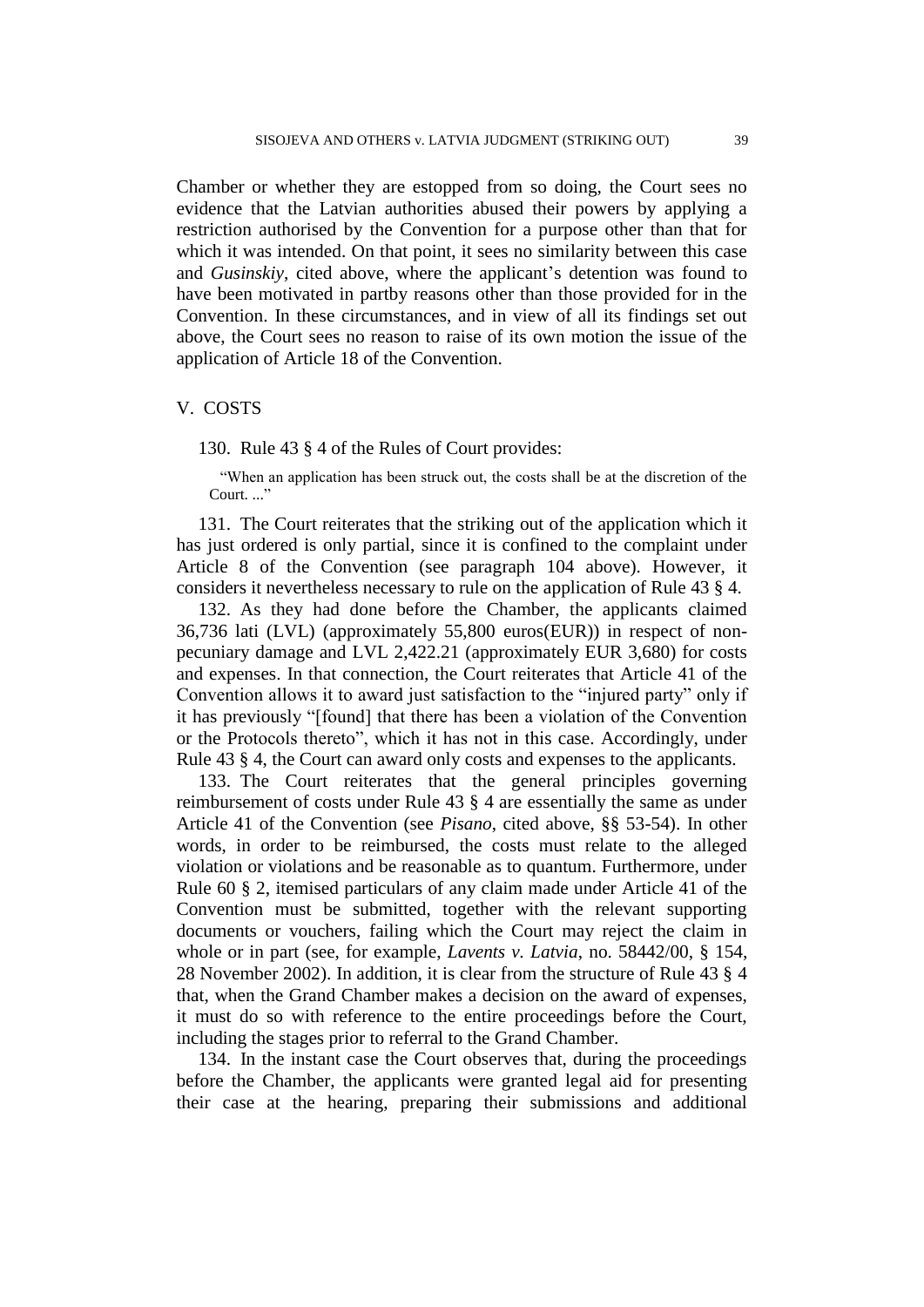### 40 SISOJEVA AND OTHERS v. LATVIA JUDGMENT (STRIKING OUT)

comments, conducting negotiations with a view to a friendly settlement and for secretarial expenses. It notes thatthe applicants have not submitted any specific claims for reimbursement of expensessince then, in particular for expenses incurred before the Grand Chamber. Accordingly, and in the absence of any further costs that might be added, it makes no award under this head.

## FOR THESE REASONS, THE COURT

- 1. *Holds* by sixteen votes to one that the matter giving rise to the applicants"complaint under Article 8 of the Convention has been resolved and *decides* to strike the application out of its list of casesin so far as it relates to that complaint;
- 2. *Holds* unanimously that the respondent Government have not failed to comply with their obligations under Article 34 of the Convention.

Done in English and in French, and notified in writing on 15 January 2007, pursuant to Rule 77 §§ 2 and 3 of the Rules of Court.

Deputy Registrar President

Michael O"Boyle Luzius Wildhaber

In accordance with Article 45 § 2 of the Convention and Rule 74 § 2 of the Rules of Court, the dissenting opinion of JudgeZupančič is annexed to this judgment.

> L.W.  $M.O'B$ .